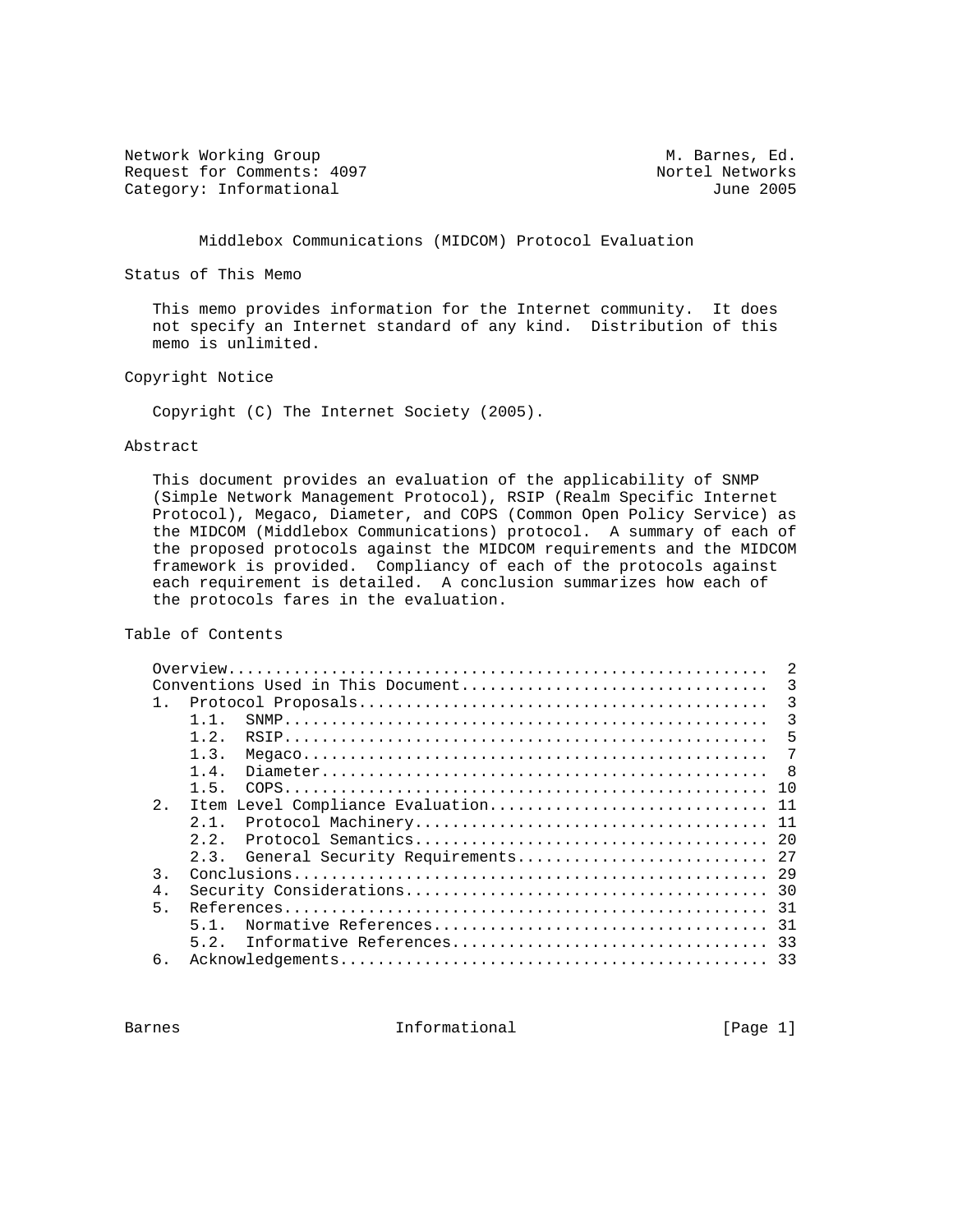### Overview

 This document provides an evaluation of the applicability of SNMP (Simple Network Management Protocol), RSIP (Realm Specific Internet Protocol), Megaco, Diameter and COPS (Common Open Policy Service) as the MIDCOM (Middlebox Communications) protocol. This evaluation provides overviews of the protocols and general statements of applicability based upon the MIDCOM framework [2] and requirements [1] documents.

 The process for the protocol evaluation was fairly straightforward as individuals volunteered to provide an individual document evaluating a specific protocol. Thus, some protocols that might be considered as reasonably applicable as the MIDCOM protocol are not evaluated in this document since there were no volunteers to champion the work. The individual protocol documents for which there were volunteers were submitted for discussion on the list with feedback being incorporated into an updated document. The updated versions of these documents formed the basis for the content of this WG document.

 Section 1 contains a list of the proposed protocols submitted for the purposes of the protocol evaluation with some background information on the protocols and similarities and differences with regards to the applicability to the framework [2] provided.

 Section 2 provides the item level evaluation of the proposed protocols against the Requirements [1].

 Section 3 provides a summary of the evaluation. A table containing a numerical breakdown for each of the protocols, with regards to its applicability to the requirements, for the following categories is provided: Fully met, Partially met through the use of extensions, Partially met through other changes to the protocol, or Failing to be met. This summary is not meant to provide a conclusive statement of the suitability of the protocols, but rather to provide information to be considered as input into the overall protocol decision process.

 In order for this document to serve as a complete evaluation of the protocols, some of the background information and more detailed aspects of the proposals documenting enhancements and applications of the protocols to comply with the MIDCOM framework and requirements are included in Appendices.

Barnes 1nformational 1999 [Page 2]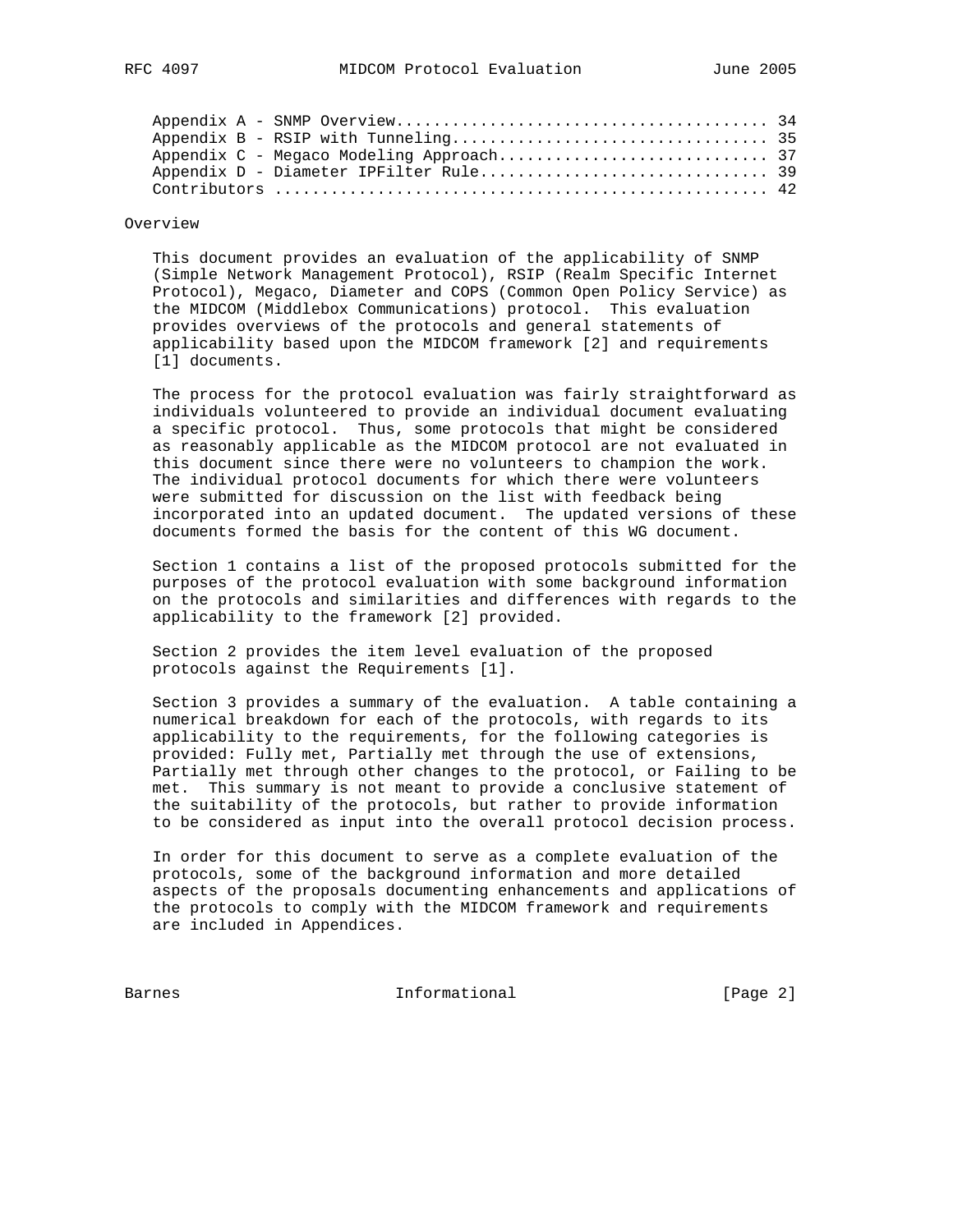Conventions Used in this Document

 The key words "MUST", "MUST NOT", "REQUIRED", "SHALL", "SHALL NOT", "SHOULD", "SHOULD NOT", "RECOMMENDED", "MAY", and "OPTIONAL" in this document are to be interpreted as described in BCP 14, RFC 2119 [4].

1. Protocol Proposals

 The following protocols were submitted to the MIDCOM WG for consideration:

- o SNMP
- o RSIP
- o Megaco
- o Diameter
- o COPS

 The following provides an overview of each of the protocols and the applicability of each protocol to the MIDCOM framework.

#### 1.1. SNMP

 This section provides a general statement with regards to the applicability of SNMP as the MIDCOM protocol. A general overview and some specific details of SNMP are provided in Appendix A. This evaluation of SNMP is specific to SNMPv3, which provides the security required for MIDCOM usage. SNMPv1 and SNMPv2c would be inappropriate for MIDCOM since they have been declared Historic, and because their messages have only trivial security. Some specifics with regards to existing support for NAT and Firewall Control are provided in section 1.1.2. The differences between the SNMP framework and the MIDCOM framework are addressed in section 1.1.3.

### 1.1.1. SNMP General Applicability

 The primary advantages of SNMPv3 are that it is a mature, well understood protocol, currently deployed in various scenarios, with mature toolsets available for SNMP managers and agents.

 Application intelligence is captured in MIB modules, rather than in the messaging protocol. MIB modules define a data model of the information that can be collected and configured for a managed functionality. The SNMP messaging protocol transports the data in a standardized format without needing to understand the semantics of the data being transferred. The endpoints of the communication understand the semantics of the data.

Barnes **Informational Informational** [Page 3]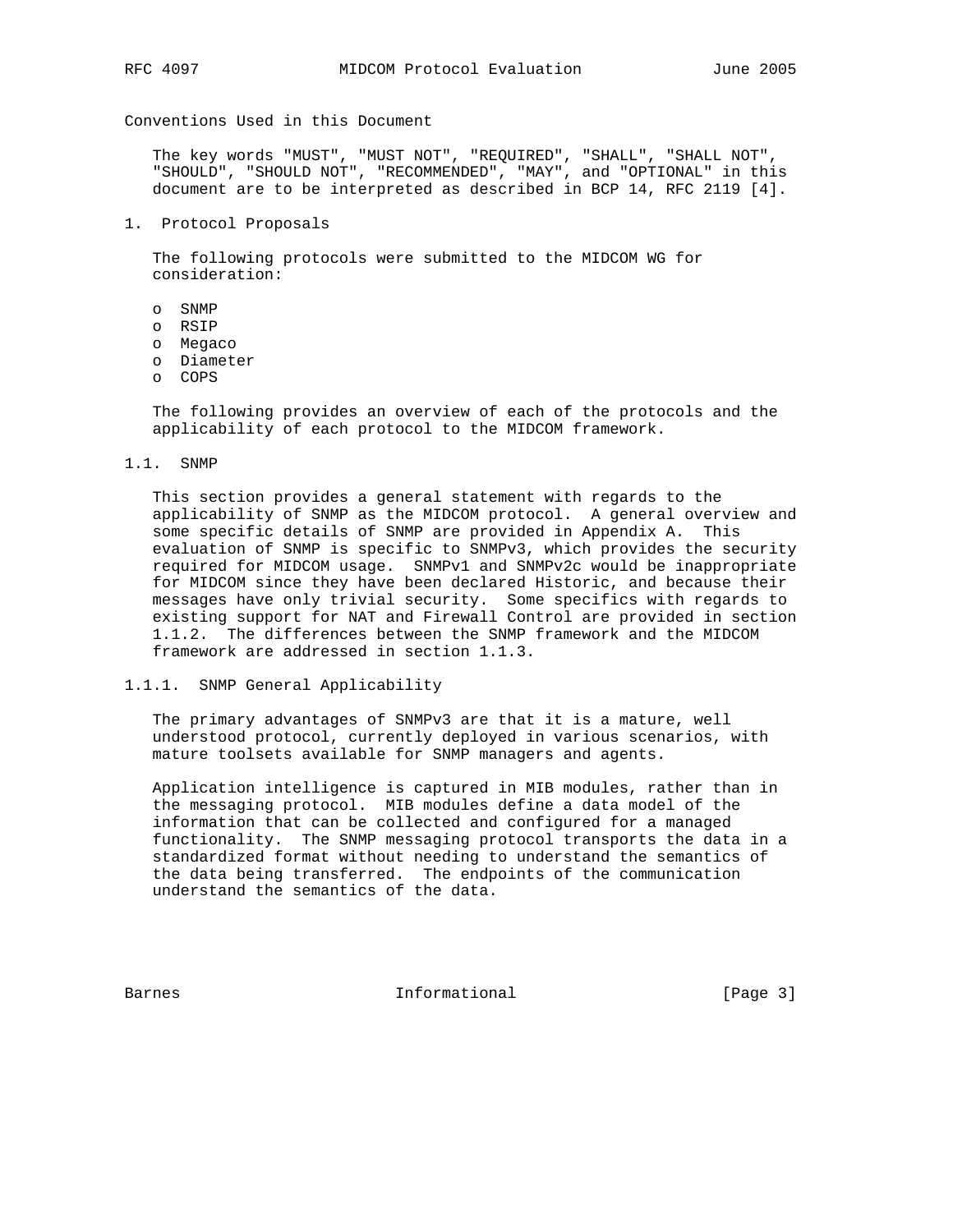Partly due to the lack of security in SNMPv1 and SNMPv2c, and partly due to variations in configuration requirements across vendors, few MIB modules have been developed that enable standardized configuration of managed devices across vendors. Since monitoring can be done using only a least-common-denominator subset of information across vendors, many MIB modules have been developed to provide standardized monitoring of managed devices. As a result, SNMP has been used primarily for monitoring rather than for configuring network nodes.

 SNMPv3 builds upon the design of widely-deployed SNMPv1 and SNMPv2c versions. Specifically, SNMPv3 shares the separation of data modeling (MIBs) from the protocol to transfer data, so all existing MIBs can be used with SNMPv3. SNMPv3 also uses the SMIv2 standard, and it shares operations and transport with SNMPv2c. The major difference between SNMPv3 and earlier versions is the addition of strong message security and controlled access to data.

 SNMPv3 uses the architecture detailed in RFC 3411 [5], where all SNMP entities are capable of performing certain functions, such as the generation of requests, response to requests, the generation of asynchronous notifications, the receipt of notifications, and the proxy-forwarding of SNMP messages. SNMP is used to read and manipulate virtual databases of managed-application-specific operational parameters and statistics, which are defined in MIB modules.

1.1.2. SNMP Existing Support for NAT and Firewall Control

 For configuring NATs, a NAT MIB module [16] has been developed. The NAT MIB module meets all of the MIDCOM requirements concerning NAT control with the exception of grouping of policy rules (requirement 2.2.3.). In order to support this, an additional grouping table in the NAT MIB module is required.

 Existing work for firewall control with SNMP only considered the monitoring of firewalls and not the configuration. Further work is required towards the development of MIBs for configuring firewalls.

1.1.3. Architectural Differences between SNMP and MIDCOM

 The SNMP management framework provides functions equivalent to those defined by the MIDCOM framework, although there are a few architectural differences.

 Traditionally, SNMP entities have been called Manager and Agent. Manager and agent are now recognized as entities designed to support particular configurations of SNMPv3 functions. A traditional manager

Barnes Informational [Page 4]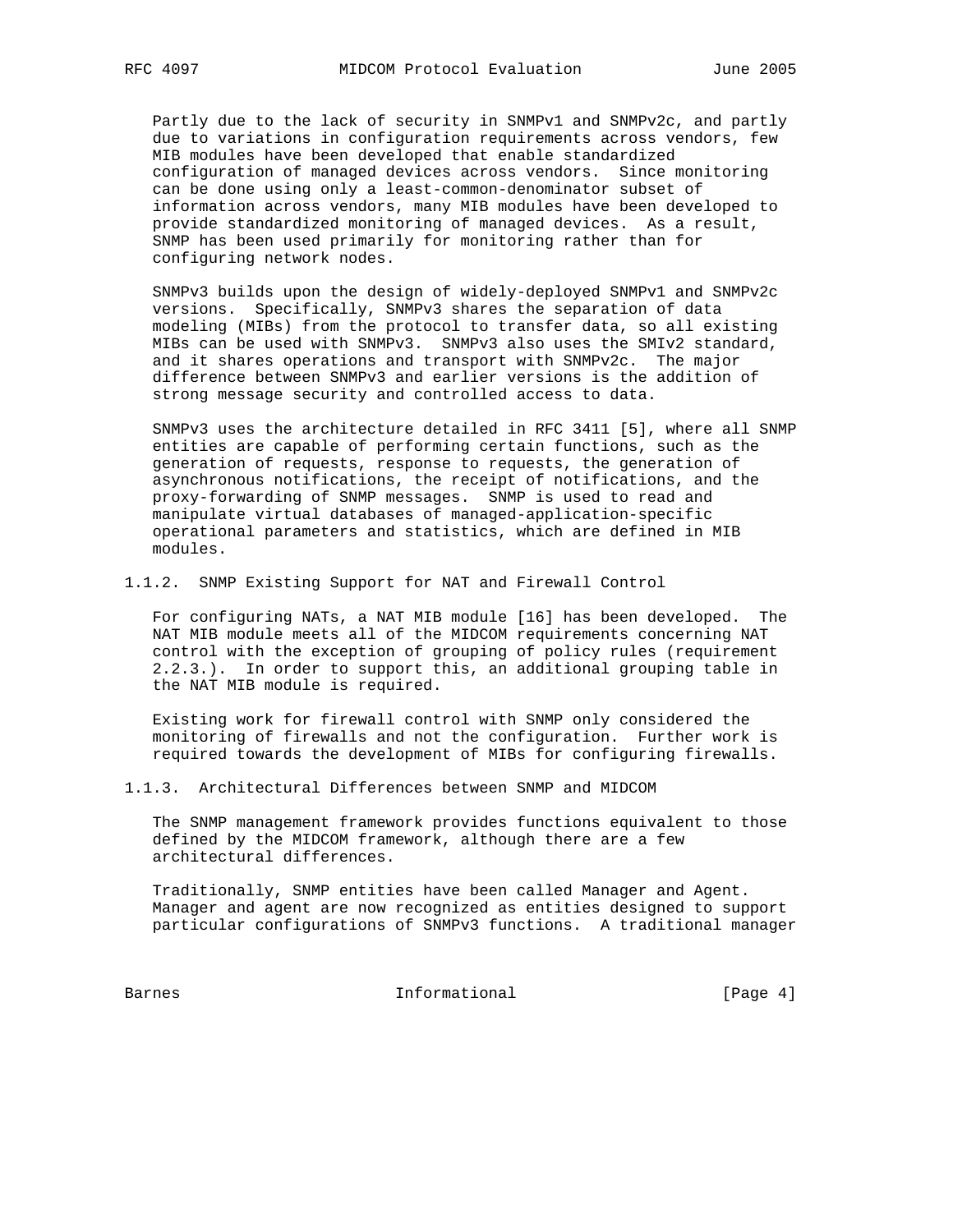is an entity capable of generating requests and receiving notifications, and a traditional agent is an entity capable of responding to requests and generating notifications. The SNMP use of the term agent is different from its use in the MIDCOM framework: The SNMP Manager corresponds to the MIDCOM agent and the SNMP Agent corresponds to the MIDCOM PDP. The SNMP evaluation assumes that the MIDCOM PDP (SNMP Agent) is physically part of the middlebox, which is allowed by the MIDCOM framework as described in section 6.0 of [2]. Thus, for the purpose of this evaluation, the SNMP agent corresponds to the Middlebox.

 While this evaluation is based on the assumption that the SNMP agent corresponds to the middlebox, SNMP does not force such a restriction.

 Proxy means many things to many people. SNMP can be deployed using intermediate entities to forward messages, or to help distribute policies to the middlebox, similar to the proxy capabilities of the other candidate protocols. Since proxy adds configuration and deployment complexity and is not necessary to meet the specified MIDCOM requirements, the use of a proxy agent or mid-level manager is not considered in this evaluation. Further details on SNMP proxy capabilities are provided in Appendix A.

 Although the SNMP management framework does not have the concept of a session, session-like associations can be established through the use of managed objects. In order to implement the MIDCOM protocol based on SNMP, a MIDCOM MIB module is required. All requests from the MIDCOM agent to the Middlebox would be performed using write access to managed objects defined in the MIDCOM MIB module. Replies to requests are signaled by the Middlebox (SNMP agent), by modifying the managed objects. The MIDCOM agent (SNMP manager) can receive this information by reading or polling, if required, the corresponding managed object.

1.2. RSIP

 The RSIP framework and detailed protocol are defined in RFC 3102 [17] and RFC 3103 [18] respectively.

1.2.1. Framework Elements in Common to MIDCOM and RSIP

 The following framework elements are common to MIDCOM and RSIP listed by their MIDCOM names, with the RSIP name indicated in parenthesis:

- o Hosts
- o Applications
- o Middleboxes (RSIP gateways)
- o Private domain (private realm)

Barnes **Informational Informational Example 1** [Page 5]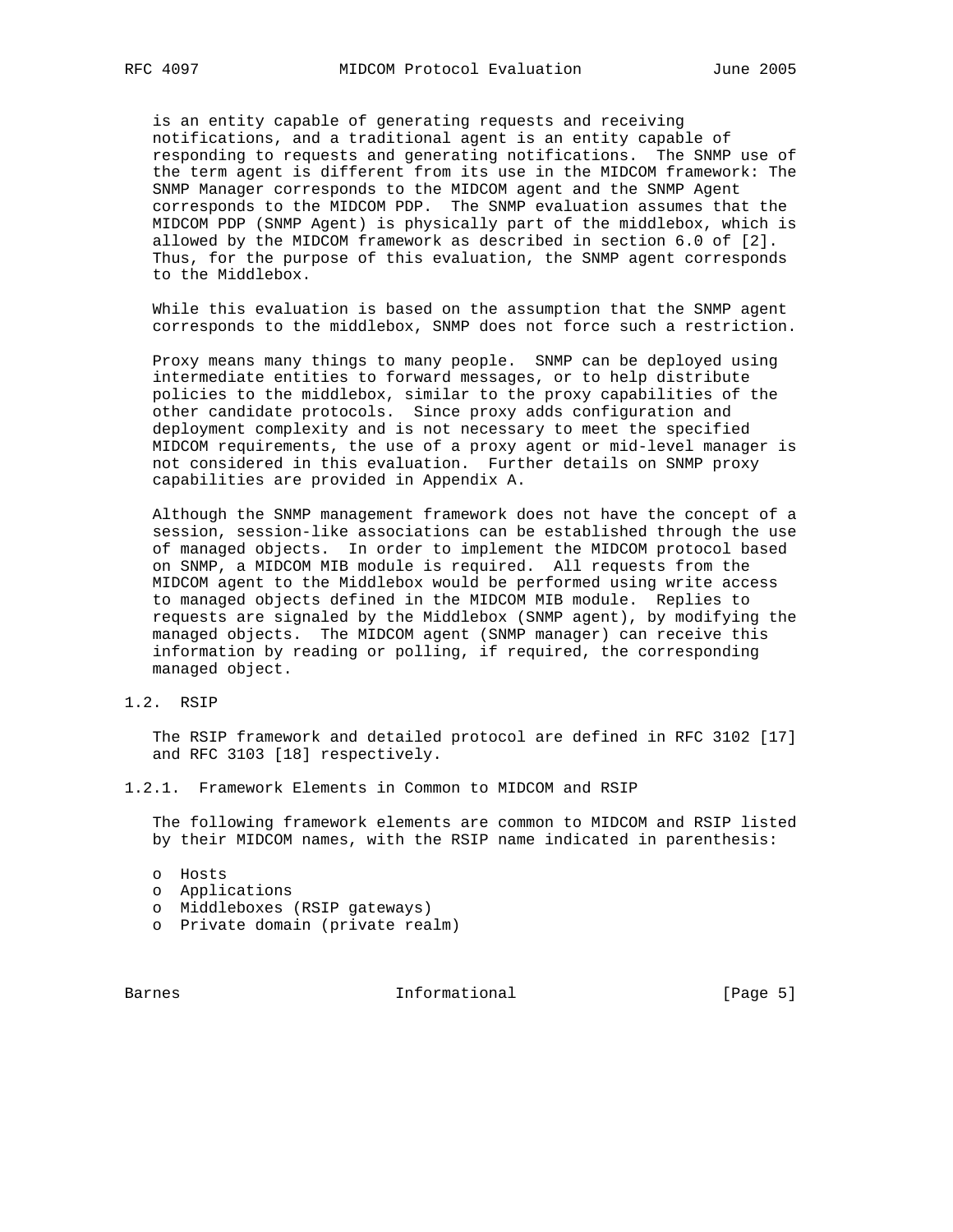- o External domain (public realm)
- o Middlebox communication protocol (RSIP)
- o MIDCOM agent registration (host registration)
- o MIDCOM session (RSIP session)
- o MIDCOM Filter (local / remote address and port number(s) pairs)

1.2.2. MIDCOM Framework Elements Not Supported by RSIP

The following MIDCOM framework elements are not supported by RSIP:

- o Policy actions and rules. RSIP always implicitly assumes a permit action. To support MIDCOM, a more general and explicit action parameter would have to be defined. RSIP requests specifying local / remote address and port number(s) pairs would have to be extended to include an action parameter, in MIDCOM rules.
- o MIDCOM agents. RSIP makes no distinction between applications and agents; address assignment operations can be performed equally by applications and agents.
- o Policy Decision Points. RSIP assumes that middleboxes grant or deny requests with reference to a policy known to them; the policy could be determined jointly by the middlebox and a policy decision point; such joint determination is not addressed by the RSIP framework, nor is it specifically precluded.
- 1.2.3. RSIP Framework Elements Not Supported by MIDCOM

 The following elements are unique to the RSIP framework. If RSIP were adopted as the basis for the MIDCOM protocol, they could be added to the MIDCOM framework:

- o RSIP client: that portion of the application (or agent) that talks to the RSIP gateway using RSIP.
- o RSIP server: that portion of an RSIP gateway that talks to applications using RSIP.
- o Realm Specific Address IP (RSA-IP) and Realm Specific Address and Port IP (RSAP-IP): RSIP distinguishes between filters that include all ports on an IP address and those that do not.
- o Demultiplexing Fields: Any set of packet header or payload fields that an RSIP gateway uses to route an incoming packet to an RSIP host. RSIP allows a gateway to perform, and an application to control, packet routing to hosts in the private domain based on more than IP header fields.

Barnes **Informational Informational Example 1** [Page 6]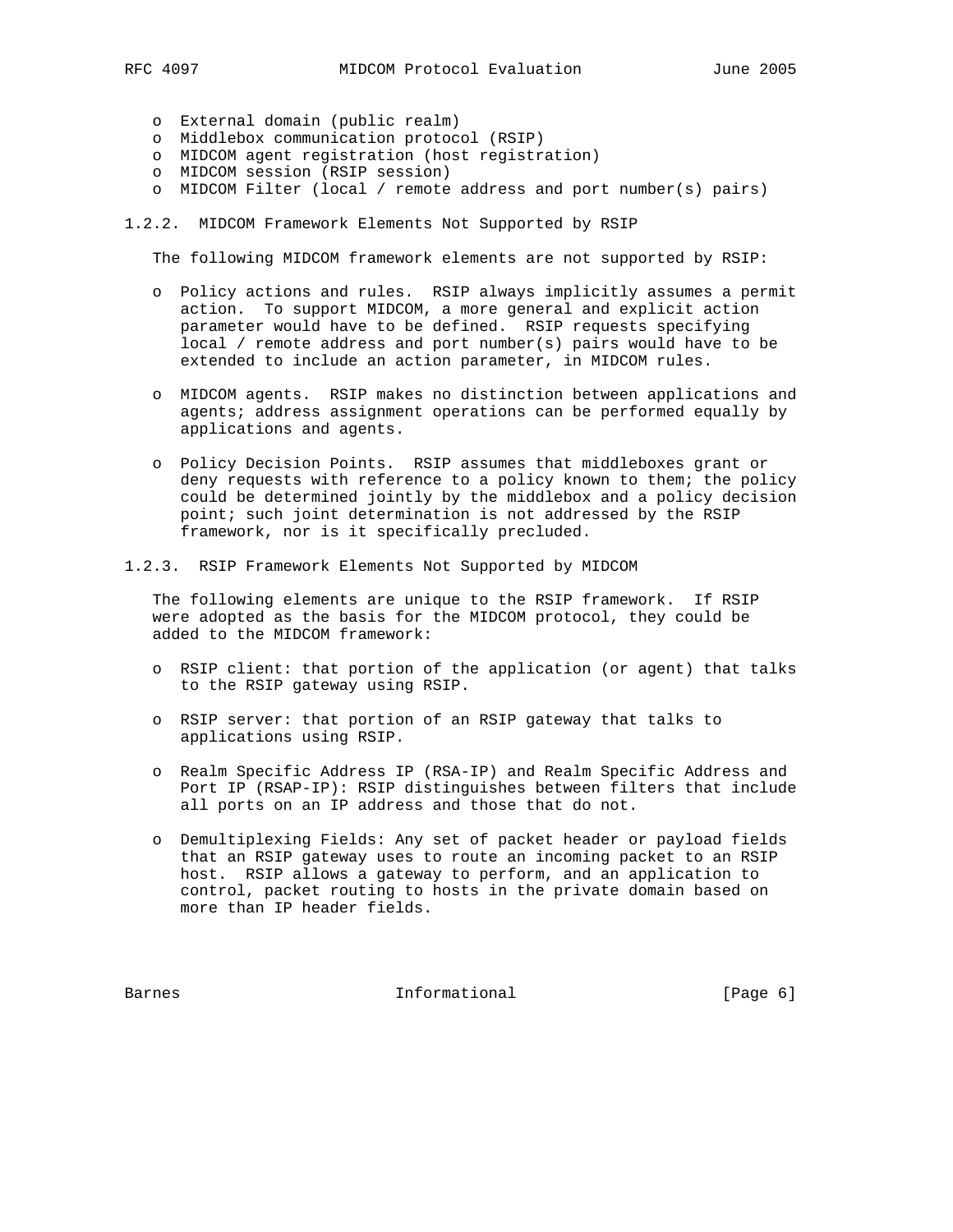o Host-to-middlebox tunnels: RSIP assumes that data communicated between a private realm host and a public realm host is transferred through the private realm by a tunnel between the inner host and the middle box, where it is converted to and from native IP based communications to the public realm host.

### 1.2.4. Comparison of MIDCOM and RSIP Frameworks

 RSIP with tunneling, has the advantage that the public realm IP addresses and port numbers are known to the private realm host application, thus no translation is needed for protocols such as SDP, the FTP control protocol, RTSP, SMIL, etc. However, this does require that an RSIP server and a tunneling protocol be implemented in the middlebox and an RSIP client and the tunneling protocol be implemented in the private realm host. The host modifications can generally be made without modification to the host application or requiring the implementation of a host application agent. This is viewed as a significant advantage over NAT (Network Address Translation).

 Further details on the evaluation of RSIP with regards to tunneling in the context of NAT support are available in Appendix B of this document.

- 1.3. Megaco
- 1.3.1. Megaco Architectural Model

 Megaco is a master-slave, transaction-oriented protocol defined in RFC 3015 [20] in which Media Gateway Controllers (MGC) control the operation of Media Gateways (MG). Originally designed to control IP Telephony gateways, it is used between an application-unaware device (the Media Gateway) and an intelligent entity (the Media Gateway Controller) having application awareness.

The Megaco model includes the following key concepts:

- 1. Terminations: Logical entities on the MG that act as sources or sink of packet streams. A termination can be physical or ephemeral and is associated with a single MGC.
- 2. Context: An association between Terminations for sharing media between the Terminations. Terminations can be added, subtracted from a Context and can be moved from one Context to another. A Context and all of its Terminations are associated with a single MGC.

Barnes **Informational Informational Example 1** [Page 7]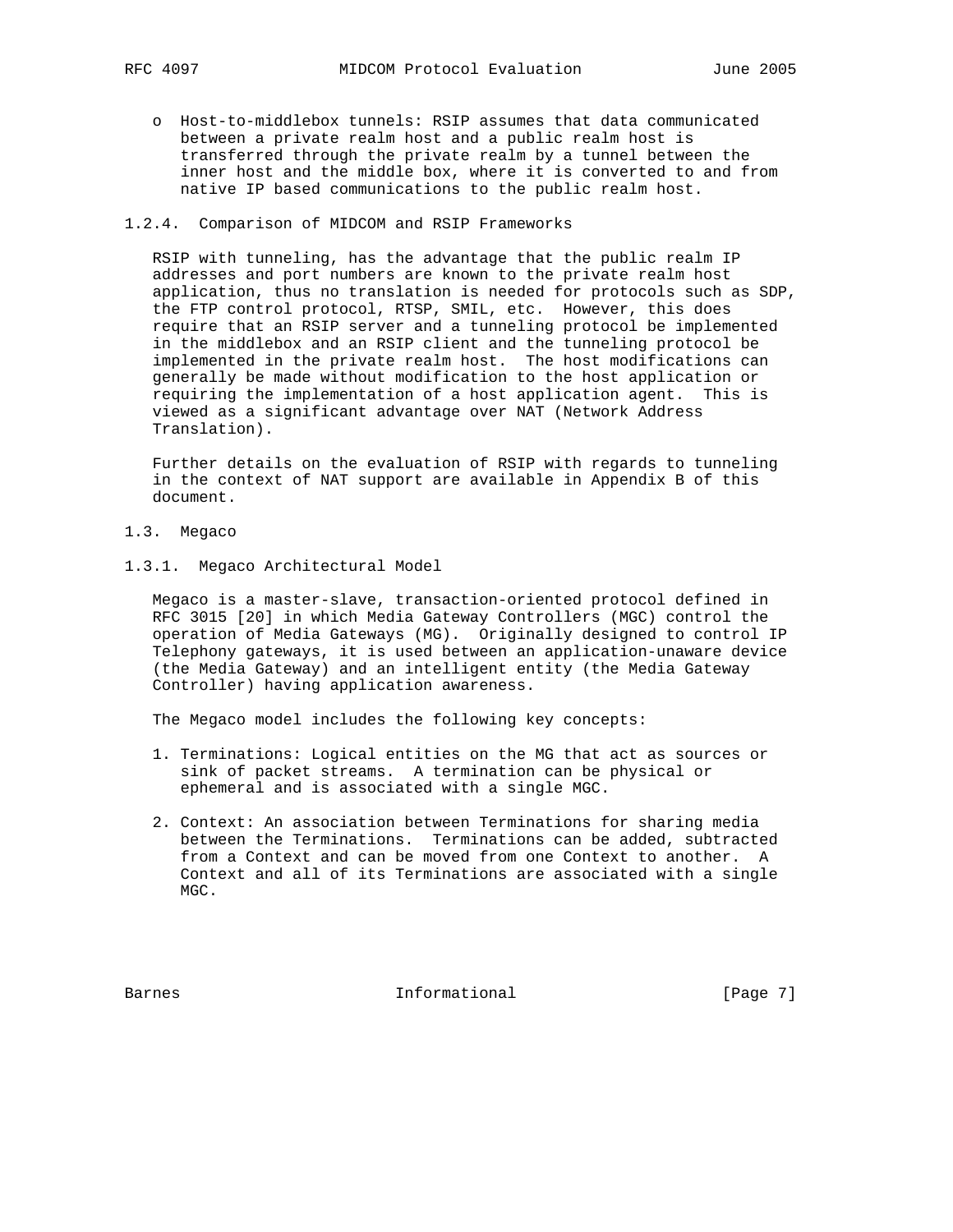- 3. Virtual Media Gateways: A physical MG can be partitioned into multiple virtual MGs allowing multiple Controllers to interact with disjoint sets of Contexts/Terminations within a single physical device.
- 4. Transactions/Messages: Each Megaco command applies to one Termination within a Context and generates a unique response. Commands may be replicated implicitly so that they act on all Terminations of a given Context through wildcarding of Termination identifiers. Multiple commands addressed to different Contexts can be grouped in a Transaction structure. Similarly, multiple Transactions can be concatenated into a Message.
- 5. Descriptors/Properties: A Termination is described by a number of characterizing parameters or Properties, which are grouped in a set of Descriptors that are included in commands and responses.
- 6. Events and signals: A Termination can be programmed to perform certain actions or to detect certain events and notify the Agent.
- 7. Packages: Packages are groups of properties, events, etc. associated with a Termination. Packages are simple means of extending the protocol to serve various types of devices or Middleboxes.
- 1.3.2. Comparison of the Megaco and MIDCOM Architectural Frameworks

 In the MIDCOM architecture, the Middlebox plays the role of an application-unaware device being controlled by the application-aware Agent. In the Megaco architecture, the Media Gateway controller serves a role similar to the MIDCOM Agent (MA) and the Media Gateway serves a role similar to the Middlebox (MB). One major difference between the Megaco model and the MIDCOM protocol requirements is that MIDCOM requires that the MIDCOM Agent establish the session. Whereas, the Megaco definition is that a MG (Middlebox) establishes communication with an MGC (MIDCOM Agent).

1.4. Diameter

## 1.4.1. Diameter Architecture

 Diameter is designed to support AAA for network access. It is meant to operate through networks of Diameter nodes, which both act upon and route messages toward their final destinations. Endpoints are characterized as either clients, which perform network access control, or servers, which handle authentication, authorization and accounting requests for a particular realm. Intermediate nodes perform relay, proxy, redirect, and translation services. Design

Barnes 1nformational [Page 8]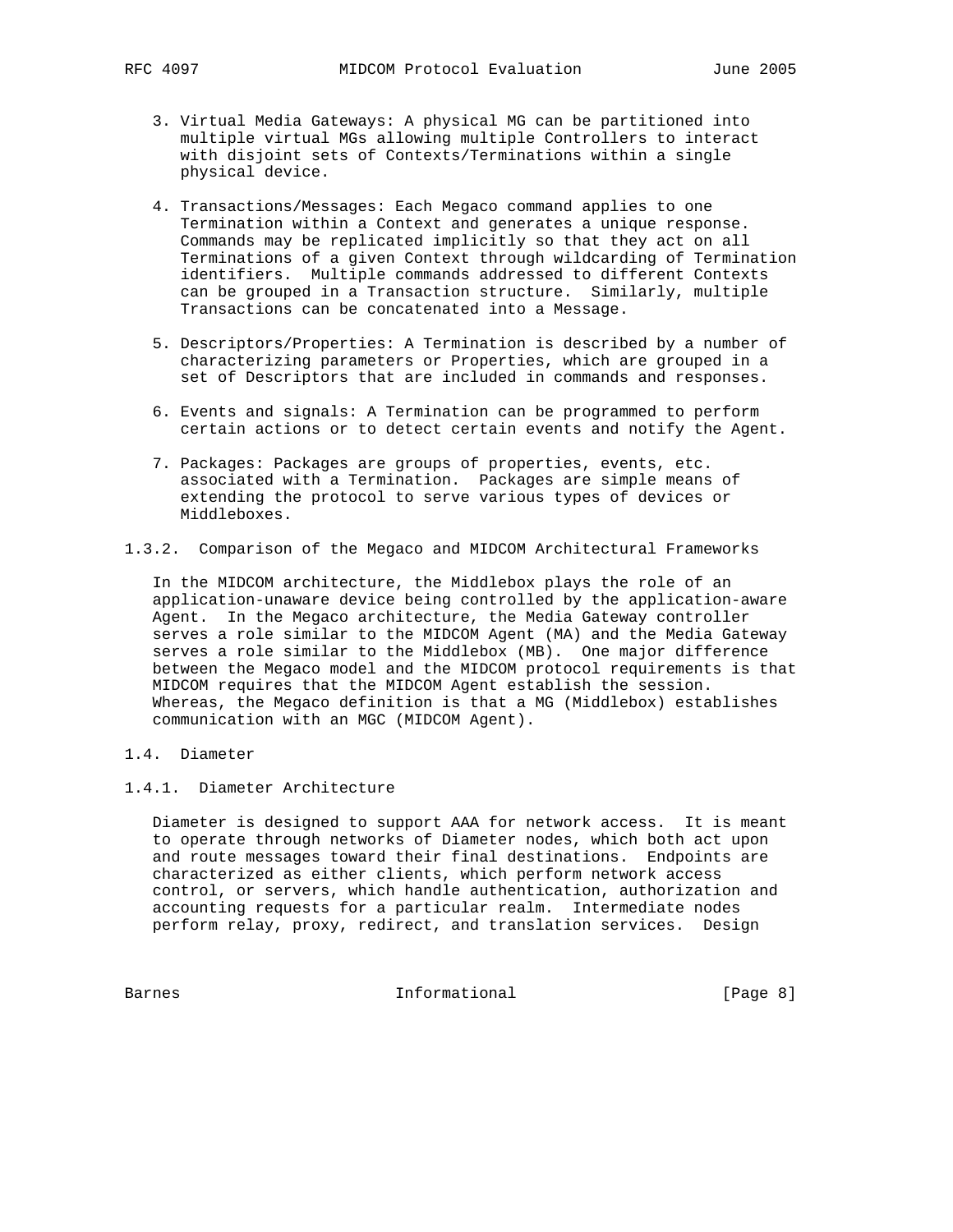requirements for the protocol include robustness in the face of bursty message loads and server failures, resistance to specific DOS attacks and protection of message contents, and extensibility including support for vendor-specific attributes and message types.

 The protocol is designed as a base protocol in RFC 3588 [24] to be supported by all implementations, plus extensions devoted to specific applications. Messages consist of a header and an aggregation of "Attribute-Value Pairs (AVPs)", each of which is a tag-length-value construct. The header includes a command code, which determines the processing of the message and what other AVP types must or may be present. AVPs are strongly typed. Some basic and compound types are provided by the base protocol specification, while others may be added by application extensions. One of the types provided in the base is the IPFilterRule, which may be sufficient to express the Policy Rules that MIDCOM deals with.

 Messaging takes the form of request-answer exchanges. Some exchanges may take multiple round-trips to complete. The protocol is connection-oriented at both the transport and application levels. In addition, the protocol is tied closely to the idea of sessions, which relate sequences of message exchanges through use of a common session identifier. Each application provides its own definition of the semantics of a session. Multiple sessions may be open simultaneously.

#### 1.4.2. Comparison of Diameter With MIDCOM Architectural Requirements

 The MIDCOM Agent does not perform the functions of a Diameter client, nor does the Middlebox support the functions of a Diameter server. Thus the MIDCOM application would introduce two new types of endpoints into the Diameter architecture. Moreover, the MIDCOM requirements do not at this time imply any type of intermediate node.

 A general assessment might be that Diameter meets and exceeds MIDCOM architectural requirements, however the connection orientation may be too heavy for the number of relationships the Middlebox must support. Certainly the focus on extensibility, request-response messaging orientation, and treatment of the session, are all well-matched to what MIDCOM needs. At this point, MIDCOM is focused on simple point-to-point relationships, so the proxying and forwarding capabilities provided by Diameter are not needed. Most of the commands and AVPs defined in the base protocol are also surplus to MIDCOM requirements.

Barnes **Informational Informational** [Page 9]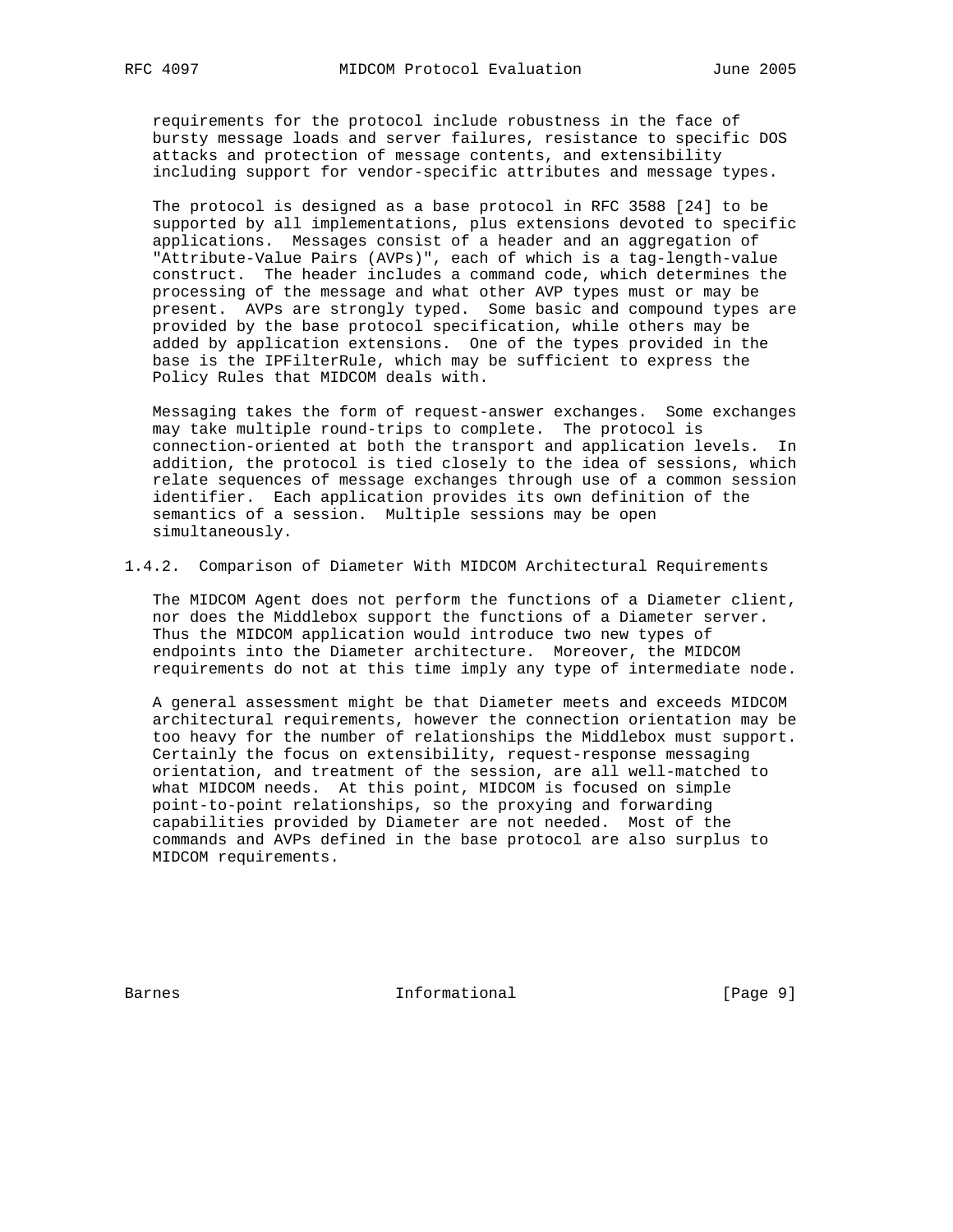### 1.5. COPS

 Overall, COPS, defined in RFC 2748 [25], and COPS-PR, defined in RFC 3084 [26], have similar compliancy with regards to the MIDCOM protocol requirements. In this document, references to COPS are generally applicable to both COPS and COPS-PR. However, COPS-PR is explicitly identified to meet two of the requirements. The only other major difference between COPS-PR and COPS, as applied to the MIDCOM protocol, would be the description of the MIDCOM policy rule attributes with COPS-PR MIDCOM PIB attributes rather than COPS MIDCOM client specific objects.

### 1.5.1. COPS Protocol Architecture

 COPS is a simple query and response protocol that can be used to exchange policy information between a policy server (Policy Decision Point or PDP) and its clients (Policy Enforcement Points or PEPs). COPS was defined to be a simple and extensible protocol. The main characteristics of COPS include the following:

- 1. The protocol employs a client/server model. The PEP sends requests, updates, and deletions to the remote PDP and the PDP returns decisions back to the PEP.
- 2. The protocol uses TCP as its transport protocol for reliable exchange of messages between policy clients and a server.
- 3. The protocol is extensible in that it is designed to leverage self-identifying objects and can support diverse client specific information without requiring modification of the COPS protocol.
- 4. The protocol was created for the general administration, configuration, and enforcement of policies.
- 5. COPS provides message level security for authentication, replay protection, and message integrity. COPS can make use of existing protocols for security such as IPSEC [22] or TLS [21] to authenticate and secure the channel between the PEP and the PDP.
- 6. The protocol is stateful in two main aspects:
	- (1) Request/Decision state is shared and kept synchronized in a transactional manner between client and server. Requests from the client PEP are installed or remembered by the remote PDP until they are explicitly deleted by the PEP. At the same time, Decisions from the remote PDP can be generated asynchronously at any time for a currently installed request state.

Barnes **Informational Informational** [Page 10]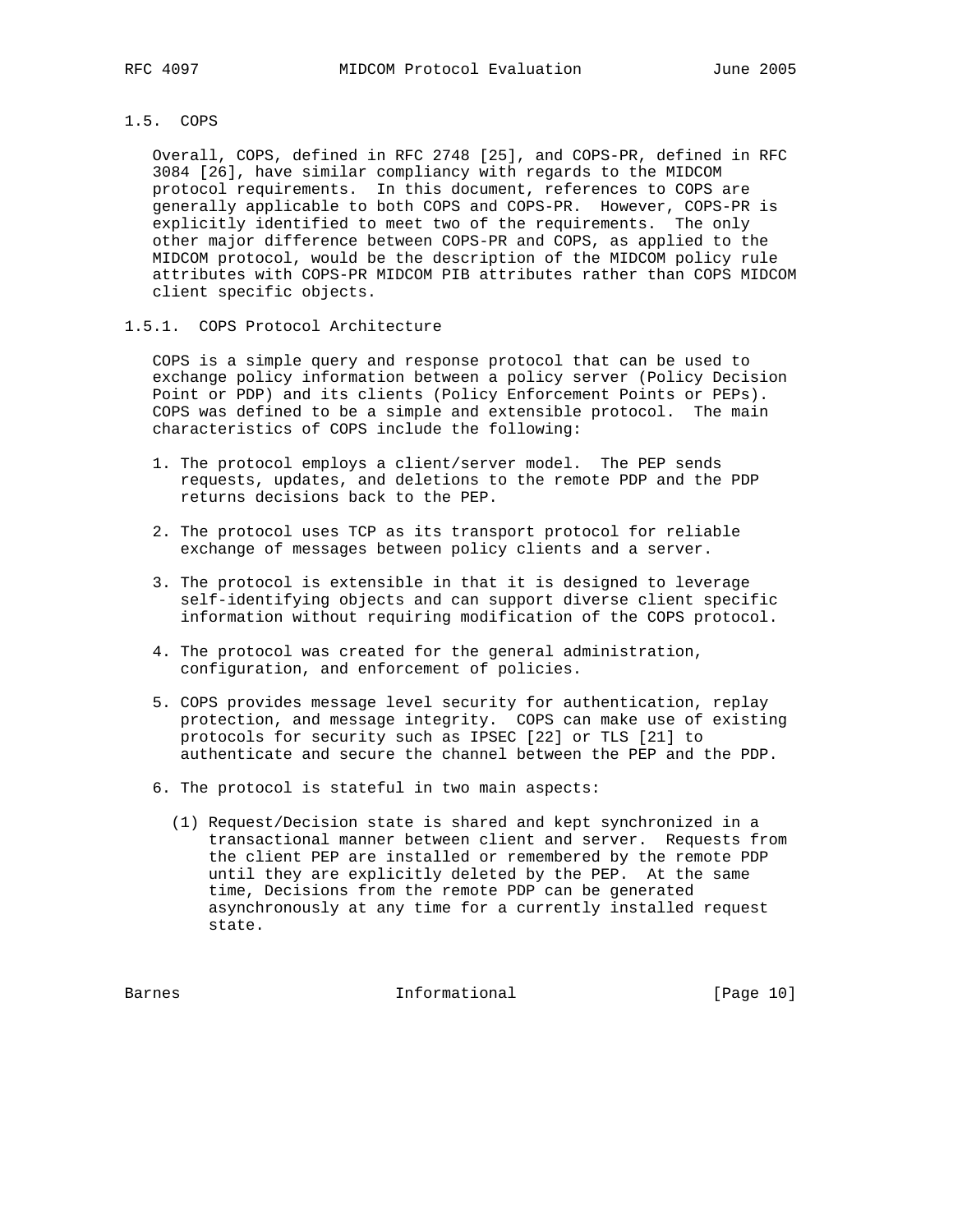- (2) State from various events (Request/Decision pairs) may be inter-associated. The server may respond to new queries differently because of previously installed, related Request/Decision state(s).
- 7. The protocol is also stateful in that it allows the server to push configuration information to the client, and then allows the server to remove such state from the client when it is no longer applicable.
- 1.5.2. Comparison of COPS and the MIDCOM Framework

 In the MIDCOM framework, the Middlebox enforces the policy controlled by an application-aware Agent. Thus, when compared to the COPS architecture, the Middlebox serves as the PEP (COPS Client) and the MIDCOM Agent serves as the PDP (COPS Policy Server). One major difference between the COPS protocol model and the MIDCOM protocol requirements is that MIDCOM requires that the MIDCOM Agent establish the session. Whereas, the COPS definition is that a PEP (Middlebox) establishes communication with a PDP (MIDCOM Agent).

2. Item Level Compliance Evaluation

 This section contains a review of the protocol's level of compliance to each of the MIDCOM Requirements [1]. The following key will be used to identify the level of compliancy of each of the individual protocols:

- T = Total Compliance. Meets the requirement fully.
- P+ = Partial Compliance+. Fundamentally meets the requirement through the use of extensions (e.g., packages, additional parameters, etc).
- P = Partial Compliance. Meets some aspect of the requirement, however, the necessary changes require more than an extension and/or are inconsistent with the design intent of the protocol.
- F = Failed Compliance. Does not meet the requirement.

# 2.1. Protocol Machinery

 This section describes the compliancy of the proposed protocols against the protocol machinery requirements from section 2.1 of the requirements document [1]. A short description of each of the protocols is provided to substantiate the evaluation.

Barnes 11 Communicational Enformational [Page 11]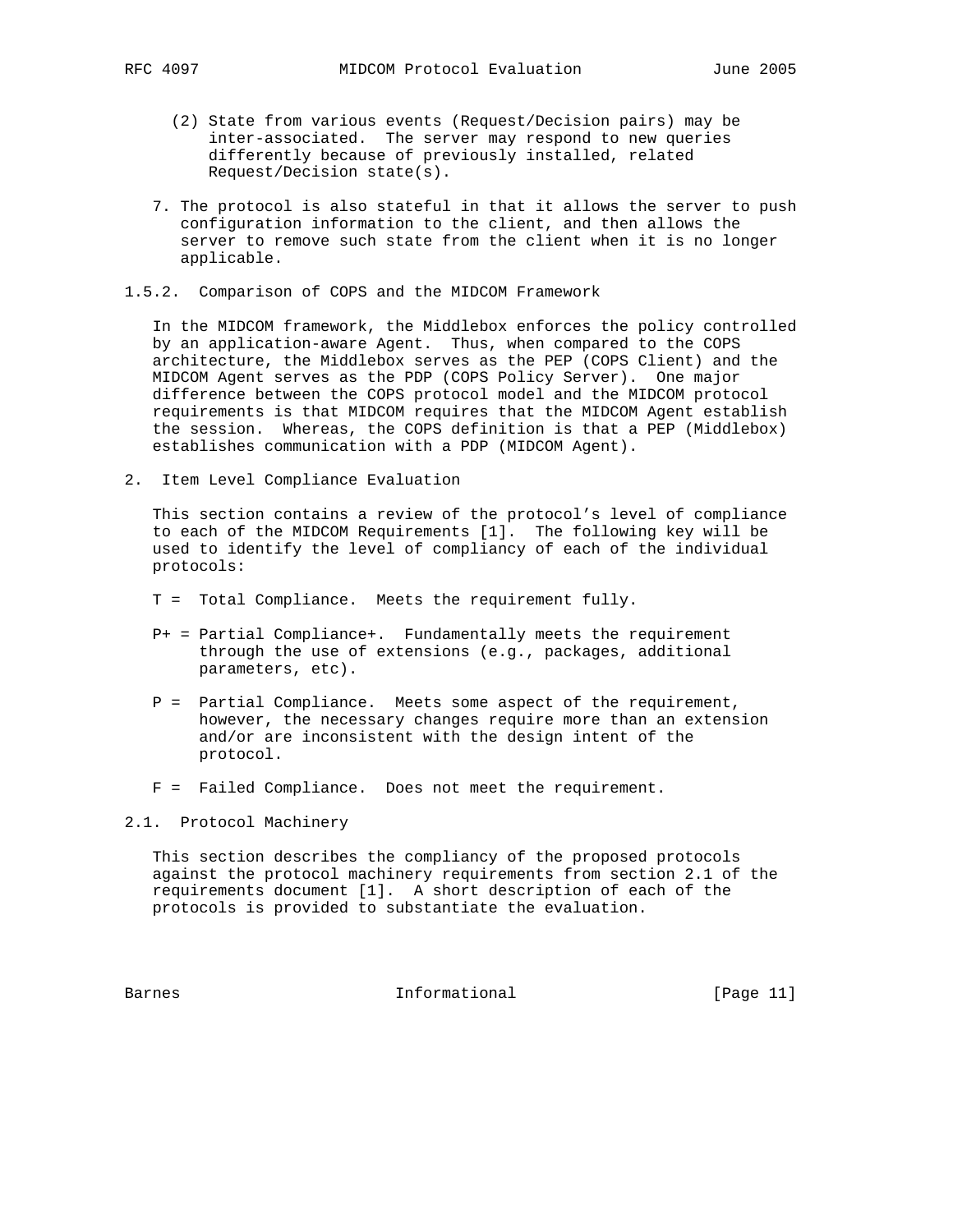2.1.1. Ability to Establish Association Between Agent and Middlebox.

SNMP: T, RSIP: P+, Megaco: P, Diameter: T, COPS: P

- SNMP: SNMPv3 provides mutual authentication at the user level (where the user can be an application or a host if desired) via shared secrets. Each authenticated principal is associated with a group that has access rights that control the principals ability to perform operations on specific subsets of data. Failure to authenticate can generate a SNMP notification (administrator configurable choice).
- RSIP: RSIP allows sessions to be established between middleboxes and applications and MIDCOM agents. Authorization credentials would have to be added to the session establishment request to allow the middlebox to authorize the session requestor.
- Megaco: There is a directionality component implicit in this requirement in that the MA initiates the establishment of the authorized session. Megaco defines this association to be established in the opposite direction, i.e., the Middlebox(MG) initiates the establishment. If this restriction is not considered, then Megaco makes the syntax and semantics available for the endpoint to initiate the connection.
- Diameter: Although this is out of scope, the Diameter specification describes several ways to discover a peer. Having done so, a Diameter node establishes a transport connection (TCP, TLS, or SCTP) to the peer. The two peers then exchange Capability Exchange Request/Answer messages to identify each other and determine the Diameter applications each supports.

 If the connection between two peers is lost, Diameter prescribes procedures whereby it may be re-established. To ensure that loss of connectivity is detected quickly, Diameter provides the Device-Watchdog Request/Answer messages, to be used when traffic between the two peers is low.

 Diameter provides an extensive state machine to govern the relationship between two peers.

 COPS: COPS does not meet the directionality part of the requirement. The definition of COPS allows a PEP (Middlebox) to establish communication with a PDP (MIDCOM Agent). However, nothing explicitly prohibits a PDP from establishing communication

Barnes **Informational Informational** [Page 12]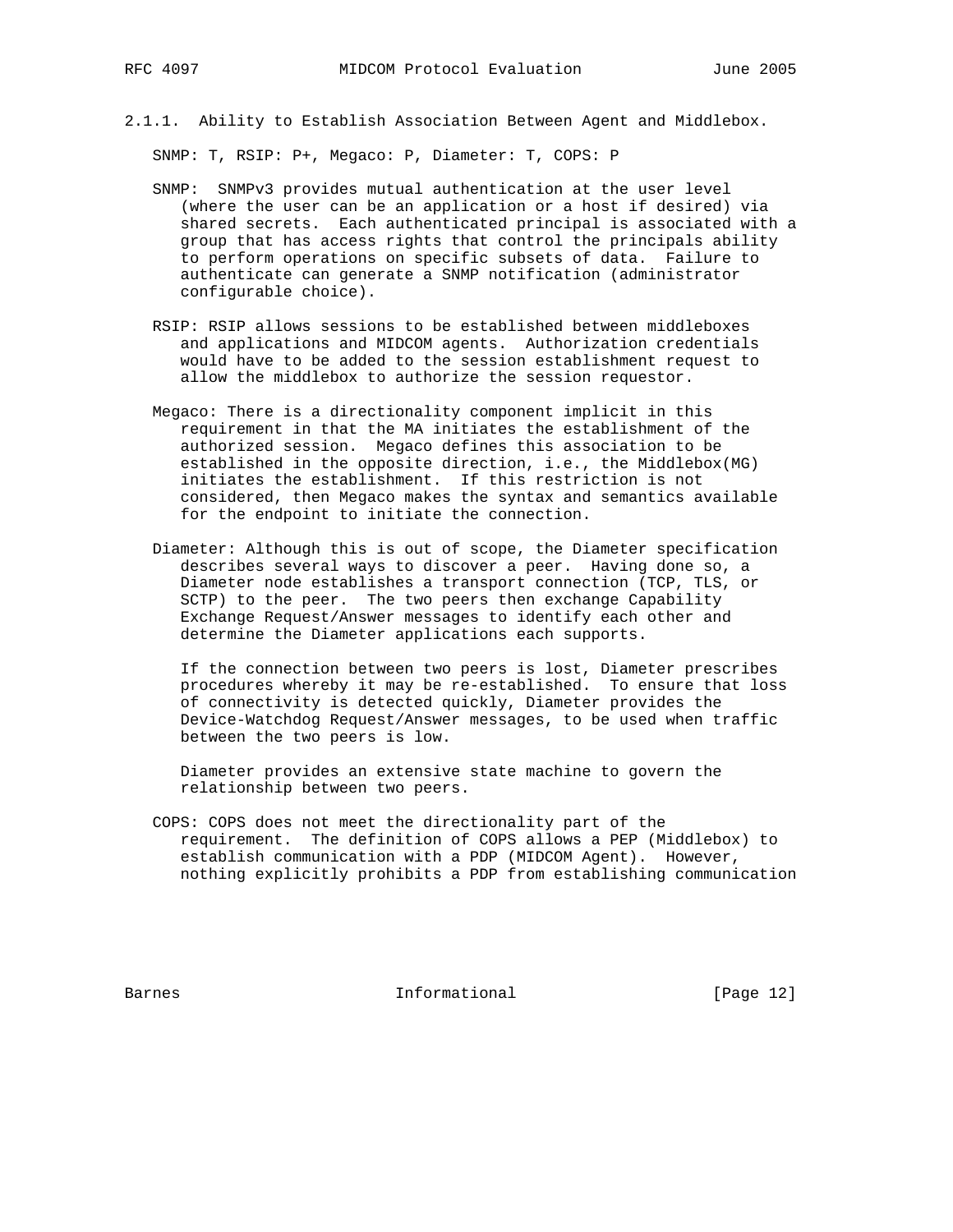with a PEP. The PEP could have local policies dictating what action to take when it is contacted by an unknown PDP. These actions, defined in the local policies, would ensure the proper establishment of an authorized association.

2.1.2. Agent Can Relate to Multiple Middleboxes

SNMP: T, RSIP: P, Megaco: T, Diameter: T, COPS: T

- SNMP: An SNMP manager can communicate simultaneously with several Middleboxes.
- RSIP: RSIP sessions are identified by their IP source and destination addresses and their TCP / UDP port numbers. Thus each RSIP client can communicate with multiple servers, and each server can communicate with multiple clients. However, RSIP did not explicitly include agents in its design. The architecture and semantics of RSIP messages do not preclude agents, thus the RSIP architecture could certainly be extended to explicitly include agents; therefore RSIP is deemed partially compliant to this requirement.
- Megaco: Megaco allows an MA to control several Middleboxes. Each message carries an identifier of the endpoint that transmitted the message allowing the recipient to determine the source.
- Diameter: Diameter allows connection to more than one peer (and encourages this for improved reliability). Whether the Diameter connection state machine is too heavy to support the number of connections needed is a matter for discussion.

COPS: COPS PDPs are designed to communicate with several PEPs.

2.1.3. Middlebox Can Relate to Multiple Agents

SNMP: T, RSIP: P, Megaco: T, Diameter: T, COPS: T

 SNMP: An SNMP agent can communicate with several SNMP managers Simultaneously.

RSIP: Refer to 2.1.2.

 Megaco: Megaco has the concept of Virtual Media Gateways (VMG), allowing multiple MGCs to communicate simultaneously with the same MG. Applying this model to MIDCOM would allow the same middlebox (MG) to have associations with multiple MIDCOM Agents (MGCs).

Barnes **Informational Informational** [Page 13]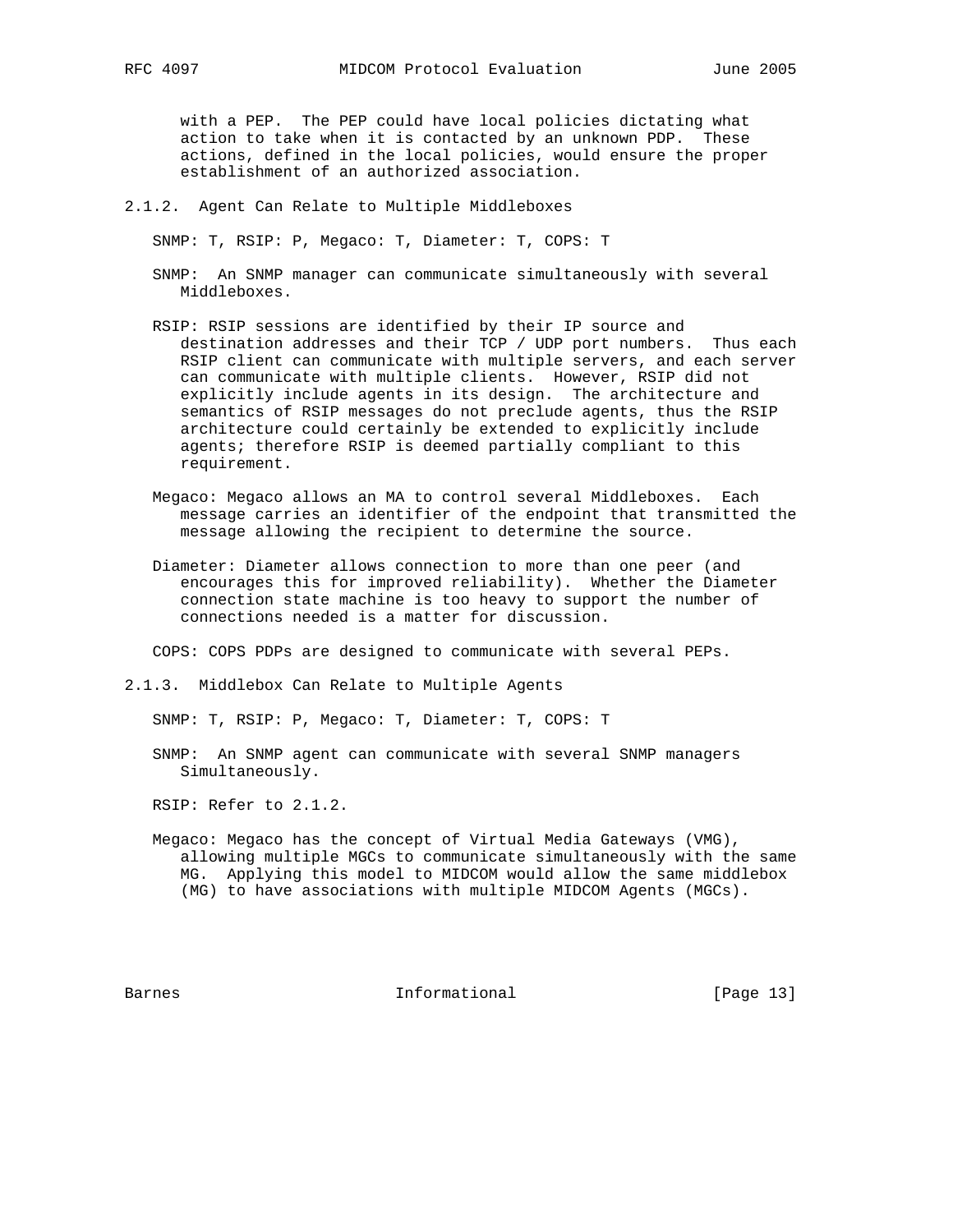- Diameter: Diameter allows connection to more than one peer and encourages this for improved reliability. Whether the Diameter connection state machine is too heavy to support the number of connections needed is a matter for discussion. The Middlebox and Agent play symmetric roles as far as Diameter peering is concerned.
- COPS: The COPS-PR framework specifies that a PEP should have a unique PDP in order to achieve effective policy control. The COPS-PR protocol would allow the scenario whereby a PEP establishes communication with multiple PDPs by creating a COPS client instance per PDP.
- 2.1.4. Deterministic Outcome When Multiple Requests are Presented to the Middlebox Simultaneously

SNMP: T, RSIP: T, Megaco: T, Diameter: T, COPS: T

- SNMP: While the architectural design of SNMP can permit race conditions to occur, there are mechanisms defined as part of the SNMPv3 standard, such as view-based access control and advisory locking that can be used to prevent the conditions, and MIB modules may also contain special functionality, such as RMONs OwnerString, to prevent conflicts. Deterministic behavior of SNMP agents when being accessed by multiple managers is important for several management applications and supported by SNMP.
- RSIP: All RSIP requests are defined to be atomic. Near simultaneous requests are executed as is they were sequential.
- Megaco: Megaco supports the concept of VMGs to make these interactions deterministic and to avoid resource access conflicts. Each VMG has a single owner, in a MGC, and there can be no overlap between the sets of Terminations belonging to multiple VMGs. The Megaco protocol messages also include the identifier of the sending entity, so that the MG can easily determine to whom to send the response or asynchronously report certain events.
- Diameter: Diameter depends partly upon the transport protocol to provide flow control when the server becomes heavily loaded. It also has application-layer messaging to indicate that it is too busy or out of space (Diameter\_TOO\_BUSY and Diameter\_OUT\_OF\_SPACE result codes).
- COPS: COPS has built-in support for clear state and policy instances. This would allow the creation of well-behaved MIDCOM state machines.

Barnes **Informational Informational** [Page 14]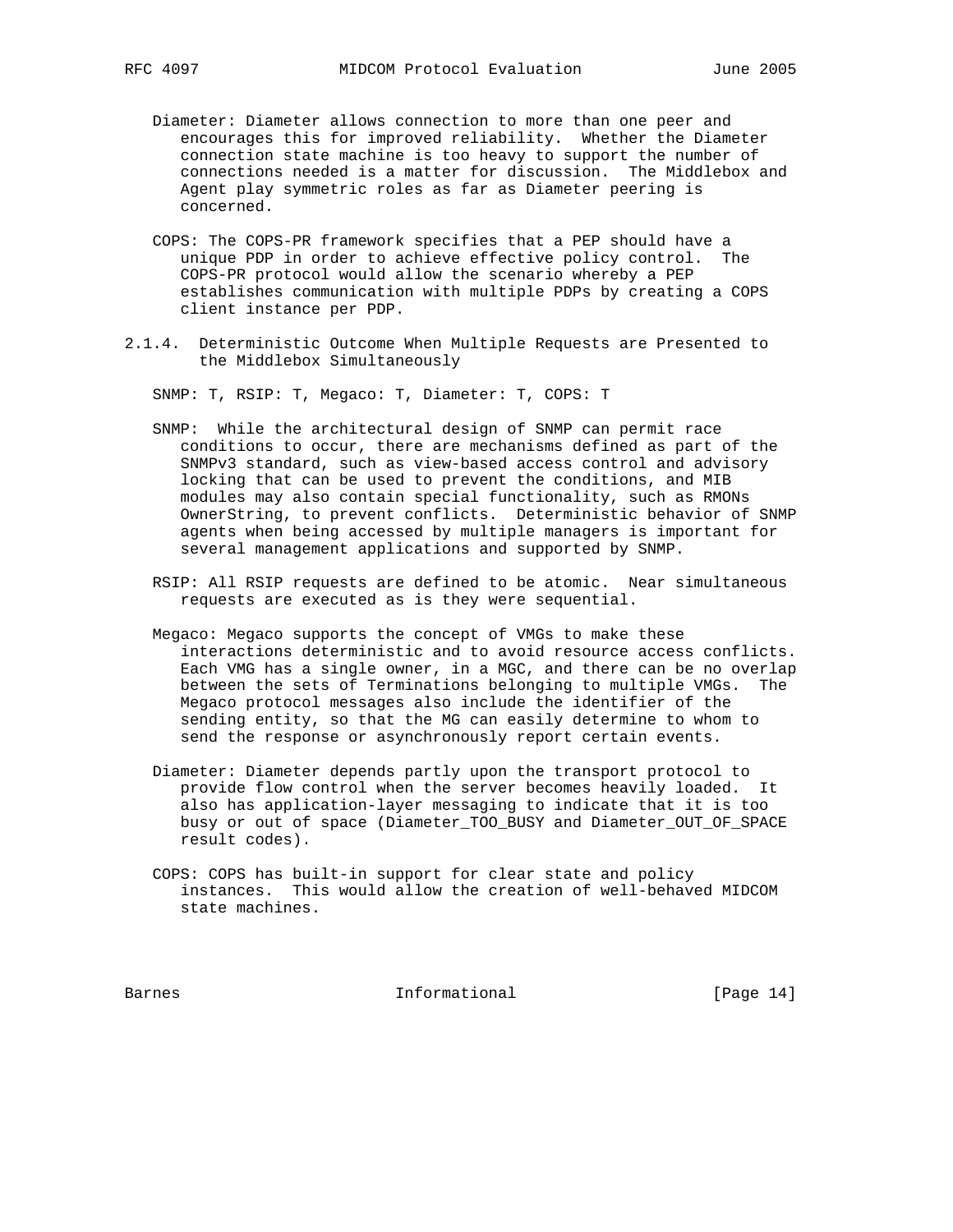2.1.5. Known and Stable State

SNMP: T, RSIP: T, Megaco: T, Diameter: P, COPS: T

- SNMP: Requests are atomic in SNMP. MIB modules can define which data is persistent across reboots, so a known startup state can be established. The manager can poll the agent to determine the current state.
- RSIP: RSIP assumes that on middlebox start-up no sessions are defined, and thus no allocations have been made. In effect, all resources are released upon restart after failure.
- Megaco: Megaco has extensive audit capabilities to synchronize states between the MG and the MGC. Megaco also provides the MGC with the ability to do mass resets, as well as individual resets. The MGC can always release resources in the MG. The MG can also initiate the release of resources by the MGC.
	- Diameter: Diameter documentation does not discuss the degree of atomicity of message processing, so this would have to be specified in the MIDCOM extension.
	- COPS: The COPS protocol maintains synchronized states between Middleboxes and MA hence all the states are known on both sides.
- 2.1.6. Middlebox Status Report

SNMP: T, RSIP: T, Megaco: T, Diameter: T, COPS: T

- SNMP: The status of a middlebox can be reported using asynchronous communications, or via polling.
- RSIP: All RSIP client requests have explicit server responses. Additionally, a client may explicitly request server status using a QUERY request.
- Megaco: Megaco has extensive audit capabilities for the MG to report status information to the MGC. It can also report some status updates using the ServiceChange command.
- Diameter: Diameter provides a number of response codes by means of which a server can indicate error conditions reflecting status of the server as a whole. The Disconnect-Peer-Request provides a means in the extreme case to terminate a connection with a peer gracefully, informing the other end about the reason for the disconnection.

Barnes **Informational Informational** [Page 15]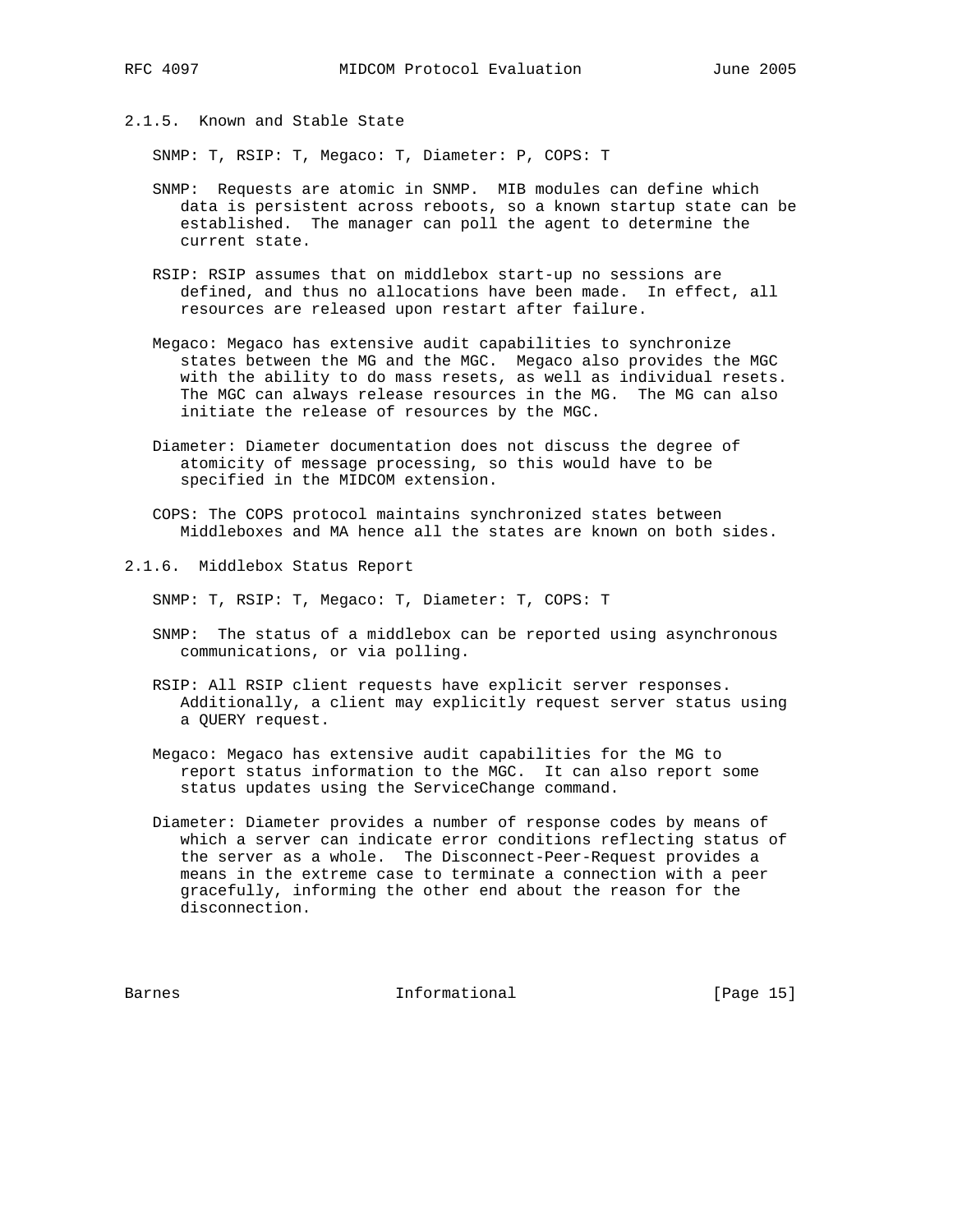COPS: The COPS Report message is designed to indicate any asynchronous conditions/events.

2.1.7. Middlebox Can Generate Unsolicited Messages

SNMP: T, RSIP: T, Megaco: T, Diameter: T, COPS: T

- SNMP: SNMPv3 supports both confirmed and unconfirmed asynchronous notifications.
- RSIP: An RSIP server will send an unsolicited DE\_REGISTER\_RESPONSE to force an RSIP host to relinquish all of its bindings and terminate its relationship with the RSIP gateway. An RSIP server can send an asynchronous ERROR\_RESPONSE to indicate less severe conditions.
- Megaco: Megaco supports the asynchronous notification of events using the Notify command.
- Diameter: The Diameter protocol permits either peer in a connection to originate transactions. Thus the protocol supports Middlebox originated messages.
- COPS: The COPS Report message is designed to indicate any asynchronous conditions/events.
- 2.1.8. Mutual Authentication

SNMP: T, RSIP: T, Megaco: T, Diameter: T, COPS: T

- SNMP: SNMPv3 meets this requirement. SNMPv3 supports user authentication and explicitly supports symmetric secret key encryption between MIDCOM agent (SNMP manager) and Middlebox (SNMP agent), thus supporting mutual authentication. The default authentication and encryption methods are specified in RFC 3414 [11] (MD5, SHA-1, and DES). Different users at the same management application (MIDCOM agent) can authenticate themselves with different authentication and encryption methods, and additional methods can be added to SNMPv3 entities as needed.
- RSIP: This requirement can be met by operating RSIP over IPSec as described in RFC 3104 [19]. The RSIP framework recommends all communication between an RSIP host and gateway be authenticated. Authentication, in the form of a message hash appended to the end of each RSIP protocol packet, can serve to authenticate the RSIP host and gateway to one another, provide message integrity, and

Barnes **Informational Informational** [Page 16]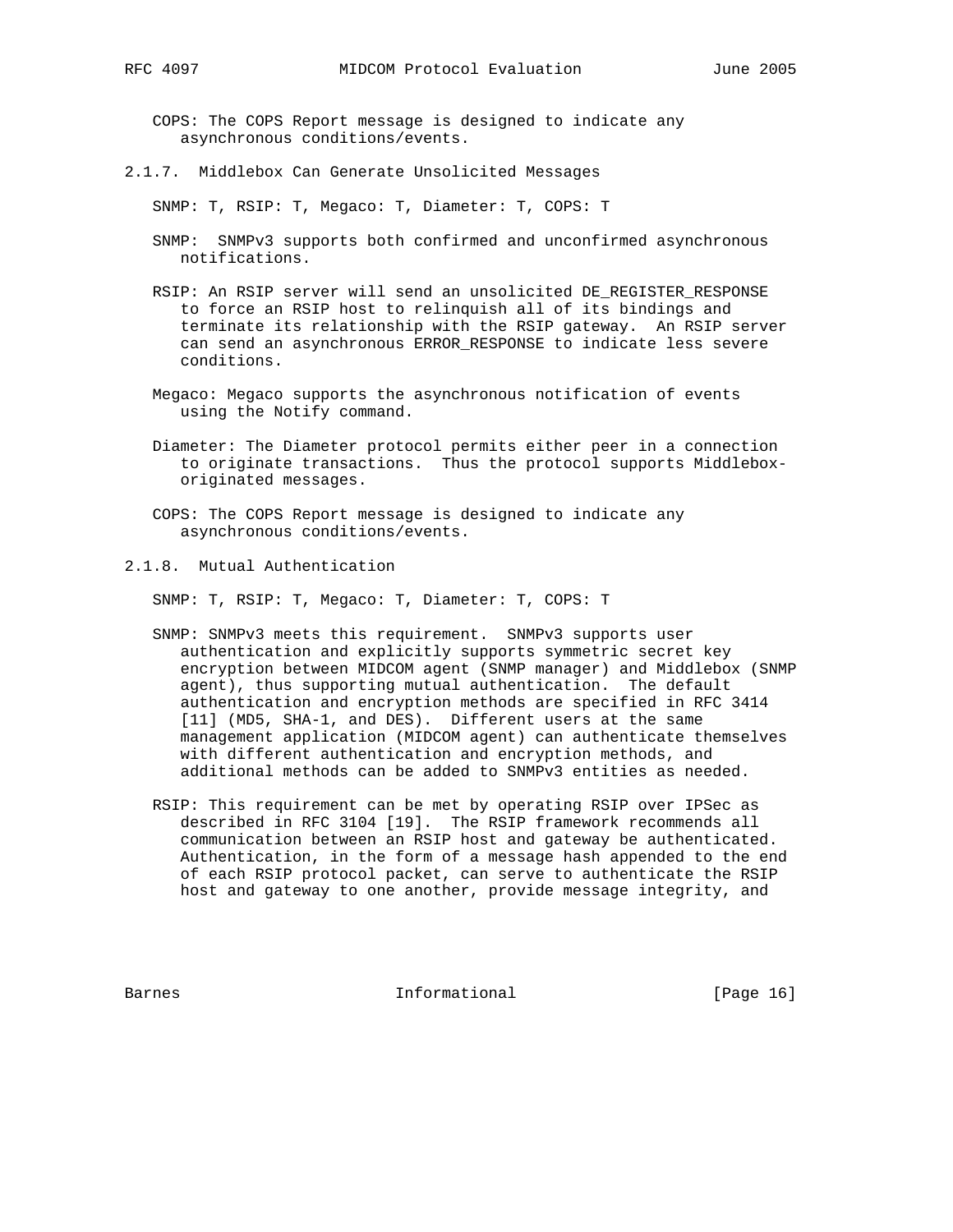avoid replay attacks with an anti-replay counter. However, the message hash and replay counter parameters would need to be defined for the RSIP protocol.

- Megaco: Megaco provides for the use of IPSec [22] for all security mechanisms including mutual authentication, integrity check and encryption. Use of IKE is recommended with support of RSA signatures and public key encryption.
- Diameter: The Diameter base protocol assumes that messages are secured by using either IPSec or TLS [21]. Diameter requires that when using the latter, peers must mutually authenticate themselves.
- COPS: COPS has built-in message level security for authentication, replay protection, and message integrity. COPS can also use TLS or IPSec.
- 2.1.9. Termination of session by either party

SNMP: T, RSIP: T, Megaco: T, Diameter: T, COPS: T

 SNMP: Each SNMPv3 message is authenticated and authorized, so each message could be considered to have its own session, which automatically terminates after processing. Processing may be stopped for a number of reasons, such as security, and a response is sent.

 Either peer may stop operating, and be unavailable for further operations. The authentication and/or authorization parameters of a principal may be changed between operations if desired, to prevent further authentication or authorization for security reasons.

 Additionally, managed objects can be defined for realizing sessions that persist beyond processing of a single message. The MIB module would need to specify the responsibility for cleanup of the objects following normal/abnormal termination.

- RSIP: An RSIP client may terminate a session with a DE\_REGISTER\_REQUEST. An RSIP server may terminate a session with an unsolicited DE\_REGISTER\_RESPONSE, and then respond to subsequent requests on the session with a REGISTER\_FIRST error.
- Megaco: The Megaco protocol allows both peers to terminate the association with proper reason code.

Barnes **Informational Informational** [Page 17]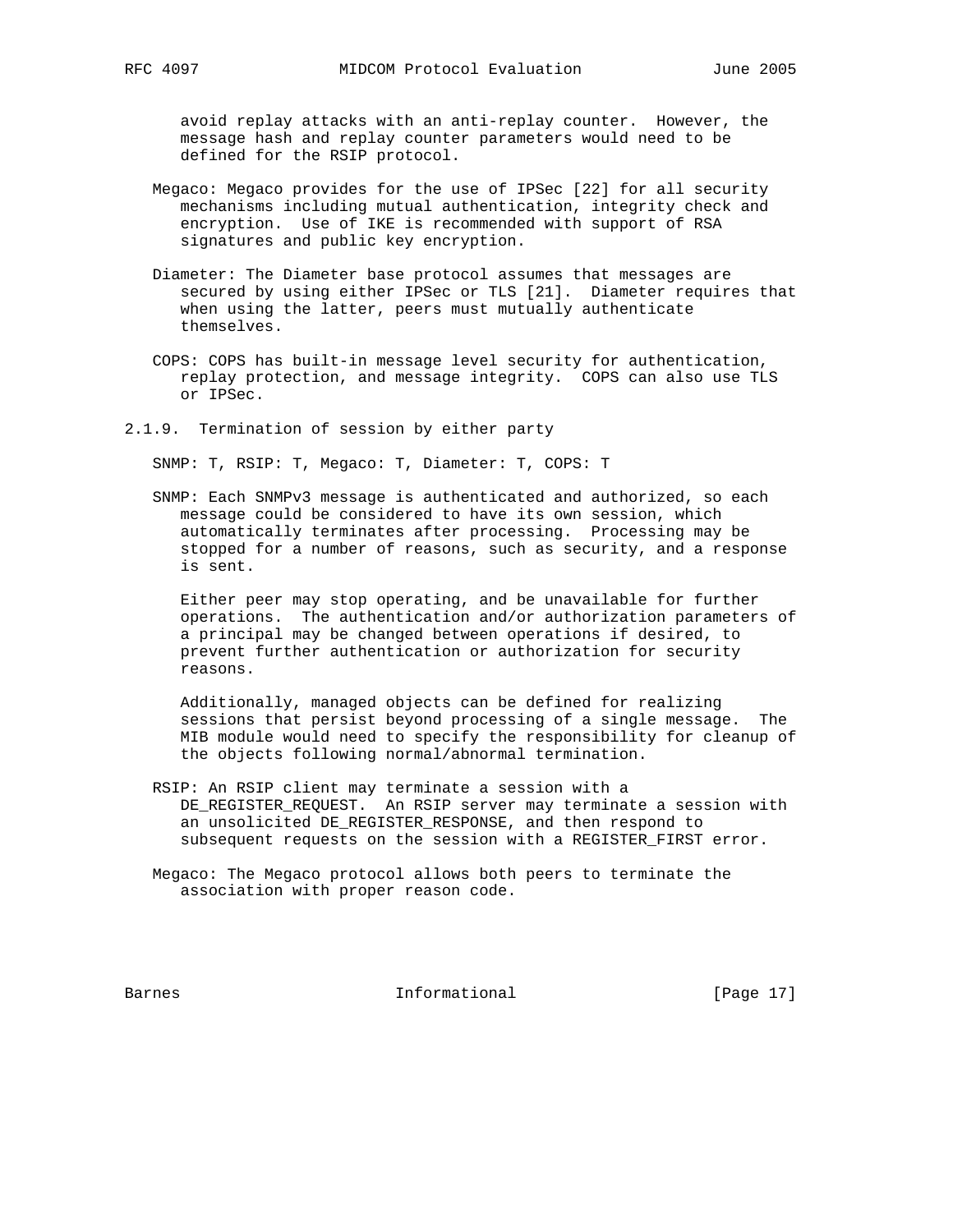Diameter: Either peer in a connection may issue a Disconnect-Peer- Request to end the connection gracefully.

COPS: COPS allows both the PEP and PDP to terminate a session.

2.1.10. Indication of Success or Failure

SNMP: T, RSIP: T, Megaco: T, Diameter: T, COPS: T

- SNMP: Each operation request has a corresponding response message that contains an error status to indicate success or failure. For complex requests that the middlebox cannot complete immediately, the corresponding MIB module may be designed to also provide asynchronous notifications of the success or failure of the complete transaction, and/or may provide pollable objects that indicate the success or failure of the complete transaction. For example, see ifAdminStatus and ifOperStatus in RFC 2863 [28].
- RSIP: All RSIP requests result in a paired RSIP response if the request was successful or an ERROR\_RESPONSE if the request was not successful.
- Megaco: Megaco defines a special descriptor called an Error descriptor that contains the error code and an optional explanatory string.
- Diameter: Every Diameter request is matched by a response, and this response contains a result code as well as other information.

COPS: The COPS Report message directly fulfills this requirement.

2.1.11. Version Interworking

SNMP: T, RSIP: T, Megaco: T, Diameter: T, COPS: T

 SNMP: SNMP has a separation of the protocol to carry data, and the data that defines additional management functionality. Additional functionality can be added easily through MIBs. Capability exchange in SNMP is usually uni-directional. Managers can query the middlebox (SNMP agent) to determine which MIBs are supported. In addition, multiple message versions can be supported simultaneously, and are identified by a version number in the message header.

RSIP: Each RSIP message contains a version parameter.

 Megaco: Version interworking and negotiation are supported both for the protocol and any extension Packages.

Barnes **Informational Informational** [Page 18]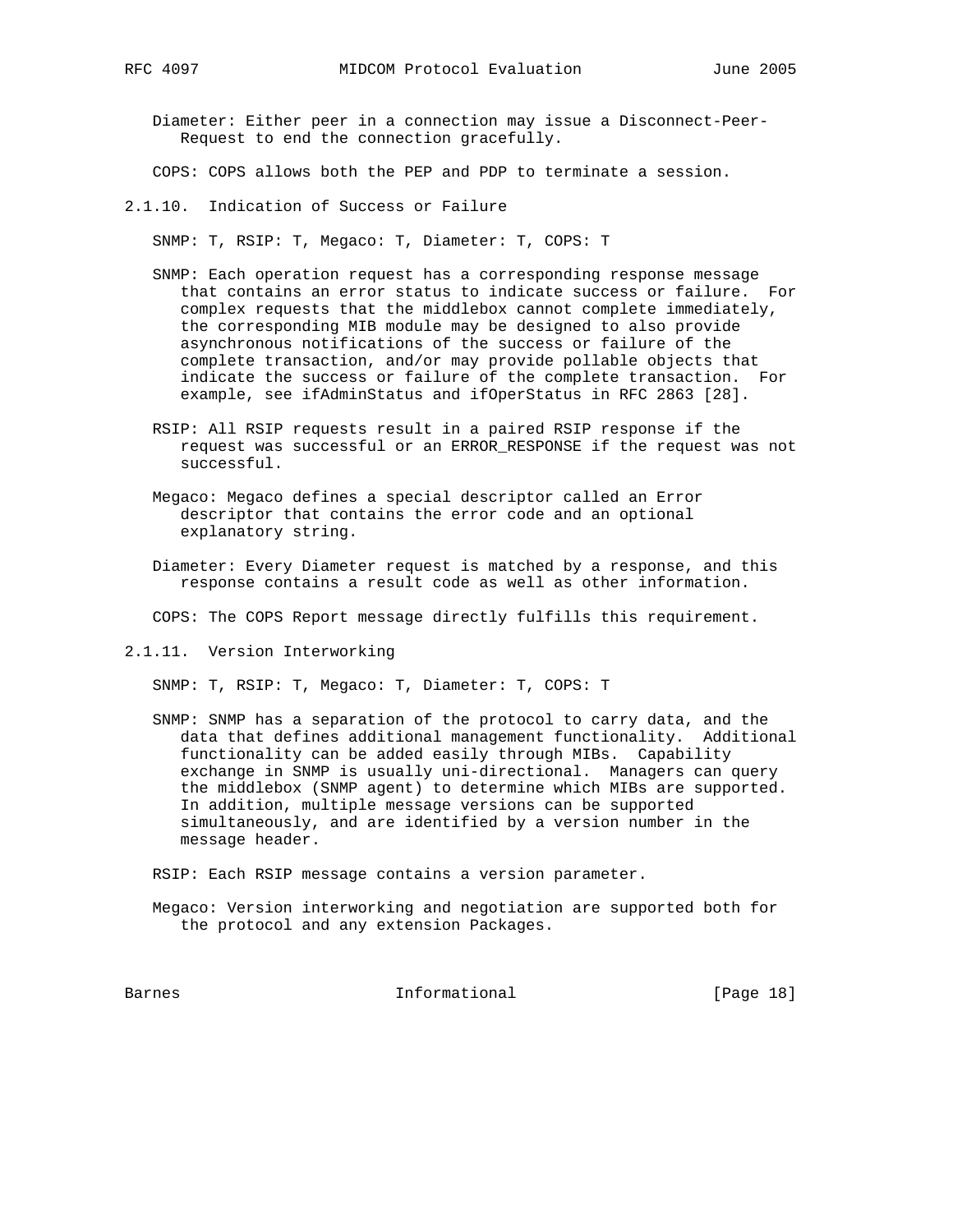- Diameter: The Capabilities Exchange Request/Answer allows two peers to determine information about what each supports, including protocol version and specific applications.
- COPS: The COPS protocol can carry a MIDCOM version number and capability negotiation between the COPS client and the COPS server. This capability negotiation mechanism allows the COPS client and server to communicate the supported features/capabilities. This would allow seamless version interworking.
- 2.1.12. Deterministic Behaviour in the Presence of Overlapping Rules

SNMP: T, RSIP: T, Megaco: P, Diameter: T, COPS: T

- SNMP: Rulesets would be defined in MIBs. The priority of rulesets, and the resolution of conflict, can be defined in the MIB module definition. The SNMPConf policy MIB defines mechanisms to achieve deterministic behavior in the presence of overlapping rule sets.
- RSIP: All requests for allocation of IP addresses, or ports or both resulting in rule overlap are rejected by an RSIP server with a LOCAL\_ADDR\_INUSE error.
- Megaco: This is met with the help of a model that separates Megaco protocol elements from the overlapping Policy rules (see Appendix C). However, new behavior for the Megaco protocol elements needs to be specified as part of a new MIDCOM specific Package.
- Diameter: The IPFilterRule type specification, which would probably be used as the type of a Policy Rule AVP, comes with an extensive semantic description providing a deterministic outcome, which the individual Agent cannot know unless it knows all of the Policy Rules installed on the Middlebox. Rules for the appropriate direction are evaluated in order, with the first matched rule terminating the evaluation. Each packet is evaluated once. If no rule matches, the packet is dropped if the last rule evaluated was a permit, and passed if the last rule was a deny. The IPFilterRule format and further details on its applicability to this requirement are provided in Appendix D.
- COPS: The COPS protocol provides transactional-based communication between the PEP and PDP, hence the behavior is totally deterministic provided the middlebox state machine is designed correctly. The COPS protocol features encourage and support good state machine design.

Barnes 1913 Communicational Enformational Frage 191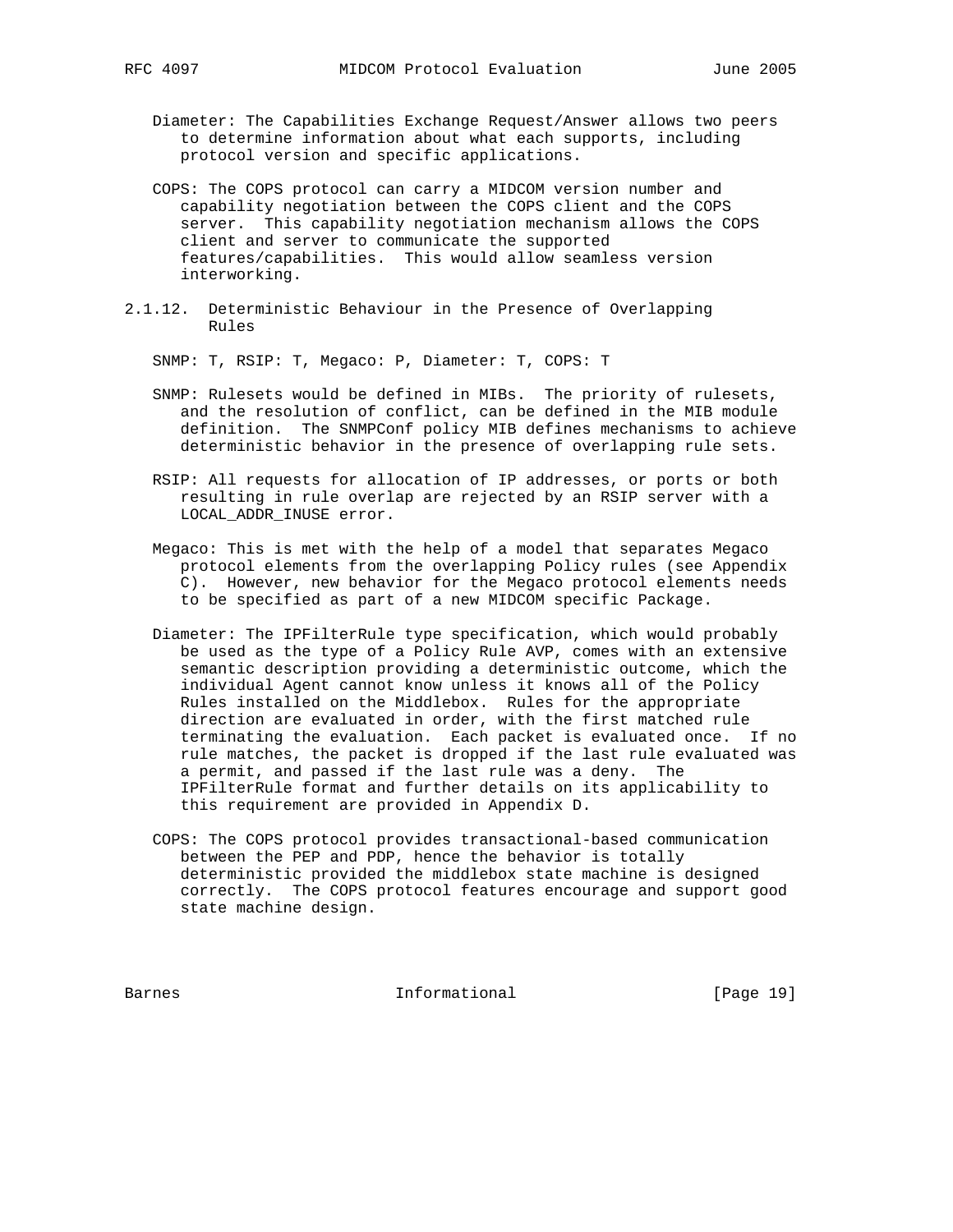### 2.2. Protocol Semantics

 This section contains the individual protocols as evaluated against the protocol semantic requirements from section 2.2 of the requirements document [1]. A short description of each of the protocols is provided to substantiate the evaluation.

#### 2.2.1. Extensibility

SNMP: T, RSIP: T, Megaco: T, Diameter: T, COPS: T

- SNMP: Extensibility is a basic feature of the SNMP management Framework.
- RSIP: All RSIP messages consist of three mandatory fields (protocol version, message type, and message length) and a sequence of parameterType / length / value 3-tuples. New messages may be defined by defining new values for the message type field. New parameter types may be defined, and existing messages may be extended, by defining new parameterType values. If new messages, parameters, or both are added in a non-backward compatible way, a new value of the protocol version field may be defined. This may be desirable even of the additions are backward compatible.
- Megaco: Megaco is easily extensible through new Packages, which allow definition of new attributes and behavior of a Termination.
- Diameter: Diameter provides a great deal of flexibility for extensions, including allowance for vendor-defined commands and AVPs and the ability to flag each AVP as must-understand or ignorable if not understood.
- COPS: The COPS protocol is extensible, since it was designed to separate the Protocol from the Policy Control Information.
- 2.2.2. Support of Multiple Middlebox Types

SNMP: T, RSIP: P+, Megaco: T, Diameter: P+, COPS: T

 SNMP: SNMP explicitly supports managing different device types with different capabilities. First the managed object called sysObjectID from basic MIB-II [3] identifies the type of box. For boxes with variable capabilities, SNMP can check the availability of corresponding MIBs.

Barnes **Informational Informational** [Page 20]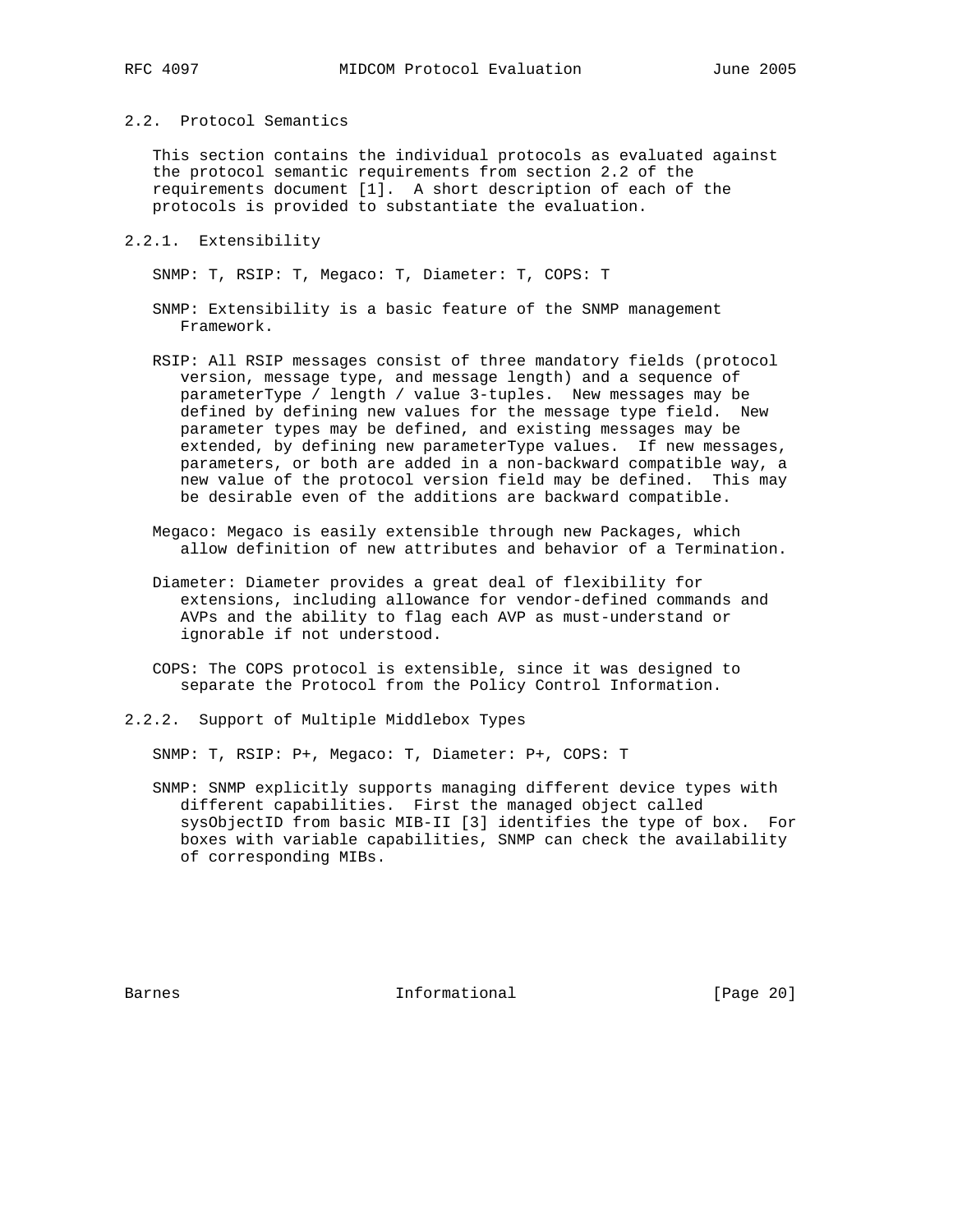- - RSIP: All types of middleboxes are supported so long as the ruleset action is permit. Other actions would require the definition of a new RSIP message parameter with values for permit and the other desired actions.
	- Megaco: Megaco can support multiple Middlebox types on the same interface either by designing the properties representing the Policy Rules to provide this support, or by using multiple terminations in the same session, each representing one type of action. In the latter case, the Megaco Context can be used as a convenient means of managing the related terminations as a group. However, the inherent idea of flow between terminations of a context is irrelevant and would have to be discarded.
	- Diameter: Any necessary additional AVPs or values must be specified as part of the MIDCOM application extension (see <2.2.8> below).
	- COPS: COPS allows a PDP to provide filters and actions to multiple PEP functions through a single COPS session.
- 2.2.3. Ruleset Groups

SNMP: T, RSIP: P+, Megaco: T, Diameter: T, COPS: T

- SNMP: This requirement can be realized via the SNMP management framework by an appropriate definition of a MIB module. The SNMPConf WG has already defined an SNMP Policy MIB that permits the definitions of policy rulesets and grouping of rulesets.
- RSIP: RSIP currently only allows one IP address, or address and port range, to be assigned to a bind-ID. RSIP could implement rulesets as required by adding an optional bind-ID parameter to the ASSIGN\_REQUESTs to extend an existing ruleset rather than creating a new one. Similarly, the FREE\_REQUESTs would have to be extended by adding optional, local and remote, address and port parameters.
- Megaco: The Megaco context can be used to group terminations to be managed together. For example, all of the terminations, each representing an instantiation of a Policy Rule, can be deleted in one command by doing a wildcarded Subtract from the context. However, the inherent idea of media flows between terminations of a context would be irrelevant in this application of the protocol.
- Diameter: Diameter allows message syntax definitions where multiple instances of the same AVP (for example, a Policy Rule AVP whose syntax and low-level semantics are defined by the IPFilterRule type definition) may be present. If a tighter grouping is

Barnes Informational [Page 21]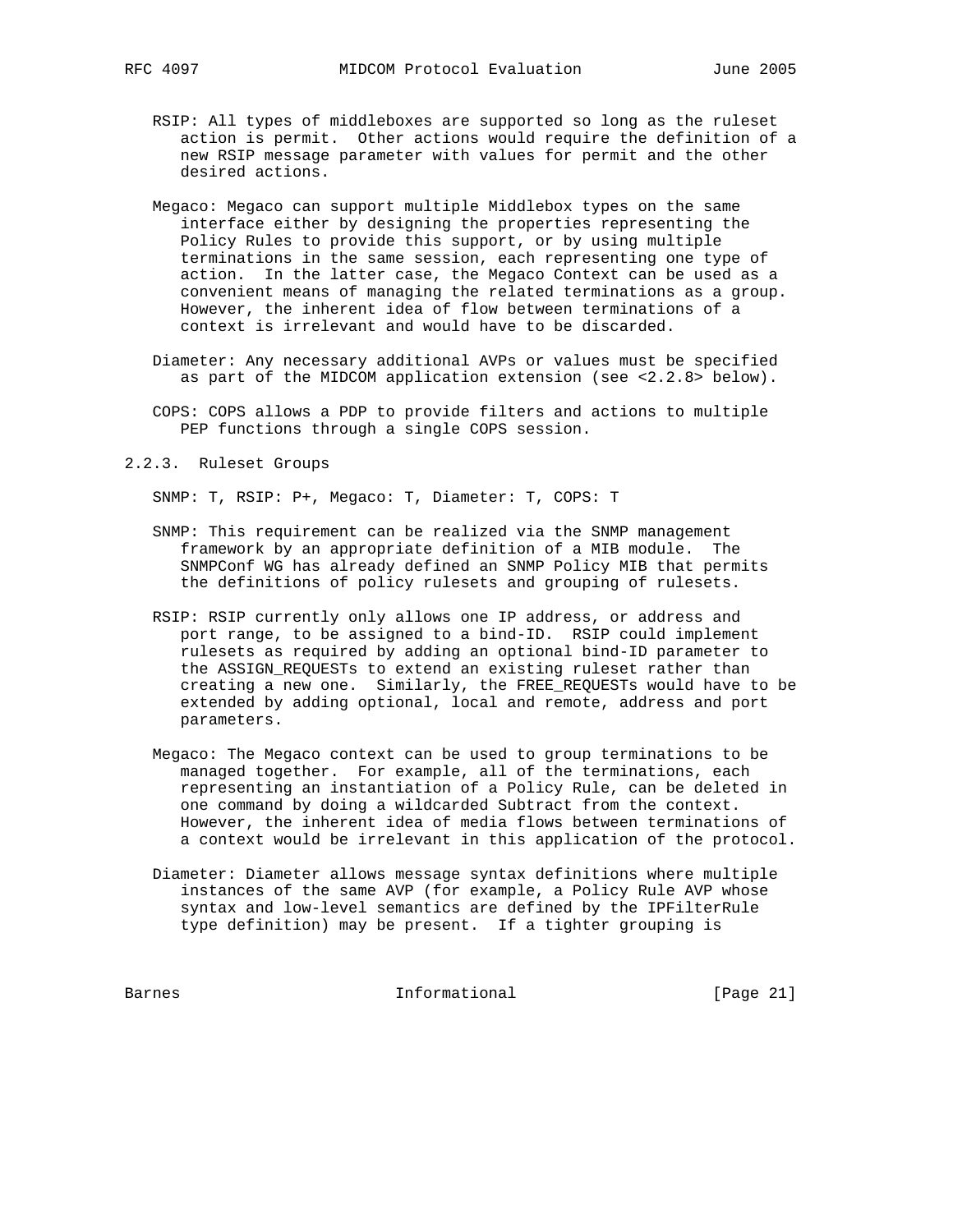required, the set of Diameter base types includes the Grouped type. MIDCOM can choose how to make use of these capabilities to meet the ruleset group requirement when defining its application extension to the Diameter protocol.

- COPS: The COPS-PR Handle State may be used to associate the set of closely related policy objects. As the Middlebox learns additional requirements, the Middlebox adds these resource requirements under the same handle ID, which constitutes the required aggregation.
- 2.2.4. Lifetime Extension

SNMP: P+, RSIP: T, Megaco: T, Diameter: T, COPS: P+

- SNMP: This requirement can be realized via the SNMP management framework by an appropriate definition of a MIB module. The SNMPConf WG has developed a Policy MIB module that includes a pmPolicySchedule object with a modifiable lifetime.
- RSIP: A client may request an explicit lease time when a request is made to assign one or more IP addresses, ports or both. The server may grant the requested lease time, or assign one if none was requested. Subsequently, the lease time may be extended if a client's EXTEND\_REQUEST is granted by the server.
- Megaco: The MG can report the imminent expiry of a policy rule to the MGC, which can then extend or delete the corresponding Termination.
- Diameter: The Diameter concept of a session includes the session lifetime, grace period, and lifetime extension. It may make sense to associate the Diameter session with the lifetime of a MIDCOM Policy Rule, in which case support for lifetime extension comes ready-made.
- COPS: COPS allows a PDP to send unsolicited decisions to the PEP. However, the unsolicited events will be relevant to the COPS MIDCOM specific client or the MIDCOM specific PIB which needs to be defined. This would allow the PDP to extend the lifetime of an existing ruleset.

Barnes **Informational Informational** [Page 22]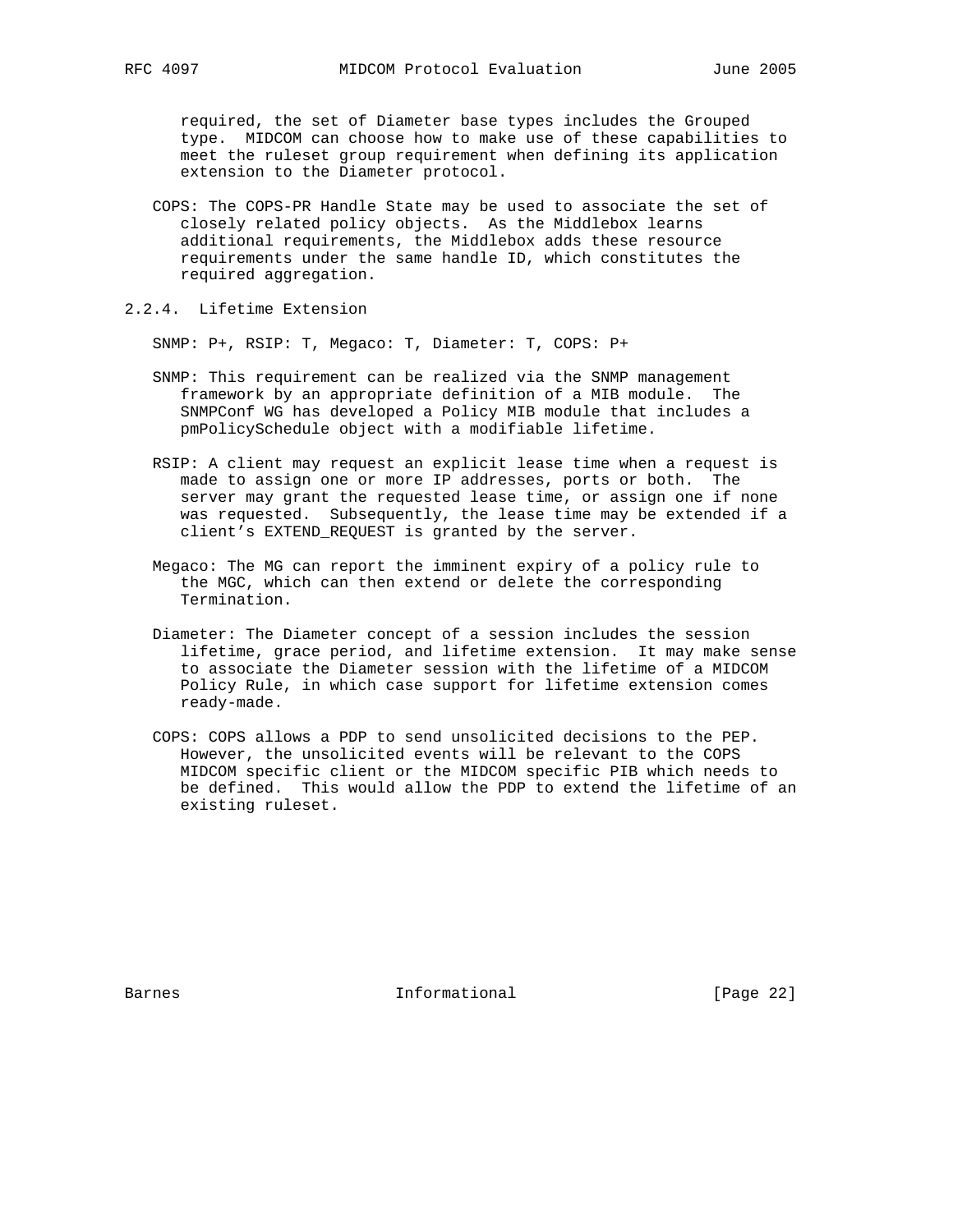2.2.5. Handling of Mandatory/Optional Nature of Unknown Attributes

SNMP: T, RSIP: T, Megaco: P+, Diameter: P+, COPS: T

- SNMP: Unknown attributes in a read operation are flagged as exceptions in the Response message, but the rest of the read succeeds. In a write operation (a SET request), all attributes are validated before the write is performed. If there are unknown attributes, the request fails and no writes are done. Unknown attributes are flagged as exceptions in the Response message, and the error status is reported.
- RSIP: All options of all requests are fully specified. Not understood parameters must be reported by an ERROR\_RESPONSE with an EXTRA\_PARM error value, with the entire request otherwise ignored.
- Megaco: Megaco entities provide Error codes in response messages. If a command marked "Optional" in a transaction fails, the remaining commands will continue. However, the specified requirement deals with rules of processing properties that need definition in new Package.
- Diameter: Indication of the mandatory or optional status of AVPs is fully supported, provided it is enabled in the AVP definition. No guidance is imposed regarding the return of diagnostic information for optional AVPs.
- COPS: COPS provides for the exchange of capabilities and limitations between the PEP and PDP to ensure well-known outcomes are understood for scenarios with unknown attributes. There is also clear error handling for situations when the request is rejected.
- 2.2.6. Actionable Failure Reasons

SNMP: T, RSIP: P+, Megaco: T, Diameter: T, COPS: T

 SNMP: The SNMPv3 protocol returns error codes and exception codes in Response messages, to permit the requestor to modify their request. Errors and exceptions indicate the attribute that caused the error, and an error code identifies the nature of the error encountered.

 If desired, a MIB can be designed to provide additional data about error conditions either via asynchronous notifications or polled objects.

Barnes **Informational Informational** [Page 23]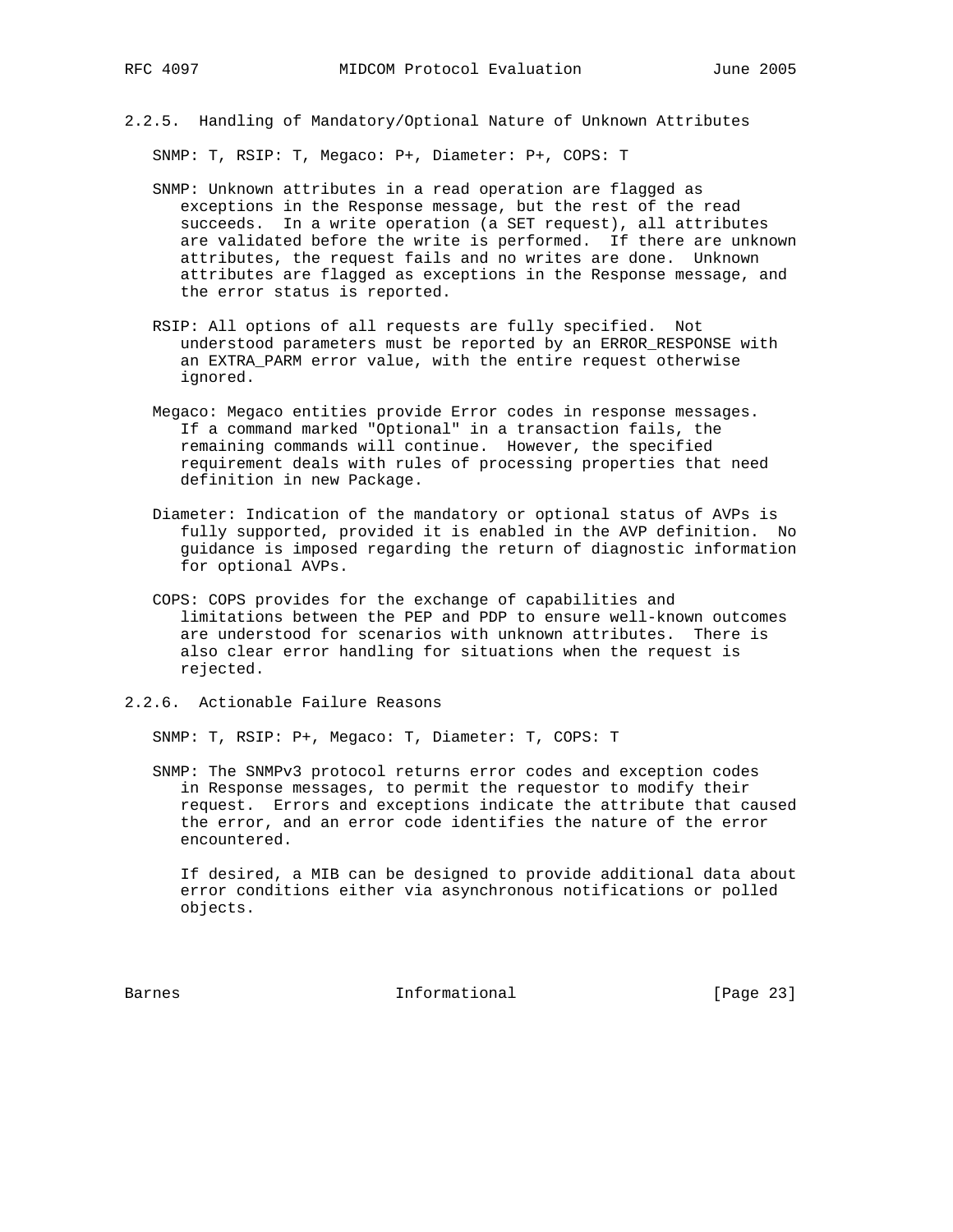- RSIP: RSIP defines a fairly large number of very specific error values. It is anticipated that additional error values will also have to be defined along with the new messages and parameters required for MIDCOM.
- Megaco: The MG can provide Error codes in response messages allowing the MGC to modify its behavior. Megaco uses transaction identifiers for correlation between a response and a command. If the same transaction id is received more than once, the receiving entity silently discards the message, thus providing some protection against replay attacks.
- Diameter: Diameter provides an extensive set of failure reasons in the base protocol.
- COPS: COPS uses an error object to identify a particular COPS protocol error. The error sub-code field may contain additional detailed COPS client (MIDCOM Middlebox) specific error codes.
- 2.2.7. Multiple Agents Operating on the Same Ruleset.

SNMP: T, RSIP: P, Megaco: P, Diameter: T, COPS: P

- SNMP: The SNMP framework supports multiple managers working on the same managed objects. The View-based Access Control Model (VACM, RFC 3415 [14]) even offers means to customize the access rights of different managers in a fine-grained way.
- RSIP: RSIP neither explicitly permits nor precludes an operation on a binding by a host that had not originally create the binding. However, to support this requirement, the RSIP semantics must be extended to explicitly permit any authorized host to request operations on a binding; this does not require a change to the protocol.
- Megaco: If the Megaco state machine on the Middle Box is decoupled from the Middle Box policy rule management, this requirement can be met with local policies on the Middle Box. However, this violates the spirit of the Megaco protocol, thus Megaco is considered partially compliant to this requirement.
- Diameter: The Diameter protocol, as currently defined, would allow multiple agents to operate on the same ruleset.
- COPS: It is possible to use COPS to operate the same resource with multiple agents. An underlying resource management function, separate from the COPS state machine, on the Middlebox will handle the arbitration when resource conflicts happen.

Barnes 10 Informational [Page 24]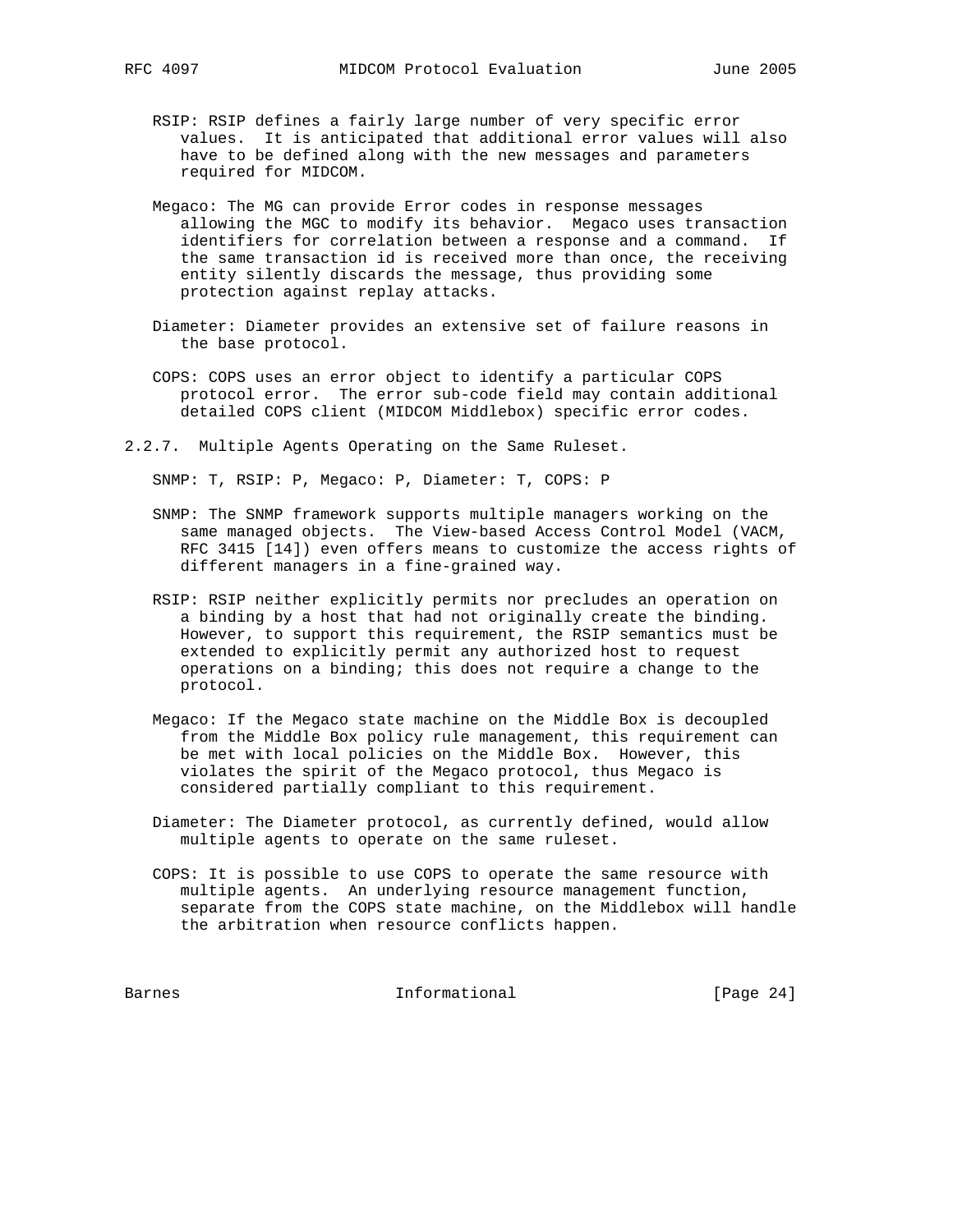# 2.2.8. Transport of Filtering Rules

SNMP: P+, RSIP: P+, Megaco: P+, Diameter: P+, COPS: P+

- SNMP: This requirement can be met by an appropriate definition of a MIDCOM MIB module. SMI, the language used for defining MIB modules, is flexible enough to allow the implementation of a MIB module to meet the semantics of this requirement.
- RSIP: To support this requirement, a new optional enumeration parameter, transportProtocol, can be added to the RSIP ASSIGN\_REQUESTs. When the parameter is included, the binding created applies only to the use of the bound addresses and ports, by the specific transportProtocol. When the parameter is not included, the binding applies to the use of all the bound addresses and ports, by any transport protocol, thus maintaining backward compatibility with the current definition of RSIP.
- Megaco: Megaco protocol can meet this requirement by defining a new property for the transport of filtering rules.
- Diameter: While Diameter defines the promising IPFilterRule data type (see 2.1.12 above), there is no existing message, which would convey this to a Middlebox along with other required MIDCOM attributes. A new MIDCOM application extension of Diameter would have to be defined.
- COPS: The COPS protocol can meet this requirement by using a COPS MIDCOM specific client or a MIDCOM specific PIB.
- 2.2.9. Mapped Port Parity

SNMP: P+, RSIP: P+, Megaco: P+, Diameter: P+, COPS: P+

- SNMP: This requirement can be met by an appropriate definition of a MIDCOM MIB module.
- RSIP: To support this requirement, a new optional boolean parameter, portOddity, can be added to the RSIP ASSIGN\_REQUESTs. If the parameter is TRUE, the remote port number of the binding created would have the same oddity as the local port. If the parameter is not specified, or is FALSE, the remote port's oddity is independent of the local port's oddity, thus maintaining backward compatibility with the current definition of RSIP.
- Megaco: Megaco can be easily extended using a MIDCOM specific Package to support this feature.

Barnes **Informational Informational** [Page 25]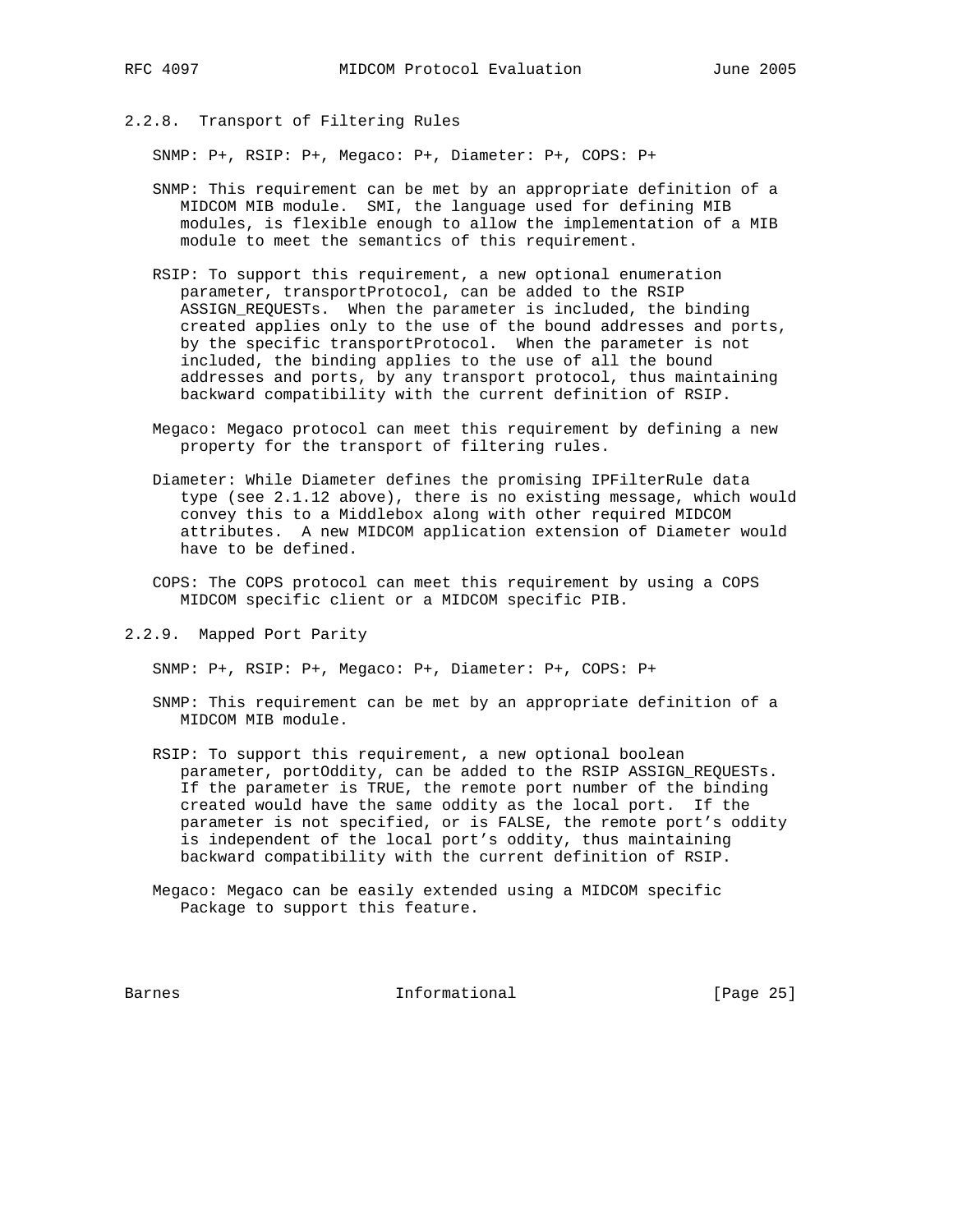- Diameter: This capability is not part of the current IPFilterRule type definition. Rather than modify the IPFilterRule type, MIDCOM could group it with other AVPs which add the missing information.
- COPS: The COPS protocol has all the flexibility to meet this requirement by using a COPS MIDCOM specific client or a MIDCOM specific PIB.
- 2.2.10. Consecutive Range of Port Numbers

SNMP: P+, RSIP: T, Megaco: P+, Diameter: P+, COPS: P+

- SNMP: This requirement can be met by an appropriate definition of a MIDCOM MIB module. SMI, the language used for defining MIB modules, is flexible enough to allow the implementation of a MIB module to meet the semantics of this requirement.
- RSIP: The ports parameter of the RSIP ASSIGN\_REQUESTs specifically allows multiple, consecutive port numbers to be specified.
- Megaco: Megaco can be easily extended using a MIDCOM specific Package to support this feature.
- Diameter: This capability is not part of the current IPFilterRule type definition. Rather than modify the IPFilterRule type, MIDCOM could group it with other AVPs which add the missing information.
- COPS: The COPS protocol has all the flexibility to meet this requirement by using a COPS MIDCOM specific client or a MIDCOM specific PIB.
- 2.2.11. More Precise Rulesets Contradicting Overlapping Rulesets

SNMP: P+, RSIP: P+, Megaco: P+, Diameter: T, COPS: P+

- SNMP: This requirement can be met by an appropriate definition of a MIDCOM MIB module.
- RSIP: To support this requirement, a new optional boolean parameter, overlapOK, can be added to the RSIP ASSIGN\_REQUESTs. If the parameter is TRUE, the binding may overlap with an existing binding. If the parameter is unspecified, or is FALSE, the binding will not overlap with an existing binding, thus maintaining backward compatibility with the current definition of RSIP.

Barnes **Informational Informational** [Page 26]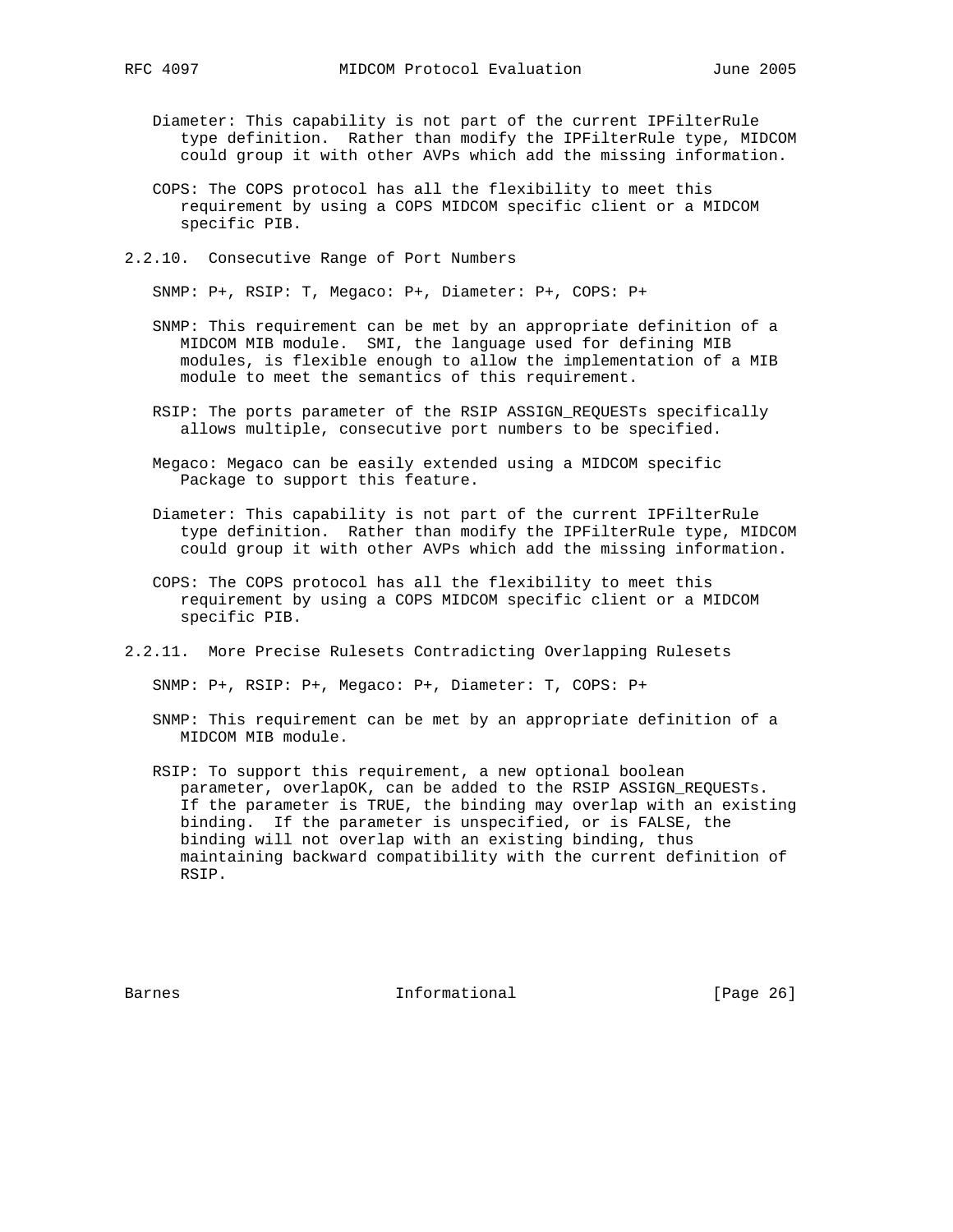Megaco: This requirement would be met if the policy in the Middlebox allows contradictory, overlapping policy rules to be installed.

- Diameter: Allowed by the IPFilterRule semantics described in Appendix D.
- COPS: The COPS protocol has all the flexibility to meet this requirement by using a COPS MIDCOM specific client or a MIDCOM specific PIB.
- 2.3. General Security Requirements

 This section contains the individual protocols as evaluated against the General Security requirements from section 2.3 of the requirements document [1]. A short description of each of the protocols is provided to substantiate the evaluation.

2.3.1. Message Authentication, Confidentiality and Integrity

SNMP: T, RSIP: T, Megaco: T, Diameter: T, COPS: T

- SNMP: SNMPv3 includes the User-based Security Model (USM, RFC 3414 [11]), which defines three standardized methods for providing authentication, confidentiality, and integrity. Additionally, USM has specific built-in mechanisms for preventing replay attacks including unique protocol engine IDs, timers and counters per engine and time windows for the validity of messages.
- RSIP: This requirement can be met by operating RSIP over IPSec. The RSIP framework recommends all communication between an RSIP host and gateway be authenticated. Authentication, in the form of a message hash appended to the end of each RSIP protocol packet, can serve to authenticate the RSIP host and gateway to one another, provide message integrity, and avoid replay attacks with an anti replay counter. However, the message hash and replay counter parameters would need to be defined for the RSIP protocol.
- Megaco: Megaco provides for these functions with the combined usage of IPSEC [22] or TLS [21].
- Diameter: Diameter relies on either IPSEC or TLS for these functions.
- COPS: COPS has built-in message level security for authentication, replay protection, and message integrity. COPS can also use TLS or IPSec, thus reusing existing security mechanisms that have interoperated in the markets.

Barnes **Informational Informational** [Page 27]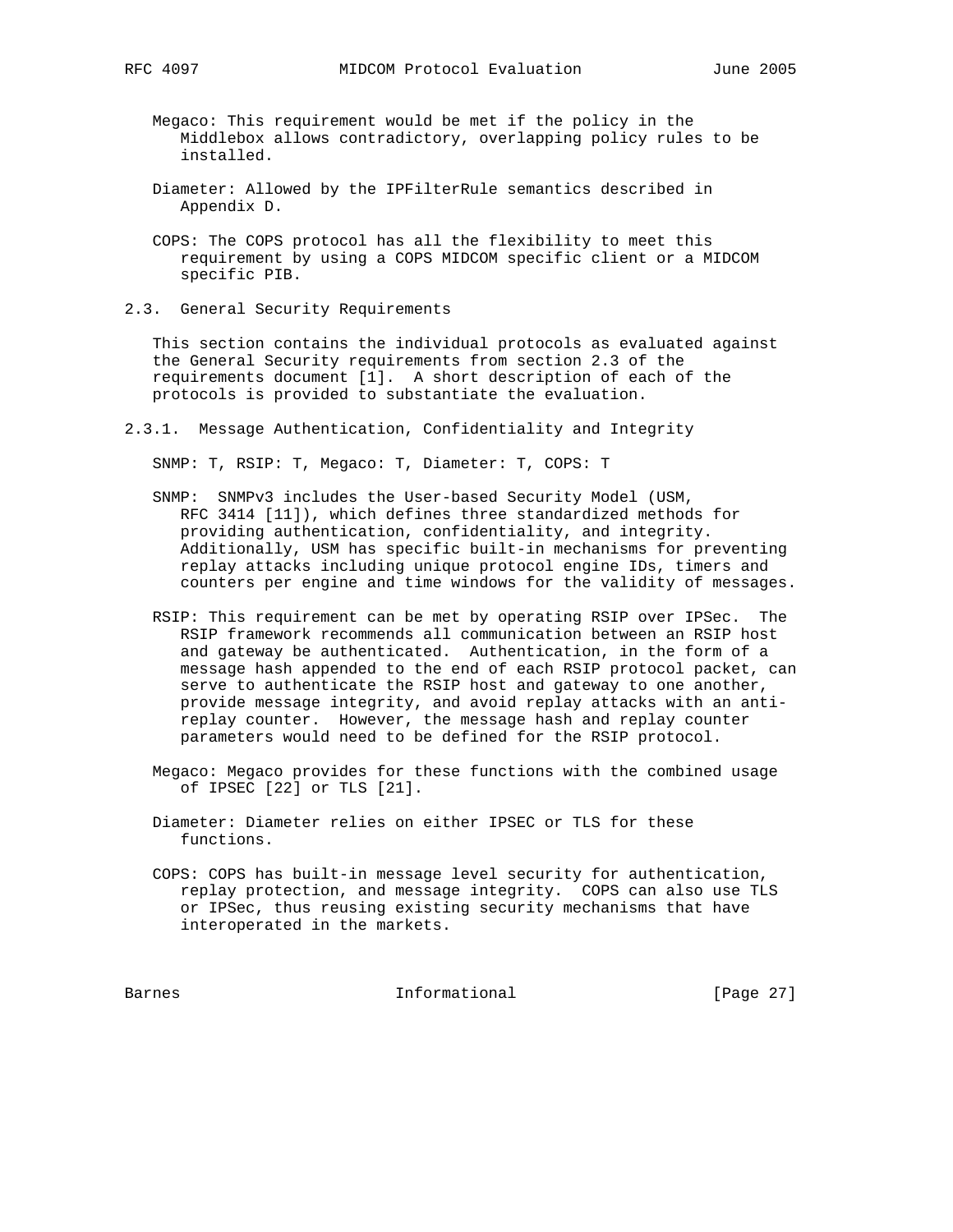2.3.2. Optional Confidentiality Protection

SNMP: T, RSIP: T, Megaco: T, Diameter: T, COPS: T

 SNMP: SNMPv3 includes the User-based Security Model, which defines three standardized methods for providing authentication, confidentiality, and integrity, and is open to add further methods. The method to use can be optionally chosen.

RSIP: Refer to 2.3.1.

Megaco: Refer to 2.3.1

 Diameter: Implementation support of IPSEC ESP (RFC 2406 [23]) in Diameter applications is not optional. Deployment of either IPSEC or TLS is optional.

COPS: Refer to 2.3.1.

2.3.3. Operate Across Untrusted Domains

SNMP: T, RSIP: T, Megaco: T, Diameter: T, COPS: T

 SNMP: The User-based Security Model of SNMPv3 defines three standardized methods for providing authentication, confidentiality, and integrity, and it is open to add further methods. These methods operate securely across untrusted domains.

RSIP: Refer to 2.3.1.

Megaco: Refer to 2.3.1.

 Diameter: The Diameter specification [24] recommends the use of TLS [21] across untrusted domains.

COPS: Refer to 2.3.1

2.3.4. Mitigates Replay Attacks on Control Messages

SNMP: T, RSIP: T, Megaco: T, Diameter: T, COPS: T

 SNMP: The User-based Security Model for SNMPv3 has specific built in mechanisms for preventing replay attacks including unique protocol engine IDs, timers and counters per engine and time windows for the validity of messages.

RSIP: Refer to 2.3.1

Barnes **Informational Informational** [Page 28]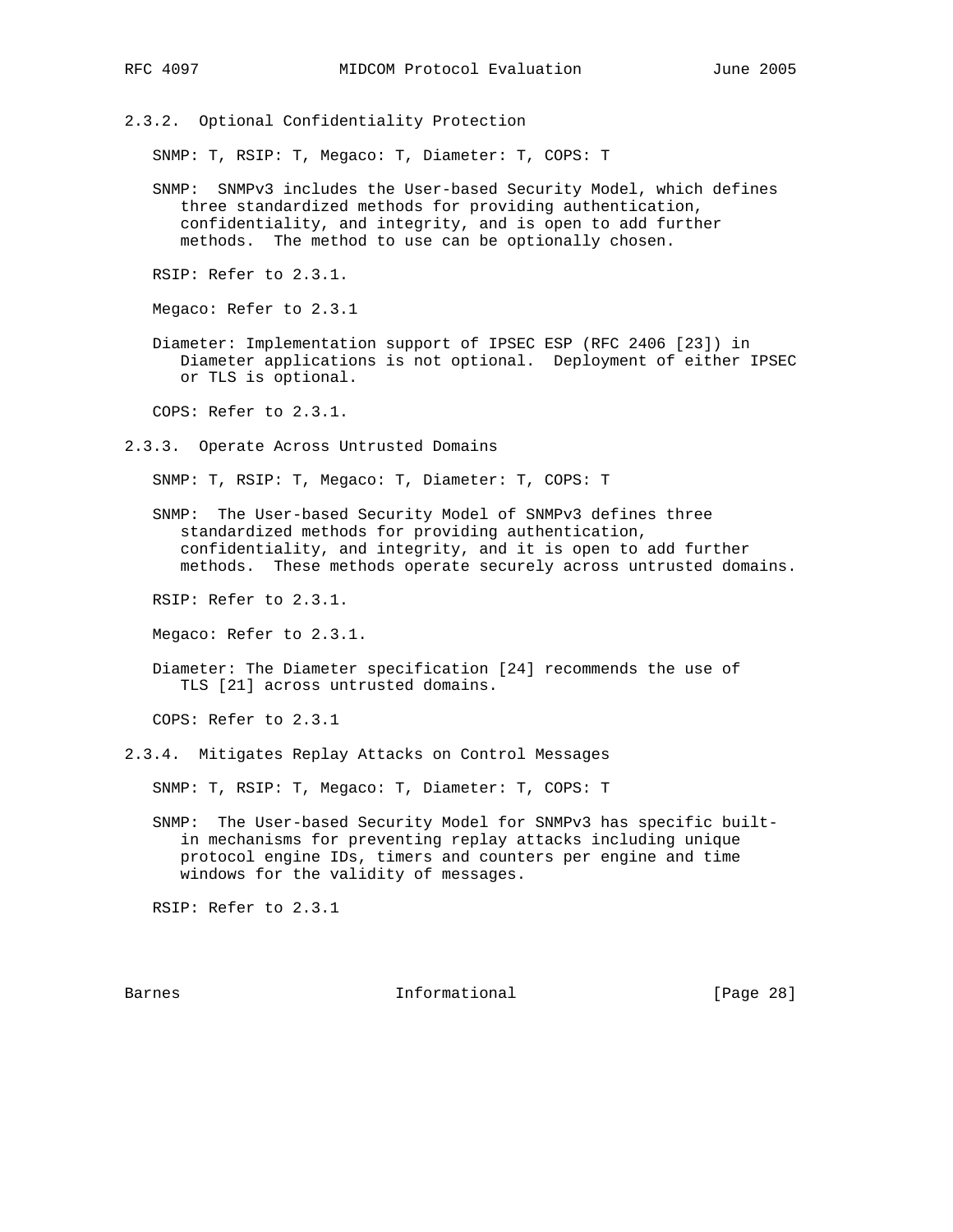- Megaco: Megaco commands and responses include matching transaction identifiers. The recipient receiving the same transaction id multiple times would discard the message, thus providing some protection against replay attacks. If even stronger protection against replay attack is needed, Megaco provides for the use of IPSec or TLS.
- Diameter: Diameter requires that implementations support the replay protection mechanisms of IPSEC.

COPS: Refer to 2.3.1

3. Conclusions

 The overall statistics with regards to the number of Fully Compliant, Partially Compliant (P+ and P) and Failing Compliancy requirements for each of the protocols is summarized in table 1.

|          | m  | P+ | R |
|----------|----|----|---|
| SNMP     | 22 |    | u |
| RSIP     | 17 |    |   |
| Megaco   | 19 | ∽  |   |
| Diameter | 21 |    |   |
| COPS     | 20 |    |   |

Table 1: Totals across all Requirements

 In considering the P+ category of compliancy, an important aspect is the mechanism for support of extensibility. The extension mechanism provided by SNMP and COPS-PR using MIBs and PIBs respectively, provides extensions with no impact to the protocol. Diameter extensions require protocol changes, thus has a higher impact, although the extensions can be handled by other Diameter entities without being understood. Megaco's extension mechanisms of packages also requires protocol changes that must be understand by both sending and receiving entities, also being considered higher impact. The RSIP extension mechanism has the largest impact on the existing protocol and is based upon defining the necessary new parameters.

 The SNMP management framework meets all the specified MIDCOM protocol requirements with the appropriate design of a MIDCOM MIB module. SNMP is a proven technology with stable and proven development tools, already has extensions defined to support NAT configuration and policy-based management. SNMPv3 is a full standard, is more mature and has undergone more validation than the other protocols in

Barnes **Informational Informational** [Page 29]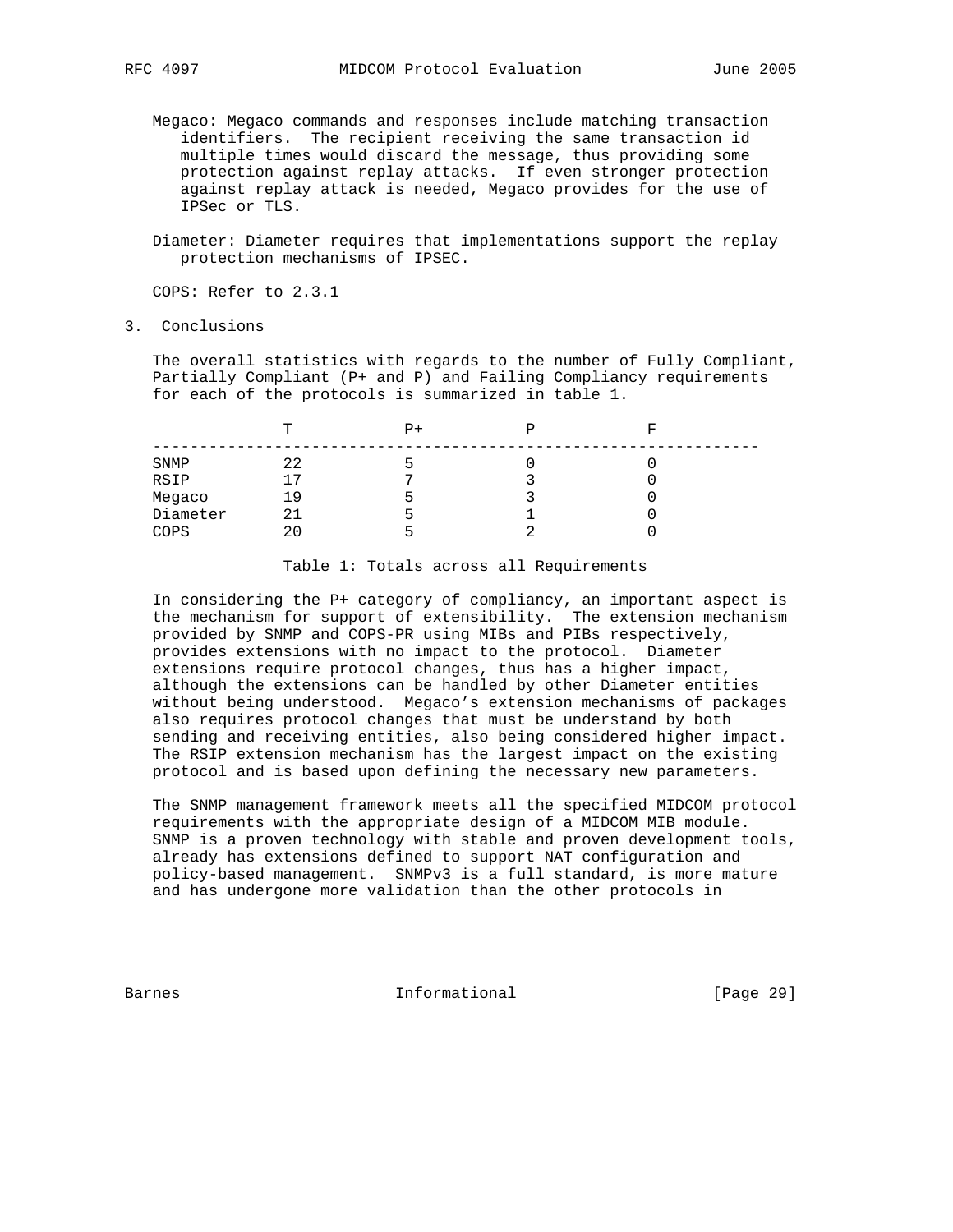the evaluation, and has been deployed to manage large-scale real world networks (e.g., DOCSIS cable modem networks). The applicability of SNMP to the MIDCOM framework has a restriction in that it assumes the MIDCOM PDP is part of the Middlebox.

 RSIP fully meets many of the MIDCOM requirements. However, it does require additions and extensions to meet several of the requirements. RSIP would also require several framework elements to be added to the MIDCOM framework as identified in section 1.2.3. In addition, the tunneling required for RSIP as described in section 1.2.4, results in RSIP not being acceptable by the WG as the MIDCOM protocol.

 Megaco fully meets most of the key requirements for the MIDCOM Protocol. Additional extensions in the form of a new Termination / Package definition would be required for MIDCOM to meet several of the requirements. In order to meet the remaining requirements, modeling the underlying Middlebox resources (e.g., filters, policy rules) as separate elements from the Megaco entities might allow the usage of the protocol as-is, satisfying some of the resource access control requirements.

 The Diameter evaluation indicated a good overall fit. Some partially met requirements were identified that could be addressed by a new application extension. However, the Diameter architecture may be too heavy for the MIDCOM application and clearly much of the Diameter base is not needed. In addition, Diameter is the only protocol, at the time of this evaluation, for which the RFCs had not yet been published. Other than these reservations, the protocol is a good fit to MIDCOM requirements.

 The COPS evaluation indicates that the protocol meets the majority of the MIDCOM protocol requirements by using the protocol's native extension techniques, with COPS-PR being explicitly required to meet requirements 2.1.3 and 2.2.3. In order to fully satisfy one partially met requirement, 2.1.1, the COPS model would need to allow a PDP to establish communication with a PEP. While not explicitly prohibited by the COPS model, this would require additions, in the form of local policy, to ensure the proper establishment of an authorized association.

4. Security Considerations

 Security considerations for the MIDCOM protocol are covered by the comparison against the specific Security requirements in the MIDCOM requirements document [1] and are specifically addressed by section 2.1.8 and section 2.3.

Barnes **Informational Informational** [Page 30]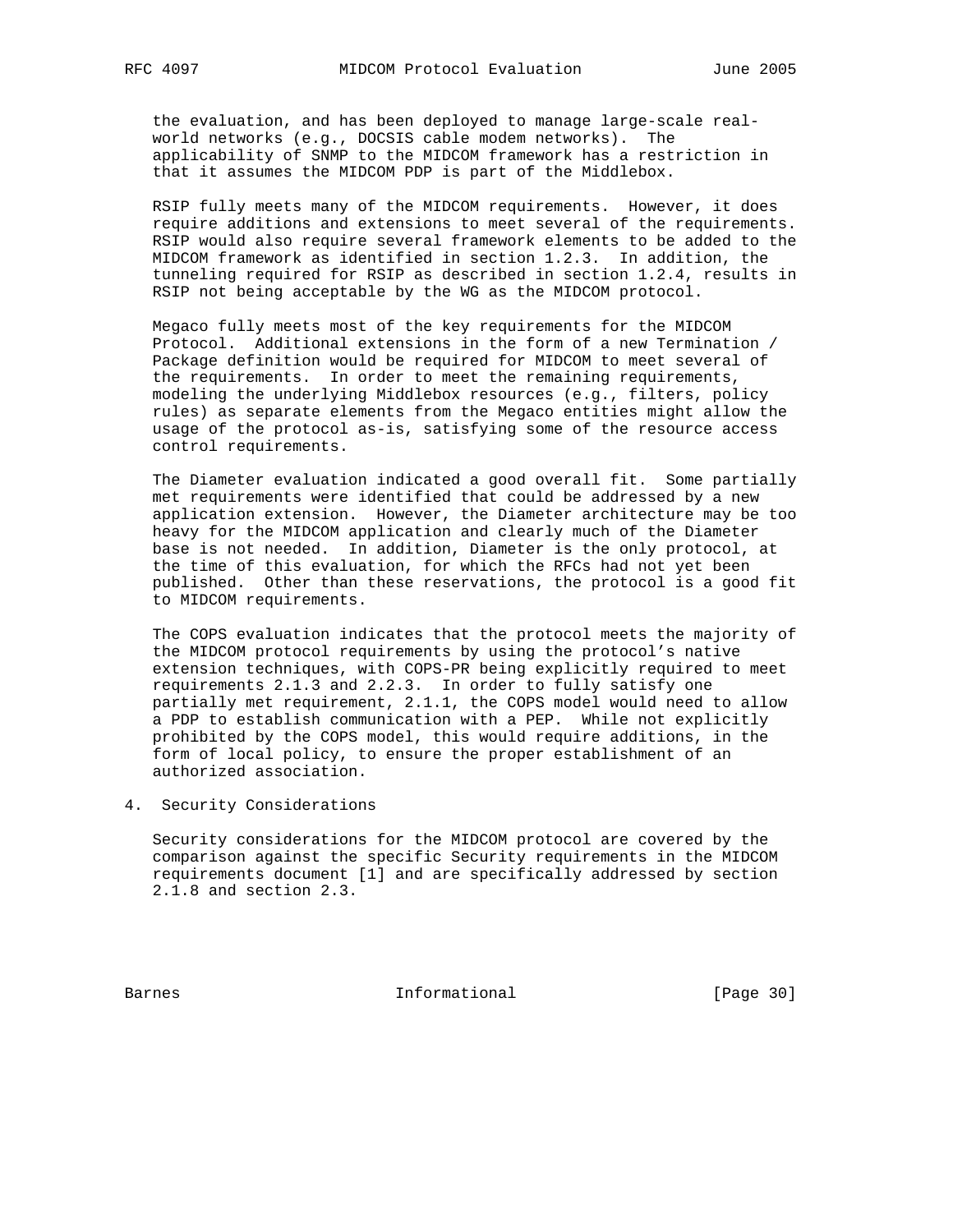## 5. References

- 5.1. Normative References
	- [1] Swale, R., Mart, P., Sijben, P., Brim, S., and M. Shore, "Middlebox Communications (MIDCOM) Protocol Requirements", RFC 3304, August 2002.
	- [2] Srisuresh, P., Kuthan, J., Rosenberg, J., Molitor, A., and A. Rayhan, "Middlebox Communications Architecture and Framework", RFC 3303, August 2002.
	- [3] Rose, M. and K. McCloghrie, "Management Information Base for Network Management of TCP/IP-based internets: MIB-II", STD 17, RFC 1213, March 1991.
	- [4] Bradner, S., "Key words for use in RFCs to Indicate Requirement Levels", BCP 14, RFC 2119, March 1997.
	- [5] Harrington, D., Presuhn, R., and B. Wijnen, "An Architecture for Describing SNMP Management Frameworks", STD 62, RFC 3411, December 2002.
	- [6] McCloghrie, K., Perkins, D., and J. Schoenwaelder, "Structure of Management Information Version 2 (SMIv2)", STD 58, RFC 2578, April 1999.
	- [7] McCloghrie, K., Perkins, D., and J. Schoenwaelder, "Textual Conventions for SMIv2", STD 58, RFC 2579, April 1999.
	- [8] McCloghrie, K., Perkins, D., and J. Schoenwaelder, "Conformance Statements for SMIv2", STD 58, RFC 2580, April 1999.
	- [9] Presuhn, R. (Ed.), "Transport Mappings for the Simple Network Management Protocol (SNMP)", STD 62, RFC 3417, December 2002.
	- [10] Case, J., Harrington D., Presuhn R., and B. Wijnen, "Message Processing and Dispatching for the Simple Network Management Protocol (SNMP)", STD 62, RFC 3412, December 2002.
	- [11] Blumenthal, U. and B. Wijnen, "User-based Security Model(USM) for version 3 of the Simple Network Management Protocol (SNMPv3)", STD 62, RFC 3414, December 2002.
	- [12] Presuhn, R. (Ed.), "Version 2 of the Protocol Operations for the Simple Network Management Protocol (SNMP)", STD 62, RFC 3416, December 2002.

Barnes **Informational Informational** [Page 31]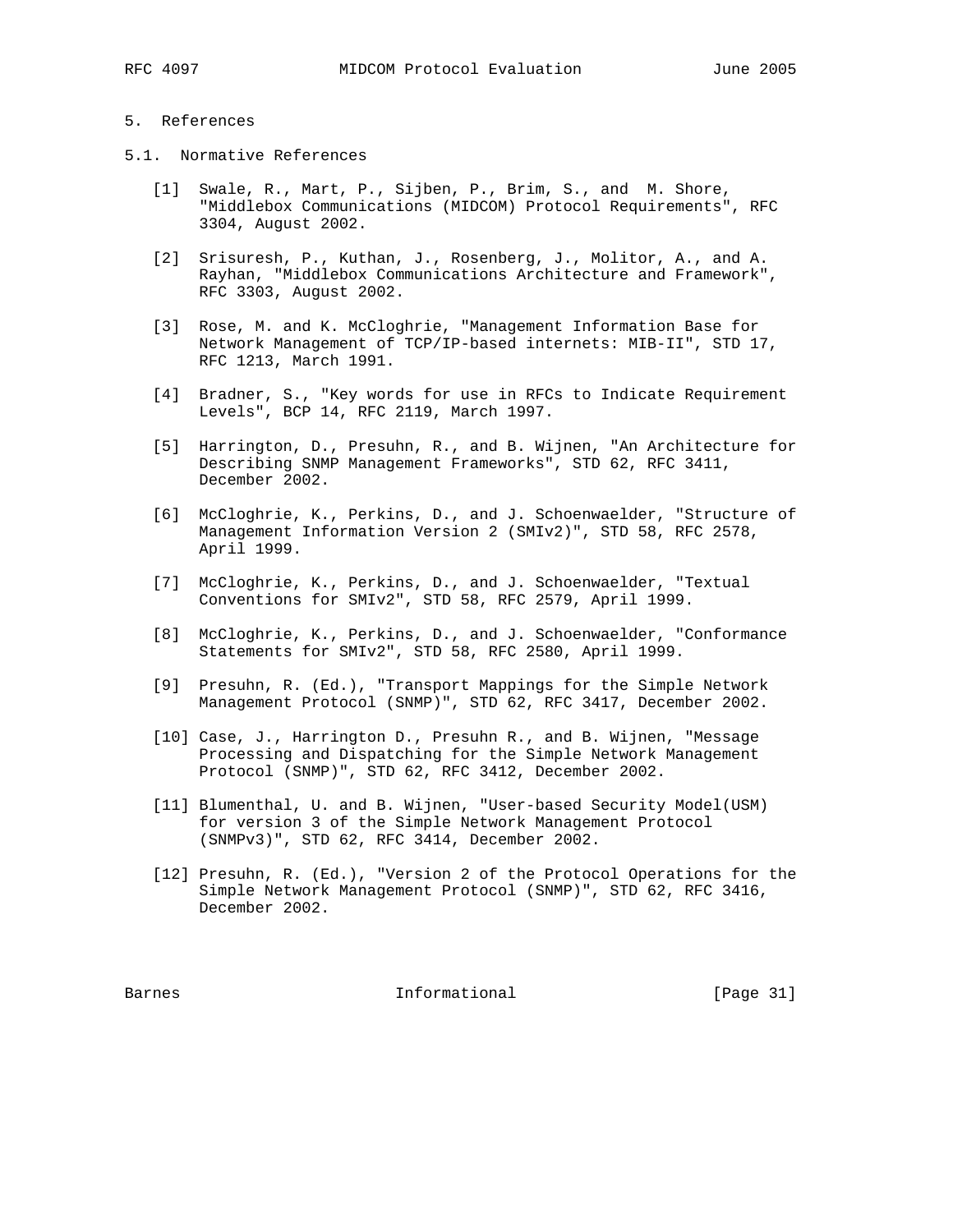- [13] Levi, D., Meyer, P., and B. Stewart, "SNMPv3 Applications", STD 62, RFC 3413, December 2002.
- [14] Wijnen, B., Presuhn, R., and K. McCloghrie, "View-based Access Control Model (VACM) for the Simple Network Management Protocol (SNMP)", STD 62, RFC 3415, December 2002.
- [15] Case, J., Mundy, R., Partain, D., and B. Stewart, "Introduction to Version 3 of the Internet-Standard Network Management Framework", RFC 3410, December 2002.
- [16] Rohit, R., Srisuresh, P., Raghunarayan, R., Pai, N., and C. Wang, "Definitions of Managed Objects for Network Address Translators (NAT)", RFC 4008, March 2005.
- [17] Borella, M., Lo, J., Grabelsky, D., and G. Montenegro, "Realm Specific IP: Framework", RFC 3102, October 2001.
- [18] Borella, M., Grabelsky, D., Lo, J., and K. Taniguchi, "Realm Specific IP: Protocol Specification", RFC 3103, October 2001.
- [19] Montenegro, G. and M. Borella, "RSIP Support for End-to-end Ipsec", RFC 3104, October 2001.
- [20] Cuervo, F., Greene, N., Rayhan, A., Huitema, C., Rosen, B., and J. Segers, "Megaco Protocol Version 1.0", RFC 3015, October 2001.
- [21] Dierks, T. and C. Allen, "The TLS Protocol Version 1.0", RFC 2246, January 1999.
- [22] Kent, S. and R. Atkinson, "Security Architecture for the Internet Protocol", RFC 2401, November 1998.
- [23] Kent, S. and R. Atkinson, "IP Encapsulating Security Payload", RFC 2406, November 1998.
- [24] Calhoun, P., Loughney, J., Guttman, E., Zorn, G., and J. Arkko, "Diameter Base Protocol", RFC 3588, September 2003.
- [25] Durham, D. (Ed.), Boyle, J., Cohen, R., Herzog, S., Rajan, R., and A. Sastry, "The COPS (Common Open Policy Service) Protocol", RFC 2748, January 2000.
- [26] Chan, K., Seligson, J., Durham, D., Gai, S., McCloghrie, K., Herzog, S., Reichmeyer, F., Yavatkar, R., and A. Smith, "COPS Usage for Policy Provisioning", RFC 3084, March 2001.

Barnes **Informational Informational** [Page 32]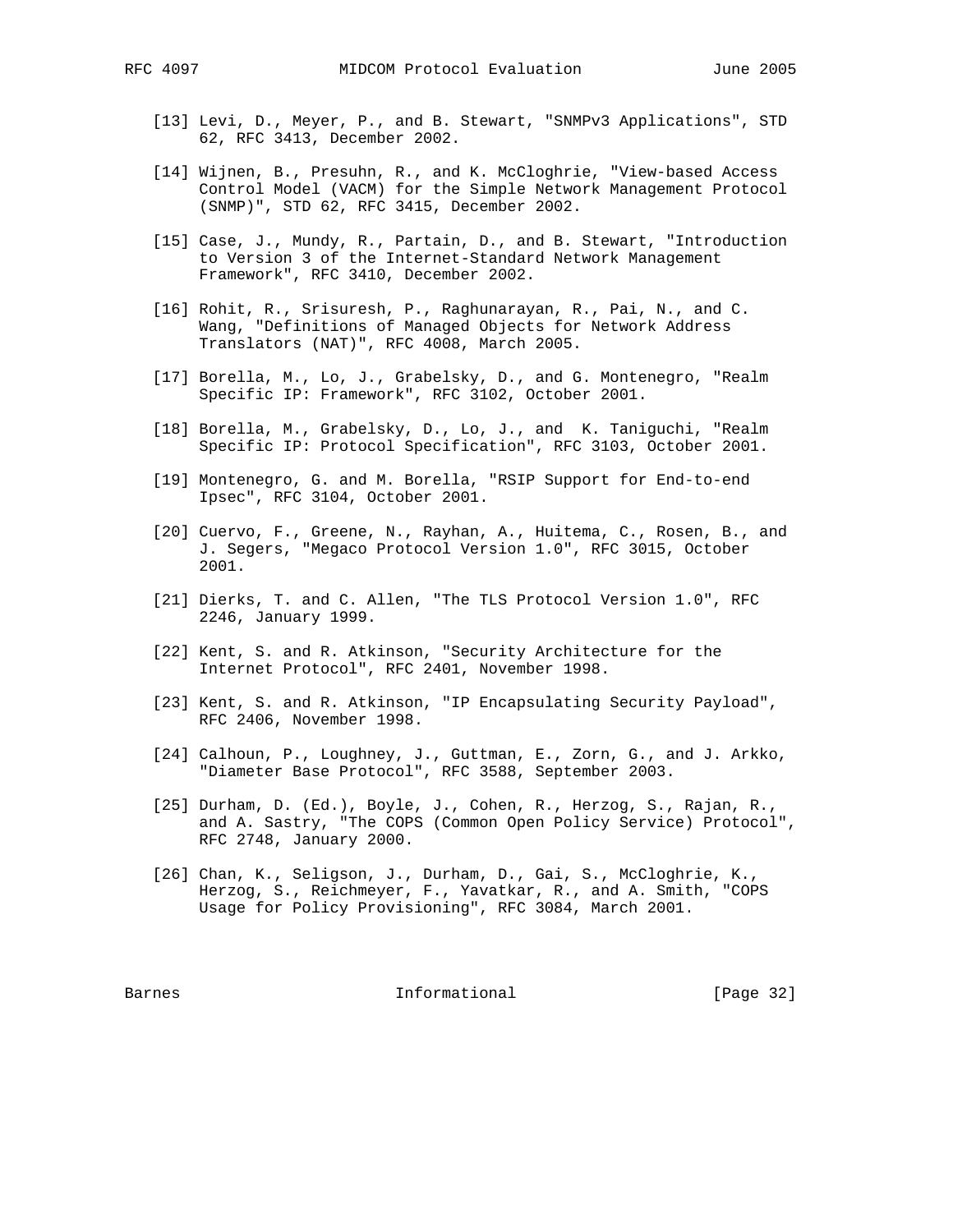# 5.2. Informative References

- [27] Raz, D., Schoenwalder, J., and B. Sugla, "An SNMP Application Level Gateway for Payload Address Translation", RFC 2962, October 2000.
- [28] McCloghrie, K. and F. Kastenholz, "The Interfaces Group MIB", RFC 2863, June 2000.
- 6. Acknowledgements

 The editor would like to acknowledge the constructive feedback provided by Joel M. Halpern on the individual protocol evaluation contributions. In addition, a thanks to Elwyn Davies, Christopher Martin, Bob Penfield, Scott Brim and Martin Stiemerling for contributing to the mailing list discussion on the document content.

Barnes 1nformational [Page 33]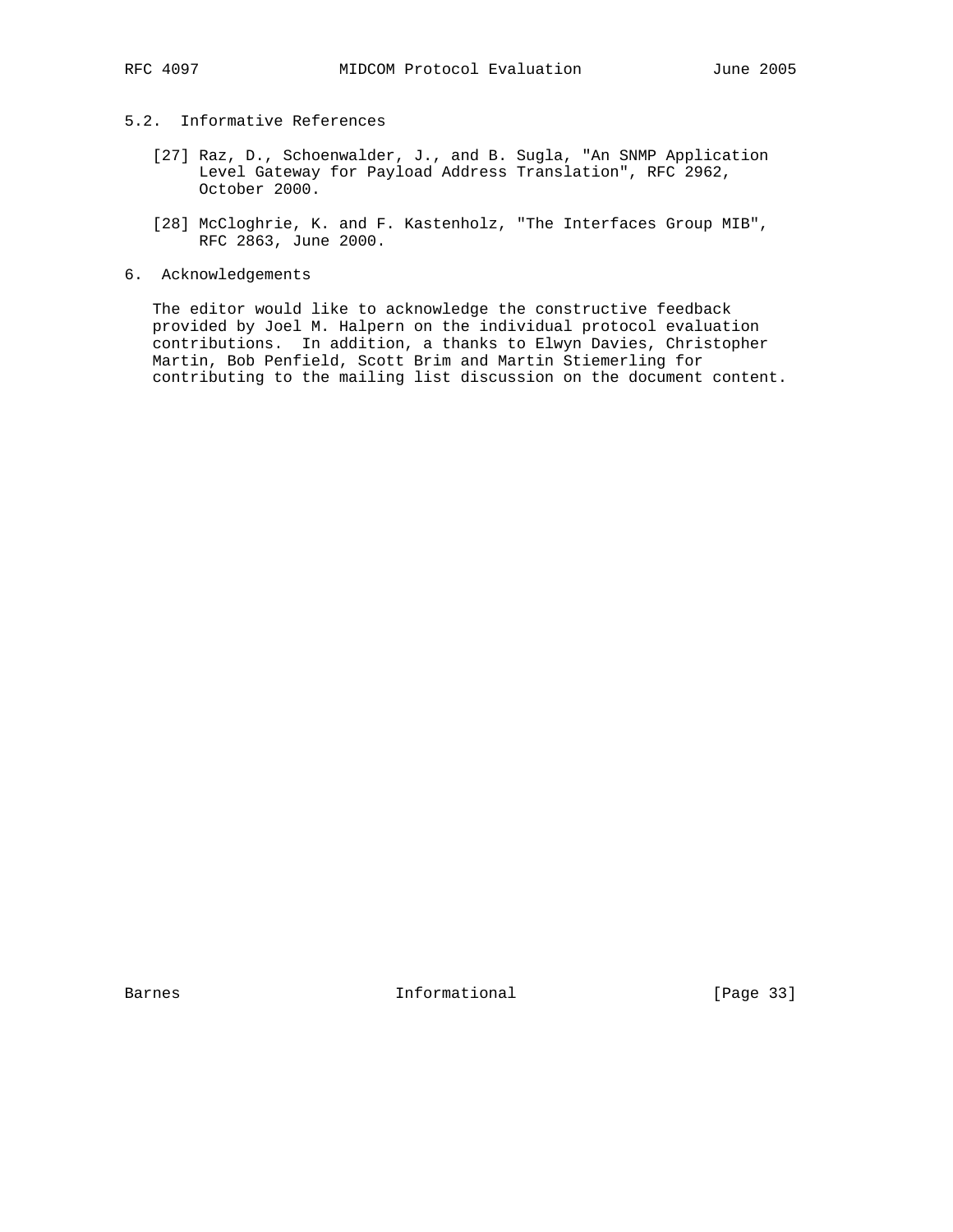### Appendix A - SNMP Overview

 The SNMP Management Framework presently consists of five major components:

- o An overall architecture, described in RFC 3411 [5]. A more detailed introduction and applicability statements for the SNMP Management Framework can be found in RFC 3410 [15].
- o Mechanisms for describing and naming objects and events for the purpose of management. The current version of this Structure of Management Information (SMI) is called SMIv2 and described in RFC 2578 [6], RFC 2579 [7] and RFC 2580 [8].
- o Message protocols for transferring management information. The current version of the message protocol is called SNMPv3 and described in RFC 3412 [10], RFC 3414 [11] and RFC 3417 [9].
- o Protocol operations for accessing management information. The current version of the protocol operations and associated PDU formats is described in RFC 3416 [12].
- o A set of fundamental applications described in RFC 3413 [13] and the view-based access control mechanism described in RFC 3415 [14].

 Managed objects are accessed via a virtual information store, termed the Management Information Base or MIB. Objects in the MIB are defined using the mechanisms defined in the SMI.

A.1 SNMPv3 Proxy Forwarding

 SNMPv3 proxy forwarding (RFC 3413 [13]) provides a standardized mechanism to configure an intermediate node to forward SNMP messages. A command generating entity sends requests to a proxy forwarding entity that forwards the request to a third entity.

 One SNMP entity may serve both functions as the SNMP agent to monitor and configure the node on which it is resident, and as an intermediate node in a proxy relationship to permit monitoring and configuration of additional entities.

 Each entity is identified by a unique engineID value, specifically to support proxy between addressing domains and/or trust domains. An SNMPv3 message contains two engineIDs- one to identify the database to be used for message security, and one to identify the source (or target) of the contained data. Message security is applied between the originator and the proxy, and then between the proxy and the

Barnes 10 Informational [Page 34]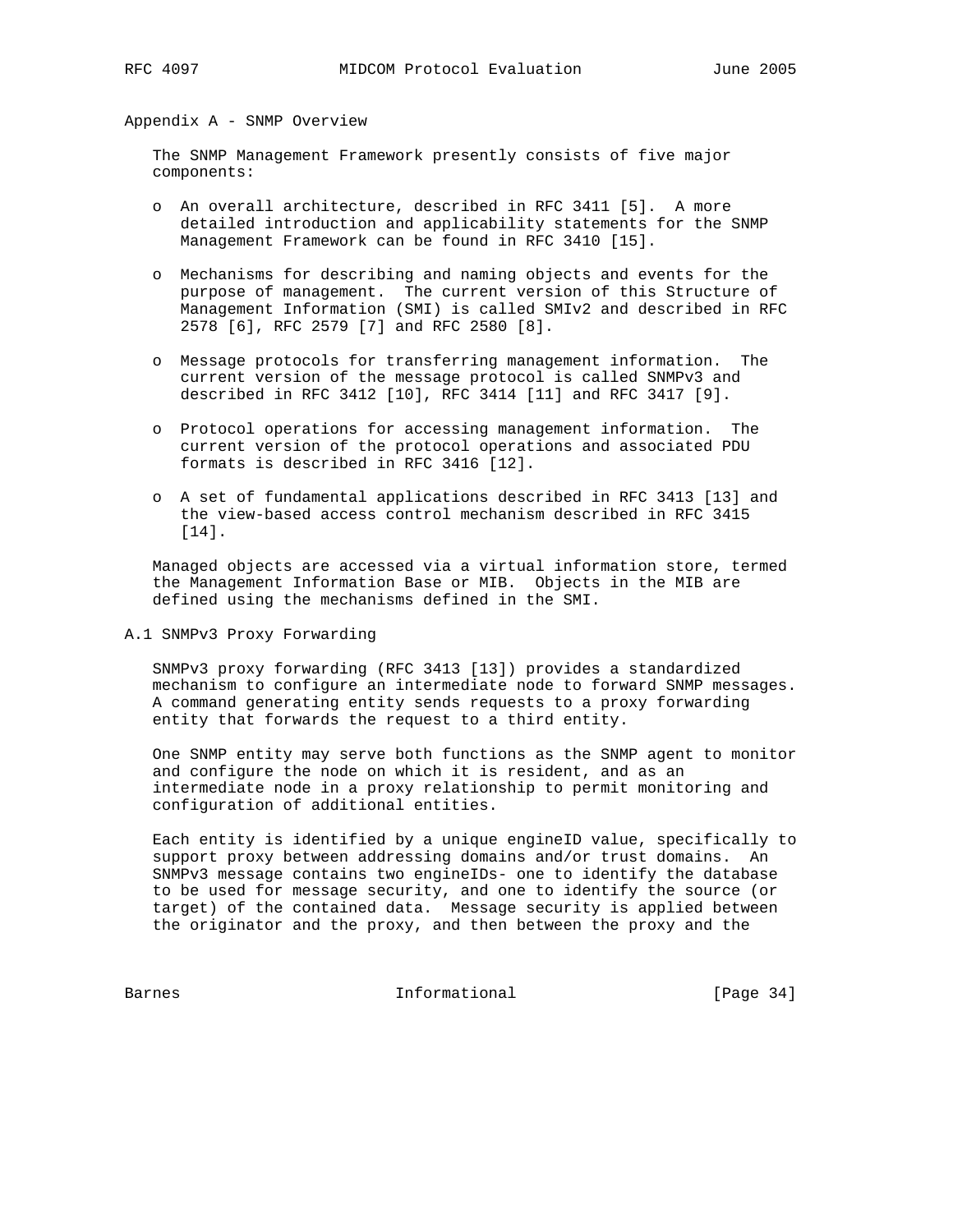end-target. The PDU contains the engineID of the node whose data is contained in the message, which passes end-to-end, unchanged by the proxy.

 SNMPv3 proxy was designed to provide a standard SNMP approach to inserting an intermediate node in the middle of communications for a variety of scenarios. SNMPv3 proxy can support crossing addressing domains, such as IPv4 and IPv6, crossing SNMP version domains, such as SNMPv3 and SNMPv1, crossing security mechanism domains, such as DES and AES, and for providing a single point of management contact for a subset of the network, such as managing a private network through a NAT device or a VPN endpoint.

A.2 Proxies Versus Application Level Gateways

 Proxies are generally preferred to Application Level Gateways for SNMP. ALGs typically modify the headers and content of messages. SNMP is a protocol designed for troubleshooting network (mis-) configurations. Because an operator needs to understand the actual configuration, the translation of addresses within SNMP data causes confusion, hiding the actual configuration of a managed device from the operator. ALGs also introduce security vulnerabilities, and other complexities related to modifying SNMP data.

 SNMP Proxies can modify message headers without modifying the contained data. This avoids the issues associated with translating the payload data, while permitting application level translation of addresses.

 The issues of ALGs versus proxies for SNMP Payload Address Translation are discussed at length in RFC 2962 [27].

Appendix B - RSIP with Tunneling

 NAT requires ALGs (Application Layer Gateways) in middleboxes without MIDCOM, and application modifications or agents for middleboxes with MIDCOM.

 Support for NAT without tunneling could easily be added to the RSIP control protocol. NAT would be defined as a new, null tunnel type. Support for the NAT null tunnels could be implemented in hosts, or in applications or application agents.

 If support for NAT null tunnels were implemented in hosts, no modifications to applications would be required, and no application agents or ALGs would be required. This has obvious advantages. In addition to the NAT null tunnel, the host would have to implement an RSIP / MIDCOM client (or a STUN client) and the middlebox would have

Barnes 10 and 100 and 100 and 100 and 100 and 100 and 100 and 100 and 100 and 100 and 100 and 100 and 100 and 1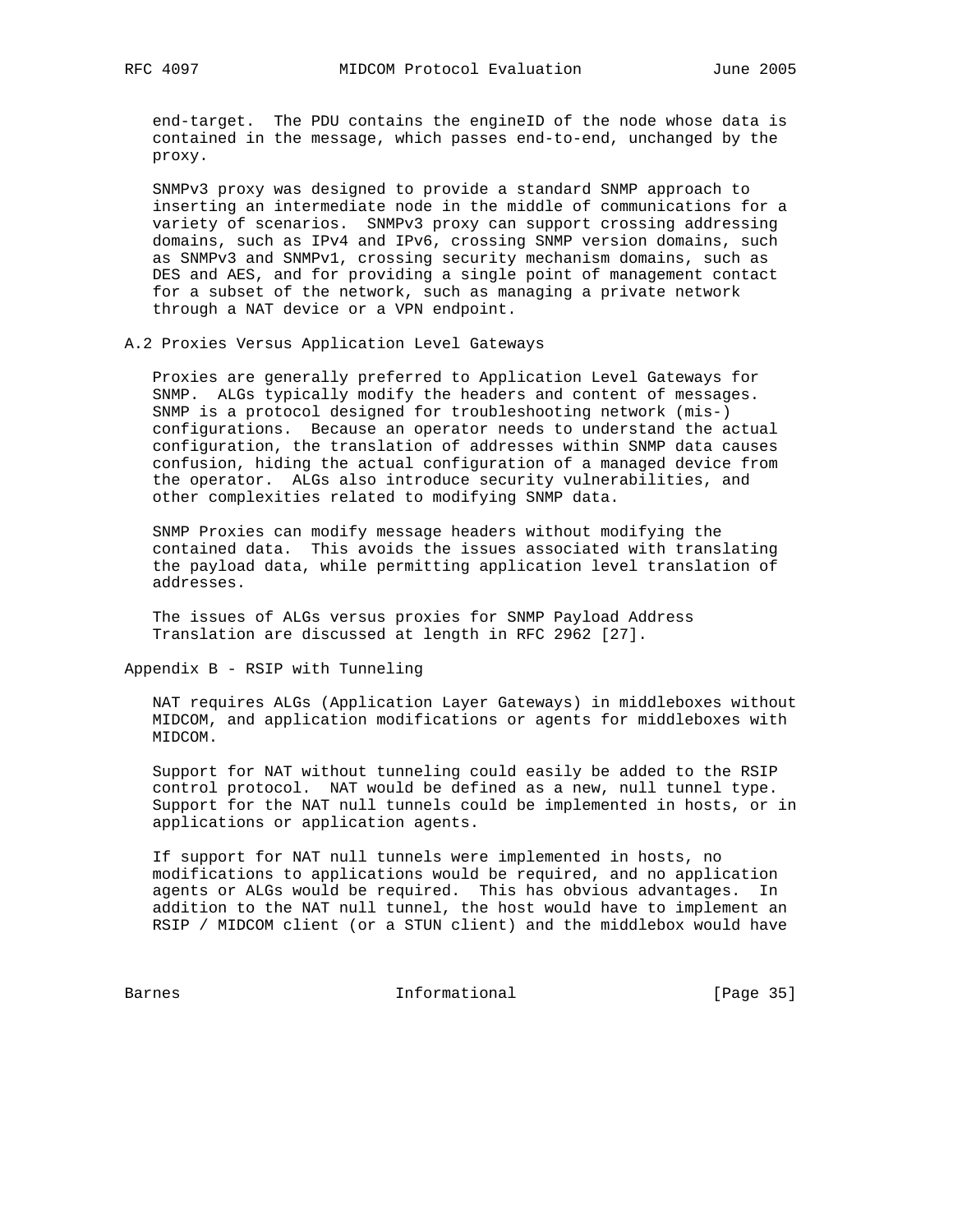to implement an RSIP / MIDCOM server, or a STUN server would have to be available \_beyond\_ the middlebox. Note that the STUN client / server approach may not work with all types of middleboxes.

 If support for NAT null tunnels were NOT implemented in hosts, then applications would have to be modified, or application agents or ALGs would have to be implemented. This has the advantage over tunnels (whether null or not) of not requiring modification to hosts, but would require the modification of host applications or the implementation of application agents, both of which would include an RSIP / MIDCOM client, and the implementation of an RSIP/MIDCOM server in the middlebox. Again, in some situations, STUN could be used instead of RSIP / MIDCOM.

 Tunneled or not, an RSIP / MIDCOM server is needed in the middlebox. Tunneled, the host needs to be modified, but not the application. Untunneled, an agent must be added or the application must be modified, but there would be no host modifications. The advantages/disadvantages of tunneling would need to be evaluated in considering RSIP.

Barnes **Informational Informational** [Page 36]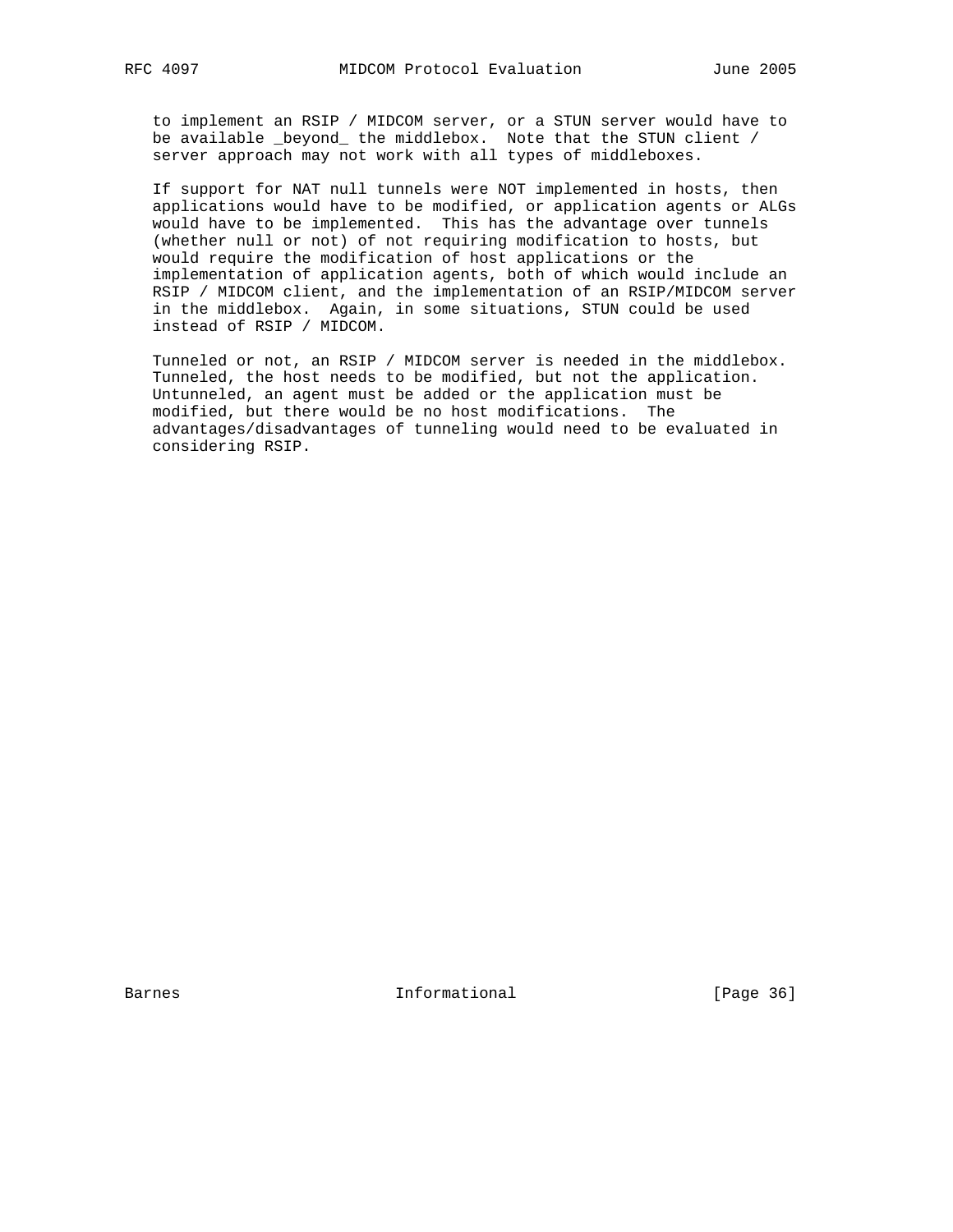## Appendix C - Megaco Modeling Approach

 To model the Middlebox functions such as firewall, NAT etc., a new Middlebox Termination type needs to be defined within Megaco. If policy-rule overlap or modification by multiple Agents is NOT required, then a policy rule is equivalent to a Termination (see Figure 1). The various components of a Policy rule such as filter, action, life-time, creator etc. are described as various properties of a Termination. Use of the Virtual Media Gateway (VMG) concept allows for conflict-free interaction of multiple MA's with the same MB.





Barnes **Informational Informational** [Page 37]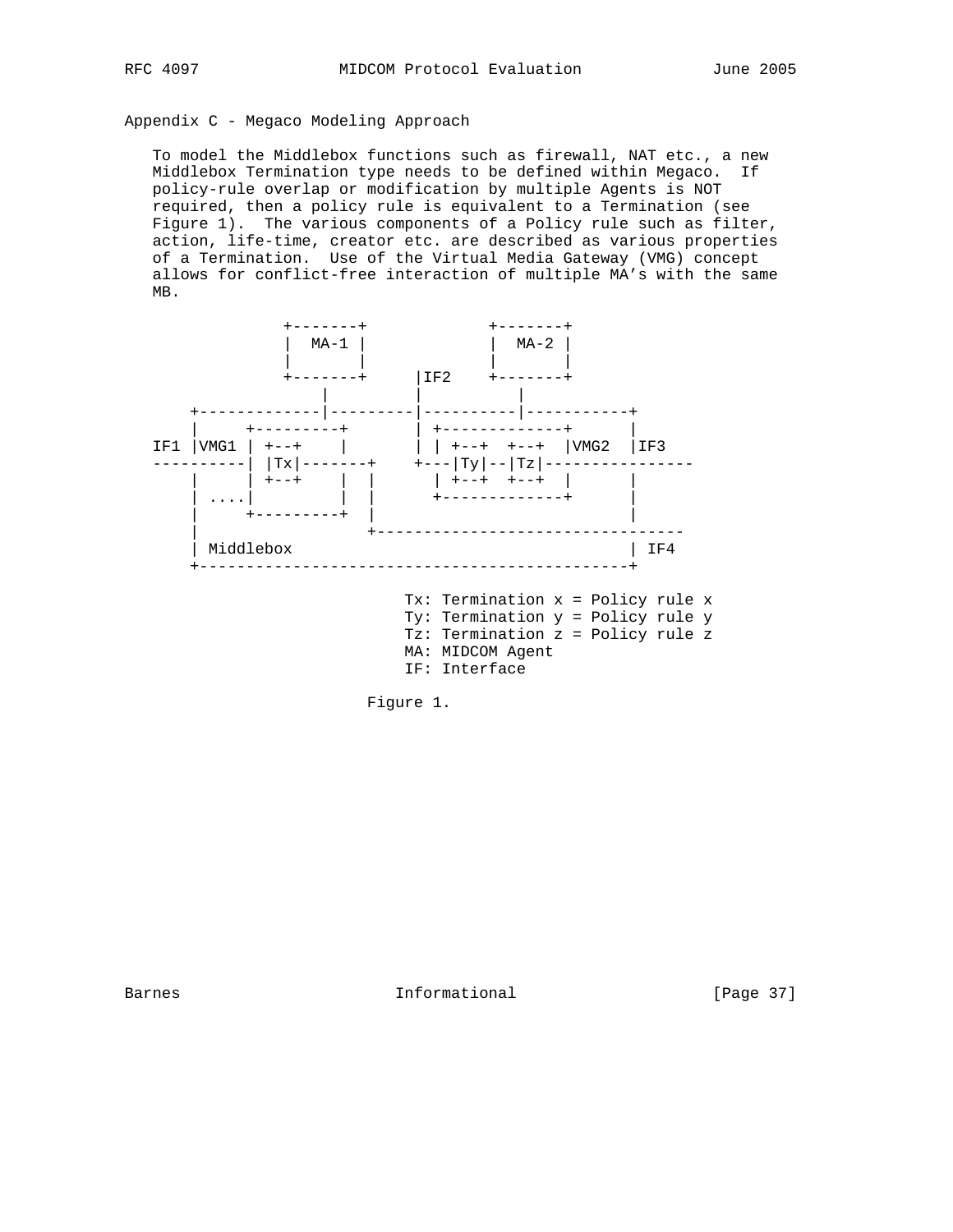If it is required to allow multiple agents manipulate the same Middlebox resource (e.g., a Policy rule or a filter), the latter needs to be kept separate from the Termination (the Policy rule is manipulated by the MA by manipulating the properties of the associated Termination). For example, if overlapping policy rule manipulation is required, then a Termination shall be associated with a single policy rule, but a policy rule may be associated with more than one Termination. Thus, a Termination can share a policy rule with another Termination, or have a policy rule partially overlapping with that of another Termination. This model allows two MAs, controlling two distinct Terminations (see Figure 2), manipulate the same or overlapping policy rules. In Figure 2, policy rules 1 and 2 are overlapping and they are shared by MA-1 and MA-2.



 This requires that the Agent and the Middlebox adhere to the following principles:

 (1) Only one Termination has read/write access to a filter at any time.

Barnes **Informational Informational** [Page 38]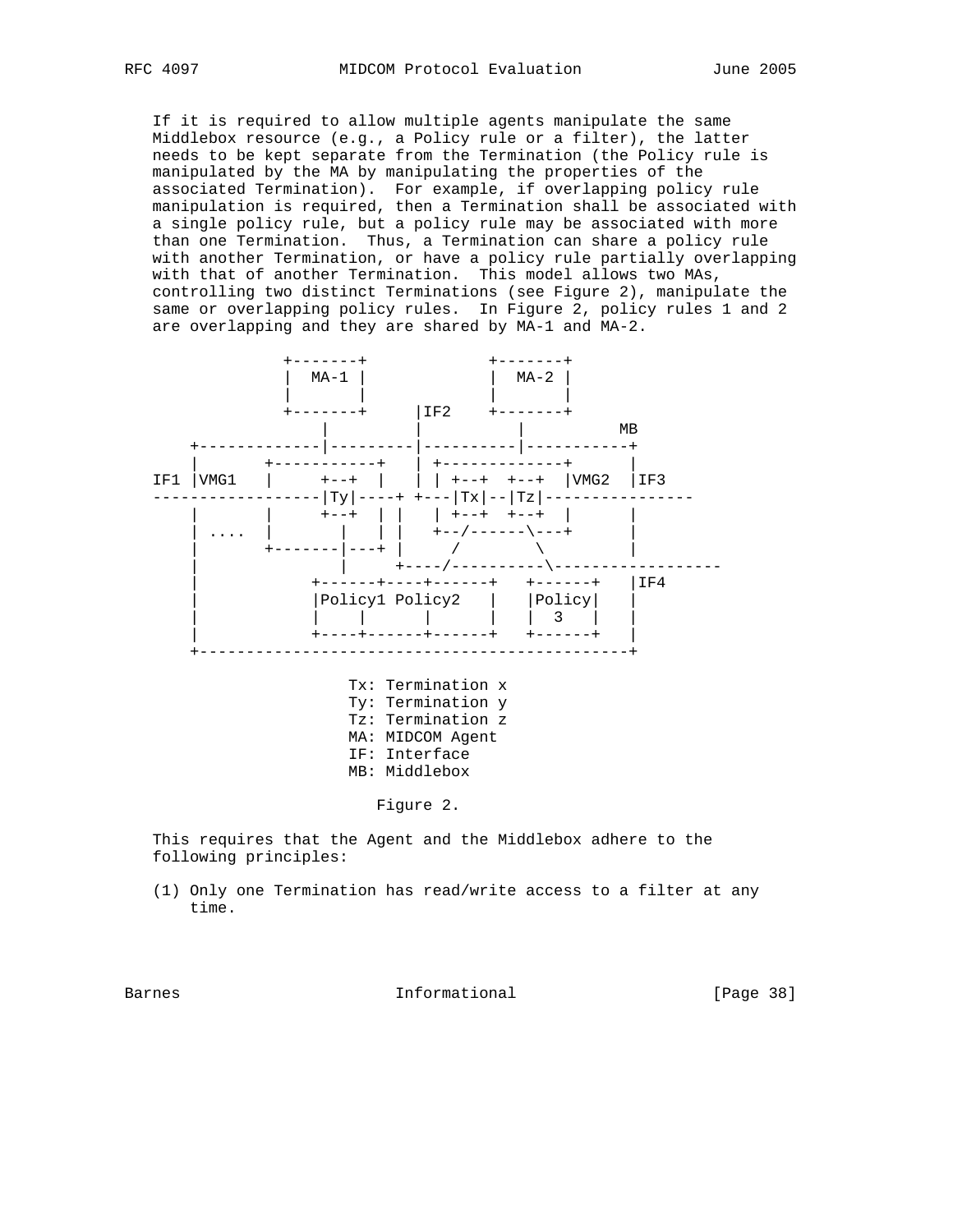(2) When the policy rule is being modified by a new agent (i.e., not the one that created the policy) the Middlebox makes a policy decision and decides whether to accept the requested modification or not. In the case the modification is accepted the initial MIDCOM agent may be notified.

Appendix D - Diameter IPFilter Rule

 The IPFilterRule format is derived from the OctetString AVP Base Format. It uses the UTF-8 encoding and has the same requirements as the UTF8String. Packets may be filtered based on the following information that is associated with it:

```
Direction (in or out)
 Source and destination IP address (possibly masked)
 Protocol
Source and destination port (lists or ranges)
 TCP flags
 IP fragment flag
 IP options
 ICMP types
```
 Rules for the appropriate direction are evaluated in order, with the first matched rule terminating the evaluation. Each packet is evaluated once. If no rule matches, the packet is dropped if the last rule evaluated was a permit, and passed if the last rule was a deny.

IPFilterRule filters MUST follow the format:

action dir proto from src to dst [options]

- action permit Allow packets that match the rule. deny - Drop packets that match the rule.
- dir Tin" is from the terminal, "out" is to the terminal.

 proto An IP protocol specified by number. The "ip" keyword means any protocol will match.

src and dst <address/mask> [ports]

Barnes **Informational Informational** [Page 39]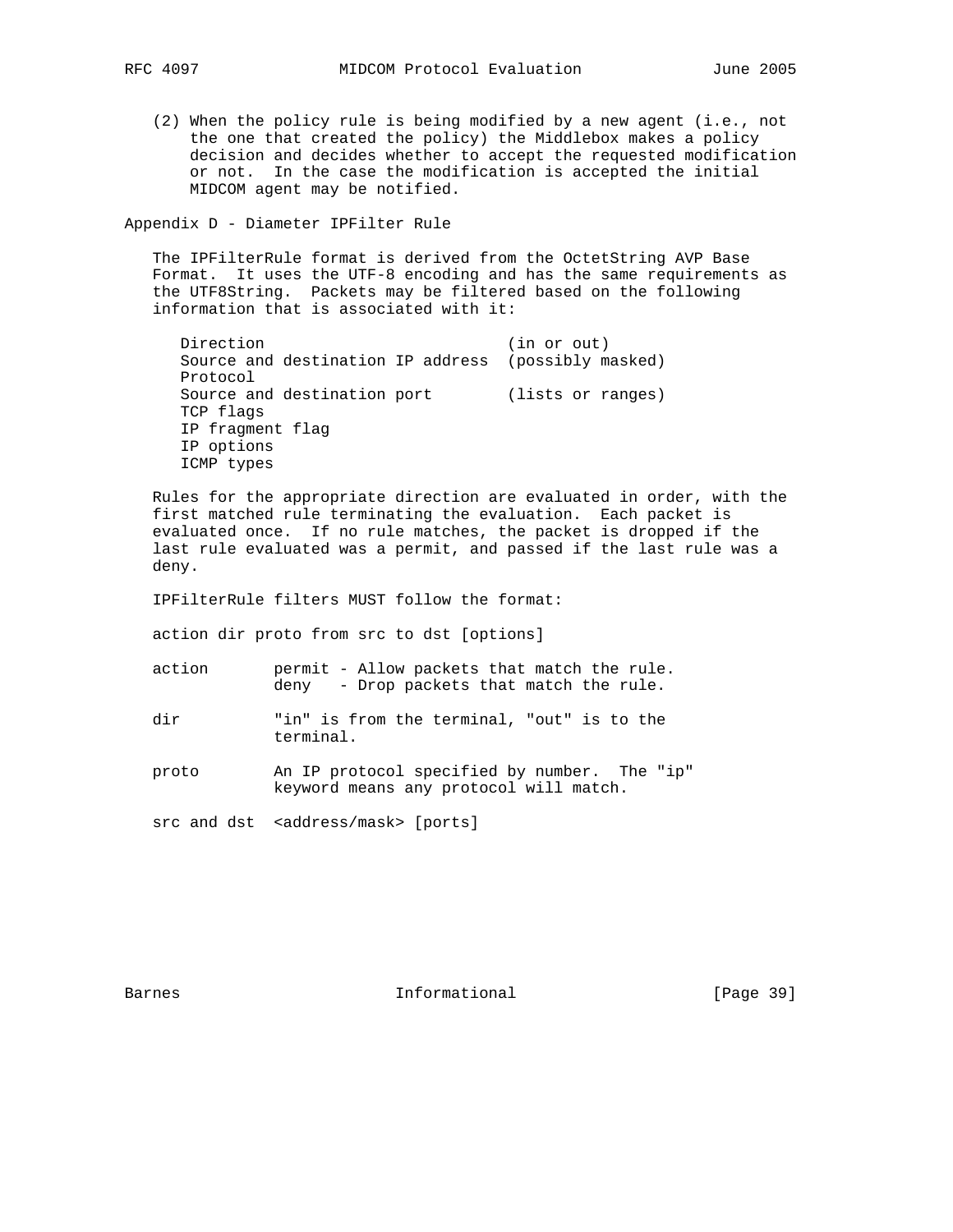The <address/mask> may be specified as:

- ipno An IPv4 or IPv6 number in dotted quad or canonical IPv6 form. Only this exact IP number will match the rule.
- ipno/bits An IP number as above with a mask width of the form 1.2.3.4/24. In this case, all IP numbers from 1.2.3.0 to 1.2.3.255 will match. The bit width MUST be valid for the IP version and the IP number MUST NOT have bits set beyond the mask.

 For a match to occur, the same IP version must be present in the packet that was used in describing the IP address. To test for a particular IP version, the bits part can be set to zero. The keyword "any" is 0.0.0.0/0 or the IPv6 equivalent. The keyword "assigned" is the address or set of addresses assigned to the terminal. For IPv4, a typical first rule is often "deny in ip! assigned"

 The sense of the match can be inverted by preceding an address with the not modifier (!), causing all other addresses to be matched instead. This does not affect the selection of port numbers.

 With the TCP, UDP and SCTP protocols, optional ports may be specified as:

 $\{port|port-port\}$ [, ports[,...]]

 The '-' notation specifies a range of ports (including boundaries).

 Fragmented packets that have a non-zero offset (i.e., not the first fragment) will never match a rule that has one or more port specifications. See the frag option for details on matching fragmented packets.

Barnes **Informational Informational** [Page 40]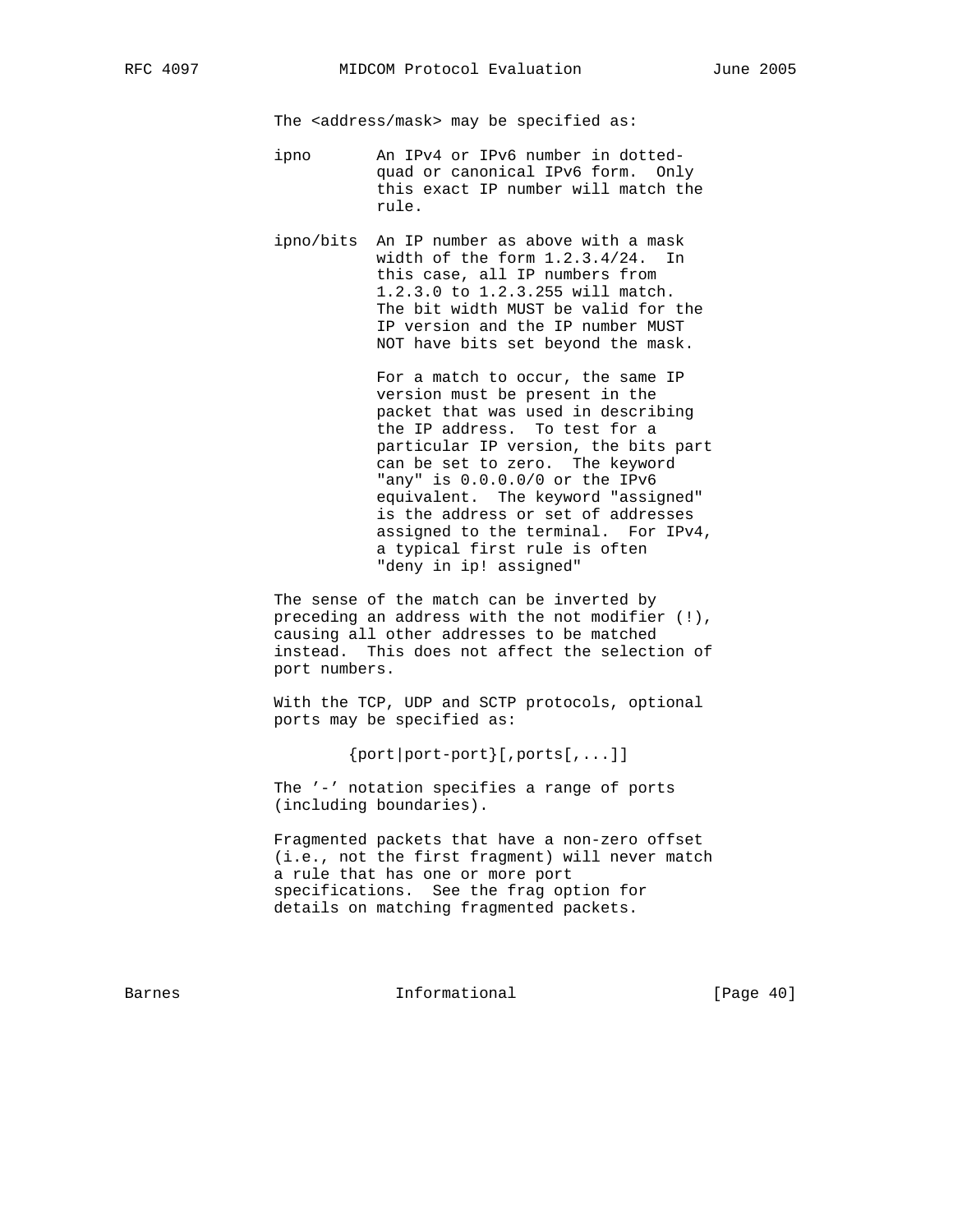options:

 frag Match if the packet is a fragment and this is not the first fragment of the datagram. frag may not be used in conjunction with either tcpflags or TCP/UDP port specifications.

ipoptions spec

 Match if the IP header contains the comma separated list of options specified in spec. The supported IP options are:

 ssrr (strict source route), lsrr (loose source route), rr (record packet route) and ts (timestamp). The absence of a particular option may be denoted with a '!'.

tcpoptions spec

 Match if the TCP header contains the comma separated list of options specified in spec. The supported TCP options are:

 mss (maximum segment size), window (tcp window advertisement), sack (selective ack), ts (rfc1323 timestamp) and cc (rfc1644 t/tcp connection count). The absence of a particular option may be denoted with a '!'.

established

 TCP packets only. Match packets that have the RST or ACK bits set.

- setup TCP packets only. Match packets that have the SYN bit set but no ACK bit.
- tcpflags spec

 TCP packets only. Match if the TCP header contains the comma separated list of flags specified in spec. The supported TCP flags are:

 fin, syn, rst, psh, ack and urg. The absence of a particular flag may be denoted with a '!'. A rule that contains a tcpflags specification can never match a fragmented packet that has a non-zero offset. See the frag option for details on matching fragmented packets.

Barnes **Informational Informational** [Page 41]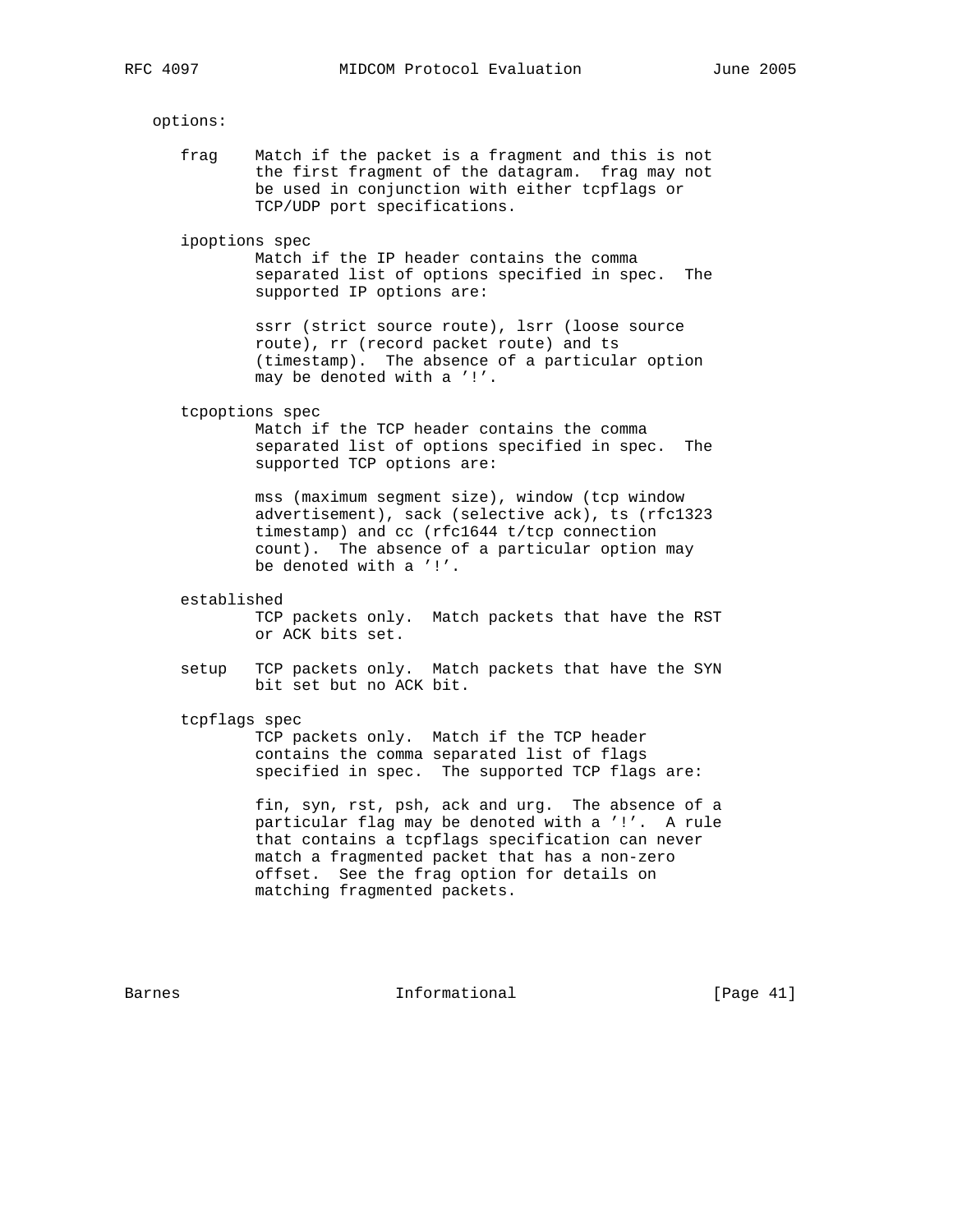#### icmptypes types

 ICMP packets only. Match if the ICMP type is in the list types. The list may be specified as any combination of ranges or individual types separated by commas. Both the numeric values and the symbolic values listed below can be used. The supported ICMP types are:

 echo reply (0), destination unreachable (3), source quench (4), redirect (5), echo request (8), router advertisement (9), router solicitation (10), time-to-live exceeded (11), IP header bad (12), timestamp request (13), timestamp reply (14), information request (15), information reply (16), address mask request (17) and address mask reply (18).

 There is one kind of packet that the access device MUST always discard, that is an IP fragment with a fragment offset of one. This is a valid packet, but it only has one use, to try to circumvent firewalls.

 An access device that is unable to interpret or apply a deny rule MUST terminate the session. An access device that is unable to interpret or apply a permit rule MAY apply a more restrictive rule. An access device MAY apply deny rules of its own before the supplied rules, for example to protect the access device owner's infrastructure.

 The rule syntax is a modified subset of ipfw(8) from FreeBSD, and the ipfw.c code may provide a useful base for implementations.

#### Contributors

 The following identifies the key contributors who provided the primary content for this document in the form of individual documents for each protocol:

RSIP:

Jim Renkel

SNMP:

 Juergen Quittek NEC Europe Ltd. EMail: quittek@ccrle.nec.de

Barnes **Informational Informational** [Page 42]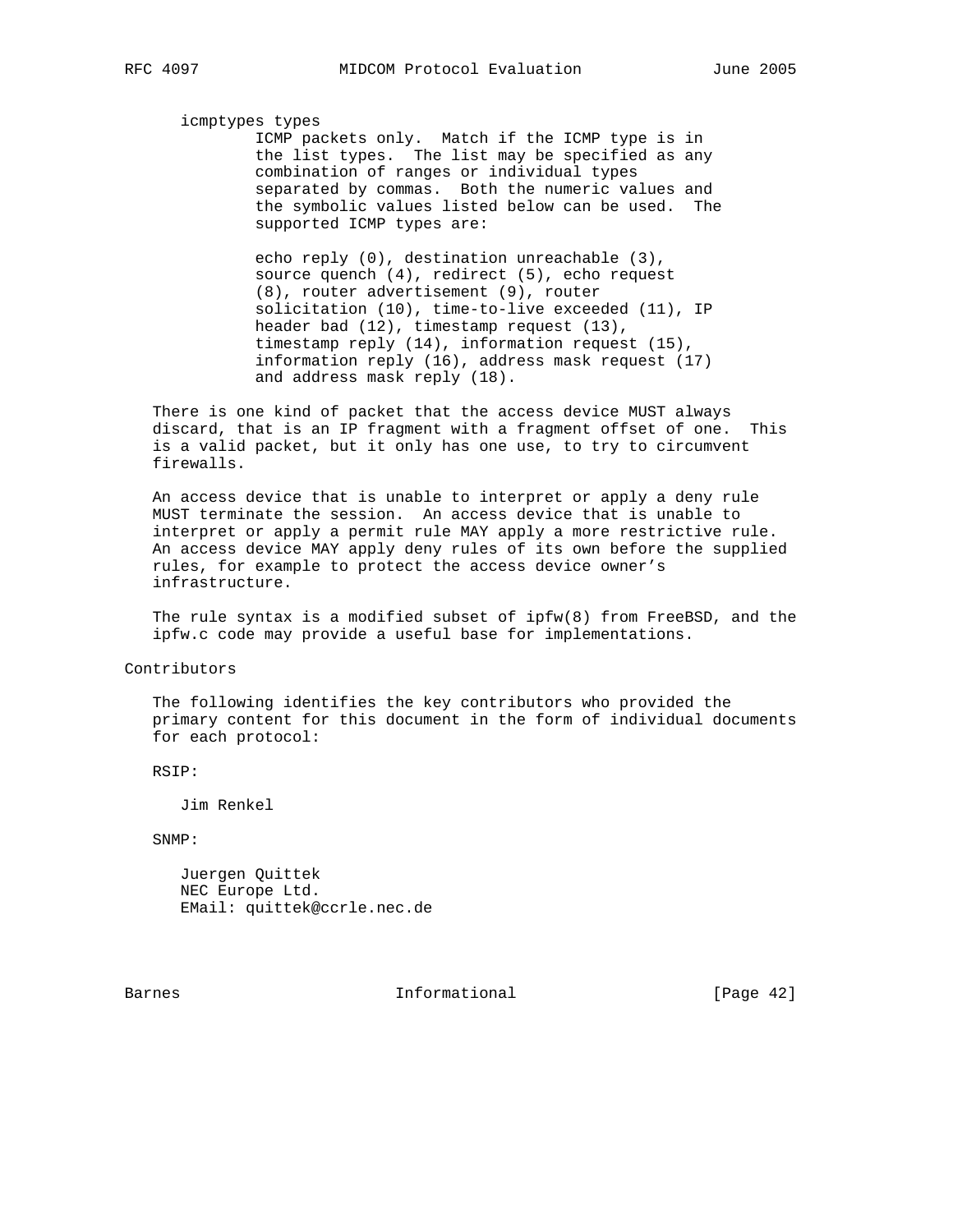```
 David Harrington
       Co-chair SNMPv3 WG
       EMail: dbh@enterasys.com
    Megaco:
       Sanjoy Sen
       Cedric Aoun
       Nortel
       EMail: cedric.aoun@nortel.com
       Tom Taylor
       Nortel
       EMail: taylor@nortel.com
    Diameter:
       Tom Taylor
       Nortel
       EMail: taylor@nortel.com
    COPS:
       Cedric Aoun
       Nortel
       EMail: cedric.aoun@nortel.com
       Kwok-Ho Chan
       Nortel
       EMail: khchan@nortel.com
       Louis-Nicolas Hamer
       Reinaldo Penno
       EMail: rpenno@juniper.net
       Sanjoy Sen
Author's Address
   Mary Barnes
   Nortel
    2201 Lakeside Blvd.
    Richardson, TX USA
    Phone: 1-972-684-5432
    EMail: mary.barnes@nortel.com
```
Barnes **Informational Informational** [Page 43]